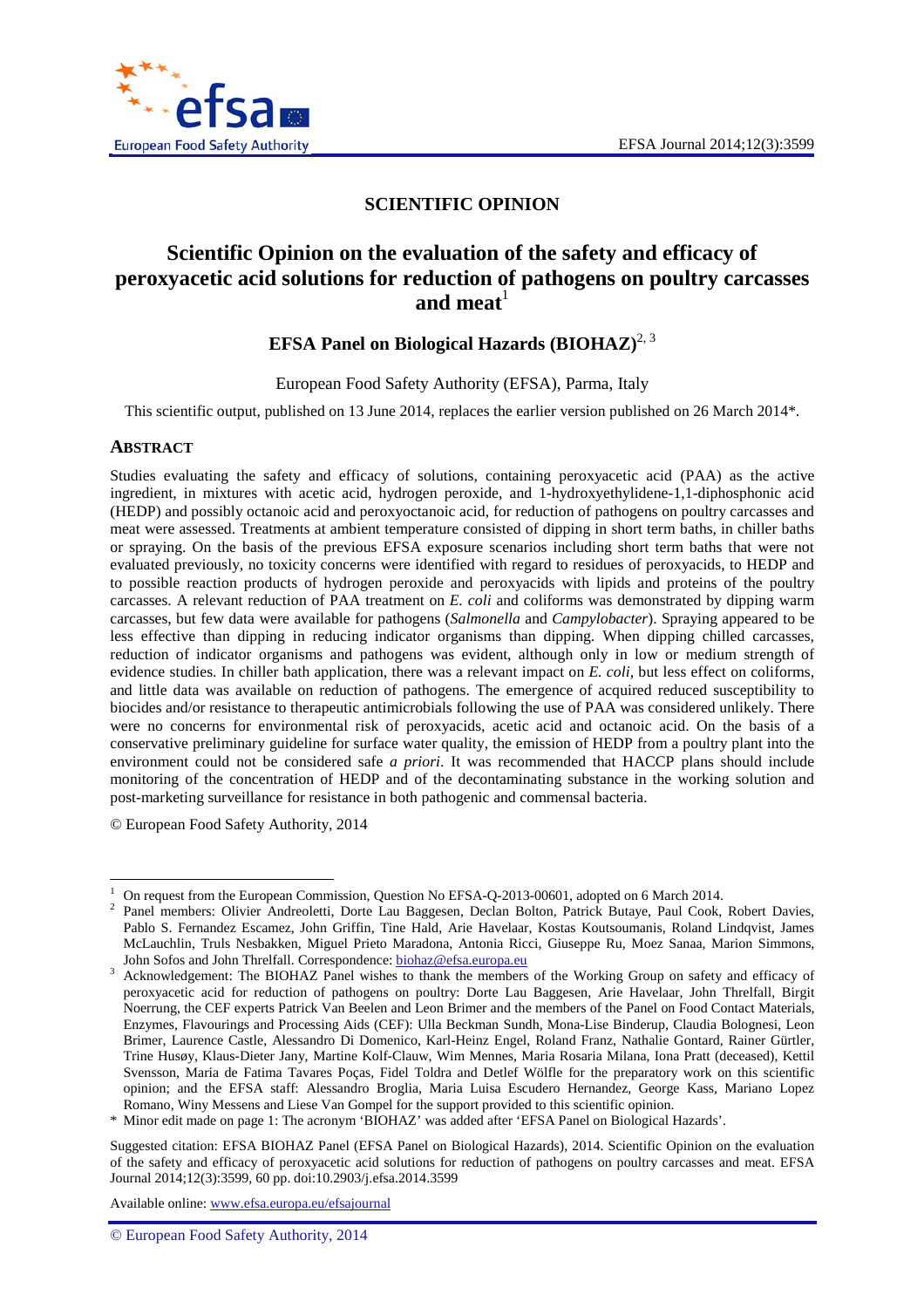

### **KEYWORDS**

decontamination, poultry, peroxyacetic acid, efficacy, toxicological safety assessment, antimicrobial resistance, environmental impact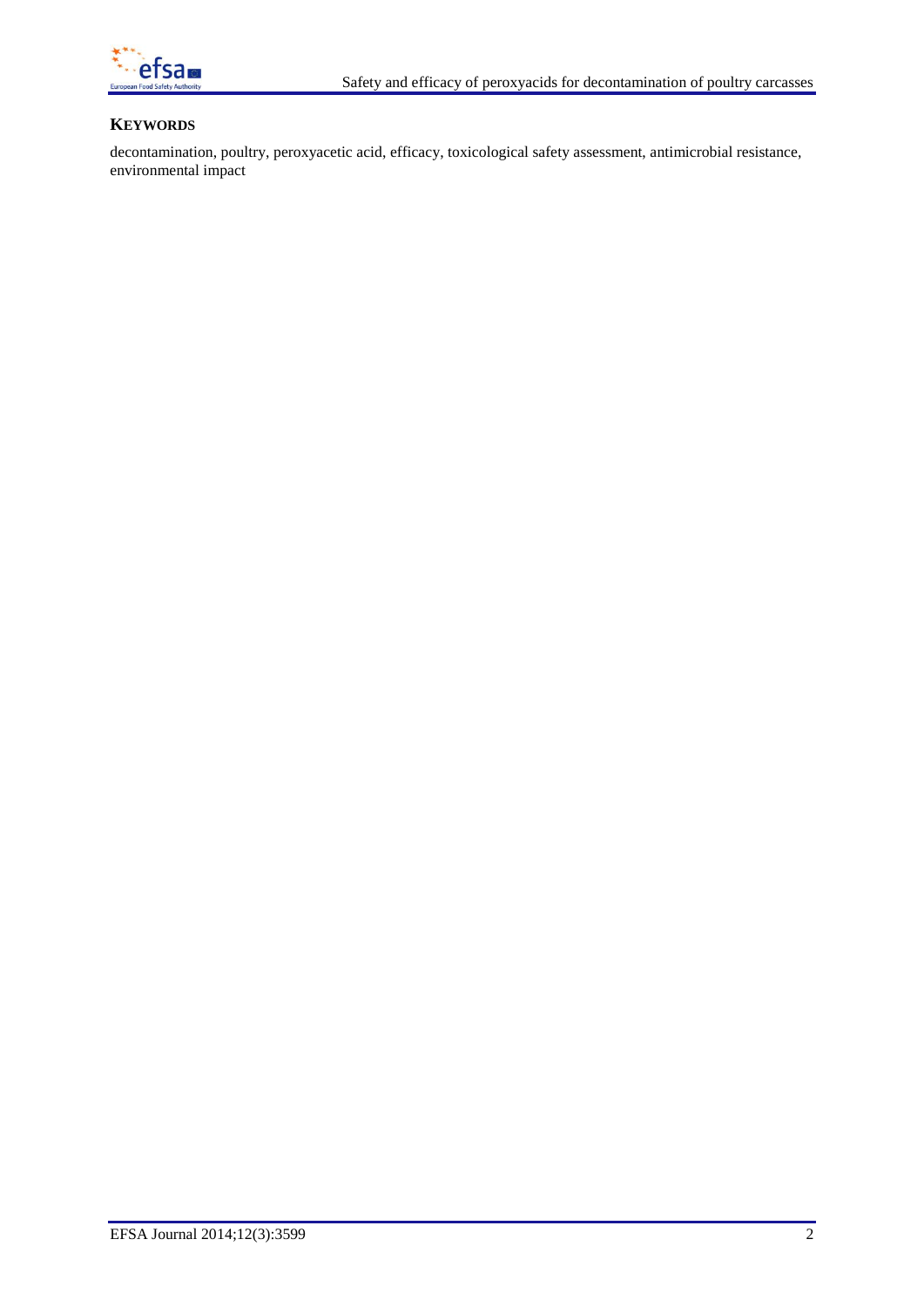

#### **SUMMARY**

Following a request from the European Commission, the Panel on Biological Hazards (BIOHAZ Panel) and the Panel on Food Contact Materials, Enzymes, Flavourings and Processing Aids (CEF Panel) were asked by the European Food Safety Authority (EFSA) to deliver a Scientific Opinion on an application dossier submitted by the U. S. Department of Agriculture (USDA) for the approval of peroxyacetic acid solutions intended to be used by food business operators during processing for the reduction of pathogens on poultry carcasses and meat.

EFSA was requested to evaluate the safety and efficacy of peroxyacetic acid solution intended to be used by food business operators during processing for the reduction of pathogens on poultry carcasses and meat, considering i) the toxicological safety of the substance; ii) the efficacy, i.e. does the use of the substance significantly reduce the level of contamination of pathogens on poultry carcasses and meat; iii) the potential emergence of reduced susceptibility to biocides and/or resistance to therapeutic antimicrobials linked to the use of the substance; iv) the risk related to the release of the processing plant effluents, linked to the use of the substance, into the environment.

Approval was sought for reduction of surface contamination of raw poultry carcasses and poultry meat by the use of an aqueous solution containing peroxyacetic acid (PAA) as the active ingredient. The solution also contains acetic acid and hydrogen peroxide, and 1-hydroxyethylidene-1,1-diphosphonic acid (HEDP) as a product stabilizer. In some mixtures, octanoic acid is added, functioning as a surfactant.

The Applicant applied for PAA being used 1) on warm eviscerated carcasses or parts (pre-chill); (2) on carcasses in chiller baths (chill); (3) on chilled carcasses or parts (post-chill). PAA can be applied as spray washing or dipping depending on the step in the processing line. The in-use concentration of the active ingredient is not to exceed 2 000 ppm in the short term baths (3 minutes), and up to 230 ppm in the long duration chiller baths (duration of exposure during chilling can be 1-2 h). The concentration in spray washes is typically 400-700 ppm, applied for 10 seconds. The maximum temperature is ambient temperature and pH of a 600 ppm solution is approximately 2.5. It is not intended to subsequently remove the PAA solution from the poultry carcasses or poultry meat. PAA is highly reactive and, when used in the presence of organic compounds, dissociates very rapidly and loses antimicrobial properties. PAA breaks down to acetic acid and water and the mixtures are not recycled.

Concerning the toxicological safety, on the basis of the previous EFSA exposure scenarios, which included all uses described in the present application, except for the short term bath ( $\lt$  3 minutes), no toxicity concerns were identified with regard to residues of peroxyacids. This is due to the described high instability of the compound, including the use of the short term high concentration bath. No concerns are indicated with respect to residues of acetic acid and octanoic acid, respectively, again including the short term use of a high concentration bath. With regard to the product stabilizer HEDP, no safety concern was identified with regard to the high concentration bath since for HEDP, a margin of safety ranging from 3 420 to 43 103 can be calculated against a No Observed Adverse Effect Level (NOAEL) of 50 mg/kg bw/day obtained in rat and rabbit reproductive toxicity studies, although there is some uncertainty as to the validity of the NOAEL used. Regarding the question of the safety of possible reaction products of hydrogen peroxide and peroxyacids with lipids and proteins/amino acids of the poultry carcasses, it was concluded that no risk was expected because of the low amino acid content in the carcass surface, including the short term treatment at higher peroxide concentrations. With regard to lipid peroxidation, no by-products were identified in producer experiments referred to in the previous risk assessment, when using immersion for 60 minutes in 200 mg/L total peroxyacetic acid. On this basis, the short term high concentration bath scenario included in the present application is not expected to cause measurable lipid peroxidation.

The application dossier included eight peer-reviewed published papers, one conference proceeding and 15 reports with data of in-house studies for consideration in evaluating the efficacy of PAA solution in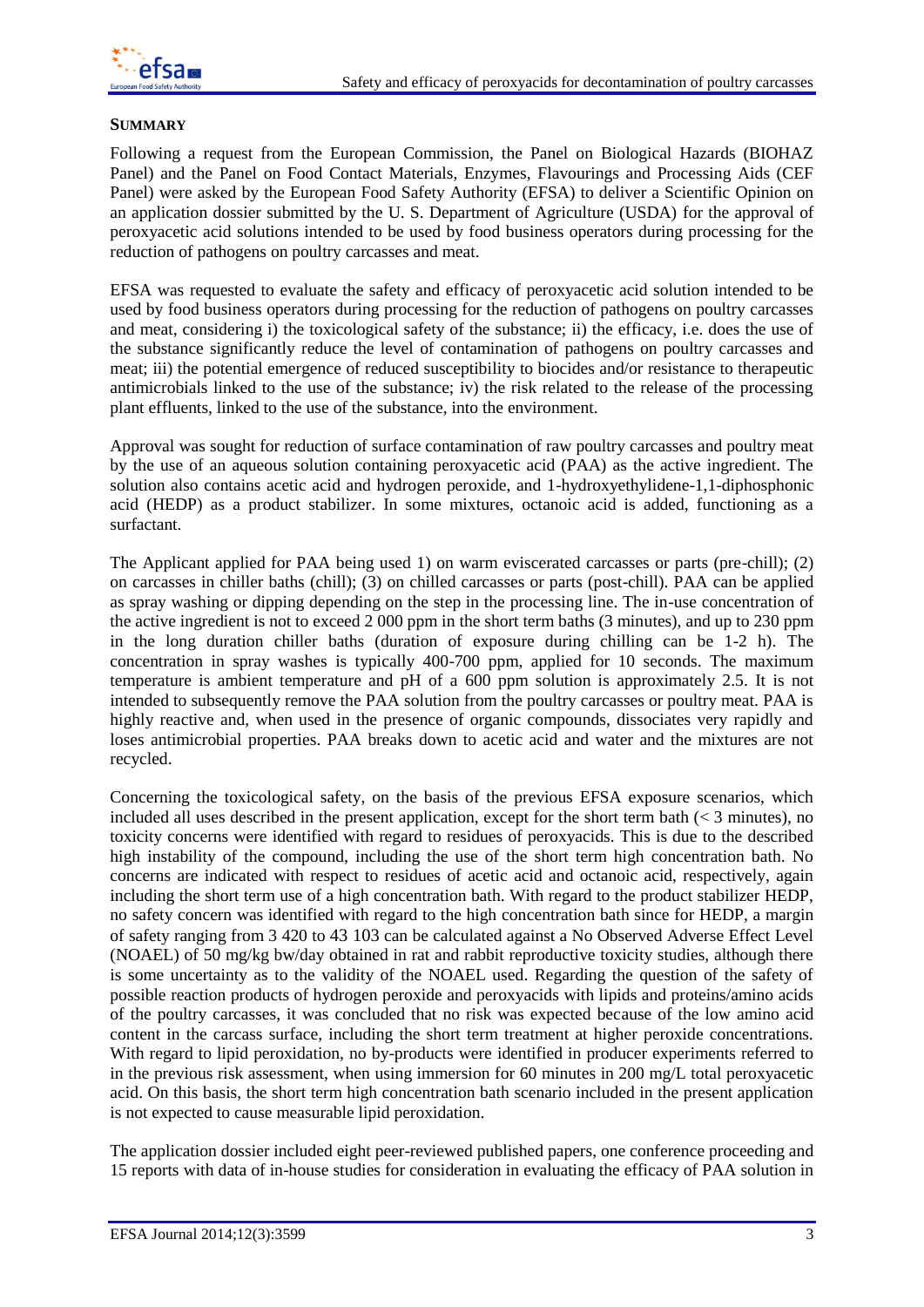poultry meat decontamination. All papers, except the conference proceeding and four in-house studies were considered in the evaluation of the efficacy. The studies submitted by the Applicant used a wide range of experimental designs and thus differed in relation to products, settings, method of application, PAA concentration, use of controls, microorganisms studied, time of analysis after application, etc. All these parameters impacted on the observed efficacy. Comparison beyond treatment groups was therefore not possible. Studies were classified as of high or medium strength of evidence if they used naturally-contaminated samples on industrial or pilot scale, respectively.

Reduction of bacterial counts was considered relevant if the confidence interval of the mean decimal reduction and of the relative prevalence reduction did not include 0 (statistically significant), or, following expert judgement (when confidence intervals were not available), if the mean decimal reduction was greater than 0.5 log-units. There was consistent evidence for a relevant impact (1-3 logunits over untreated controls) of PAA treatment on *E. coli* and coliforms when treating warm carcasses by dipping. There were few data on reduction of pathogens for this treatment. Spraying of warm carcasses appears to be less effective in reducing indicator organisms than dipping (0.5-1.5 log-units). There is consistent evidence for a relevant reduction (0.5-2 log-units) of indicator organisms and pathogens when treating chilled carcasses or parts by dipping, but the studies were of low or medium strength of evidence.

When adding PAA to chiller baths, a relevant impact of PAA treatment on *E. coli* (0.5-2 log-units) was registered, whereas the effects on coliform bacteria were less consistent. There were few data on reduction of the number of pathogens for this treatment. The *Salmonella* prevalence was reduced in 4 out of 5 studies of high strength of evidence. The efficacy of PAA treatment after storage was only investigated in two studies with naturally-contaminated samples, and these gave conflicting results. Such studies are required in the EFSA guidelines to evaluate whether micro-organisms are truly inactivated or only sublethally injured.

On the basis of the history of safe usage information provided by the Applicant, it was concluded that the emergence of acquired reduced susceptibility to biocides and / or resistance to therapeutic antimicrobials following the use of PAA is unlikely.

There is no concern about environmental toxicity of acetic acid and octanoic acid which are effectively neutralized before discharge of wastewater. Likewise, tests regarding development and dissemination of acquired reduced susceptibility of environmental microorganisms are therefore not considered necessary. On the basis of a conservative preliminary guideline for surface water quality from a literature review, the emission of HEDP from a poultry plant including *via* a wastewater treatment system into the freshwater environment cannot be considered safe *a priori*. Site-specific considerations related to dilution factors and improved efficiency of wastewater treatment plants can mitigate the possible environmental risk associated with the emission of HEDP from individual poultry plants using PAA solutions for decontamination treatment.

It is recommended that HACCP plans should include: i) monitoring of the concentration of HEDP in the working PAA solution in order to control residues of HEDP on poultry carcasses (a method for the determination of HEDP residues on poultry carcases should be developed and validated); ii) monitoring of the concentration of the decontaminating substance in the working PAA solution; iii) post-marketing surveillance for resistance in both pathogenic and commensal bacteria if PAA is applied for decontamination of poultry carcasses. Laboratory studies should be undertaken to confirm that reduced susceptibility to biocides and/or resistance to therapeutic antimicrobials following the use of PAA does not occur. Furthermore, in order to support the assessment of efficacy, treated carcasses should also be examined at the end of shelf life, to ensure that the level of contamination remains low.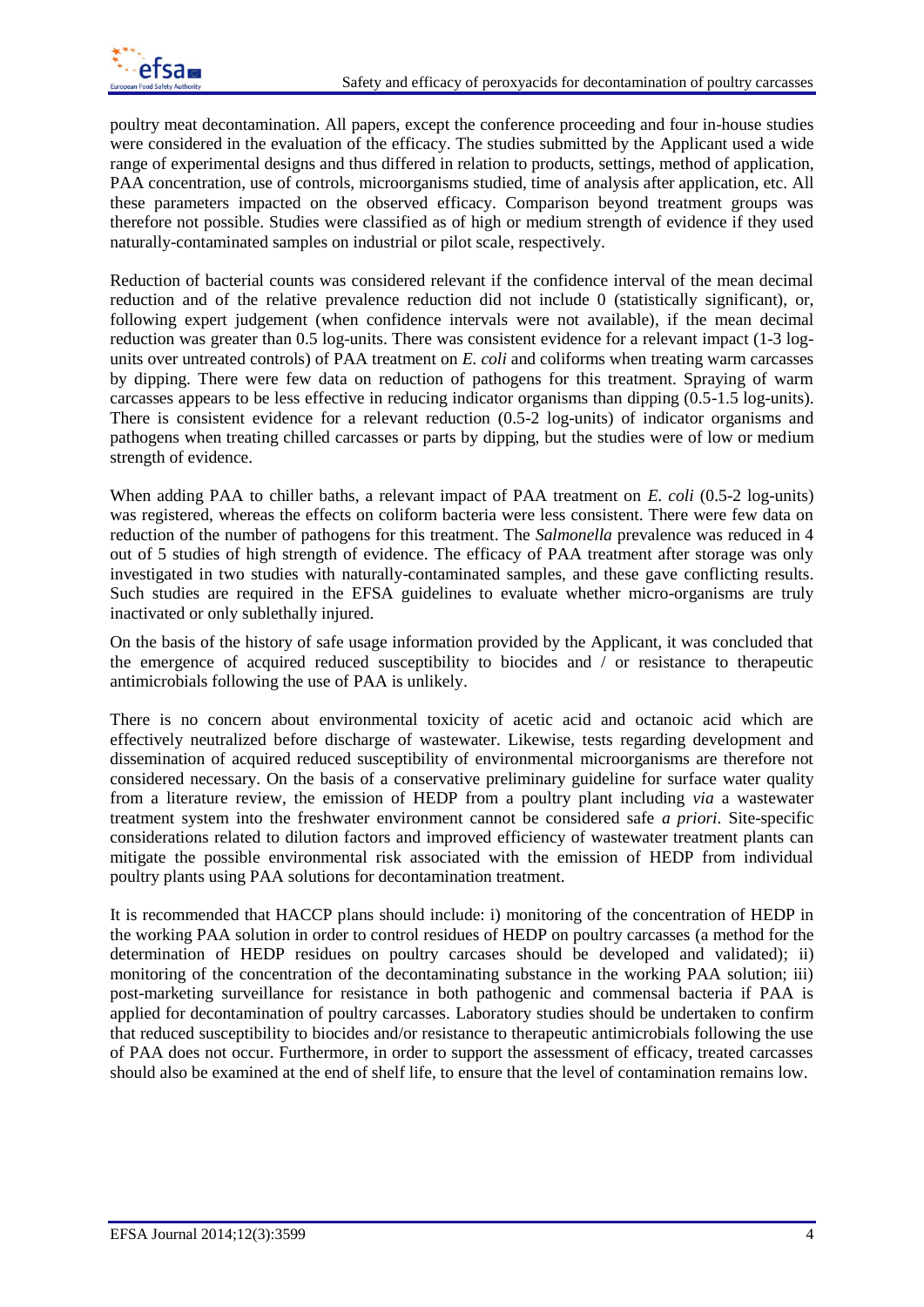# <span id="page-4-0"></span>**TABLE OF CONTENTS**

| 1.                                                                                                           |  |
|--------------------------------------------------------------------------------------------------------------|--|
| 1.1.                                                                                                         |  |
| 1.2.                                                                                                         |  |
| 1.3.                                                                                                         |  |
| 1.4.                                                                                                         |  |
| 2.                                                                                                           |  |
| 2.1.                                                                                                         |  |
|                                                                                                              |  |
|                                                                                                              |  |
| 2.1.3.                                                                                                       |  |
| 2.2.                                                                                                         |  |
| 2.3.                                                                                                         |  |
| The efficacy, i.e. does the use of the substance significantly reduce the level of contamination of<br>3.    |  |
|                                                                                                              |  |
| 3.1.                                                                                                         |  |
| 3.2.                                                                                                         |  |
|                                                                                                              |  |
| 3.2.2. Determination of the strength of evidence of selected for evaluation of studies 20                    |  |
| 3.3.                                                                                                         |  |
| 3.4.                                                                                                         |  |
| 3.5.                                                                                                         |  |
| 3.5.1.                                                                                                       |  |
| Treatment group 2: studies on warm carcasses or parts with dip treatment  32<br>3.5.2.                       |  |
| 3.5.3.                                                                                                       |  |
| Treatment group 4: studies on chilled carcasses or parts with dip treatment  42<br>3.5.4.                    |  |
| 3.6.                                                                                                         |  |
| The potential emergence of reduced susceptibility to biocides and/or resistance to therapeutic<br>4.         |  |
|                                                                                                              |  |
| 4.1.                                                                                                         |  |
| 4.1.1.                                                                                                       |  |
| 4.2.                                                                                                         |  |
| 4.2.1.                                                                                                       |  |
| 4.3.                                                                                                         |  |
|                                                                                                              |  |
|                                                                                                              |  |
| 4.4.                                                                                                         |  |
| 4.5.                                                                                                         |  |
| The risk related to the release of the processing plant effluents, linked to the use of the substance,<br>5. |  |
|                                                                                                              |  |
| 5.1.                                                                                                         |  |
|                                                                                                              |  |
|                                                                                                              |  |
|                                                                                                              |  |
|                                                                                                              |  |
|                                                                                                              |  |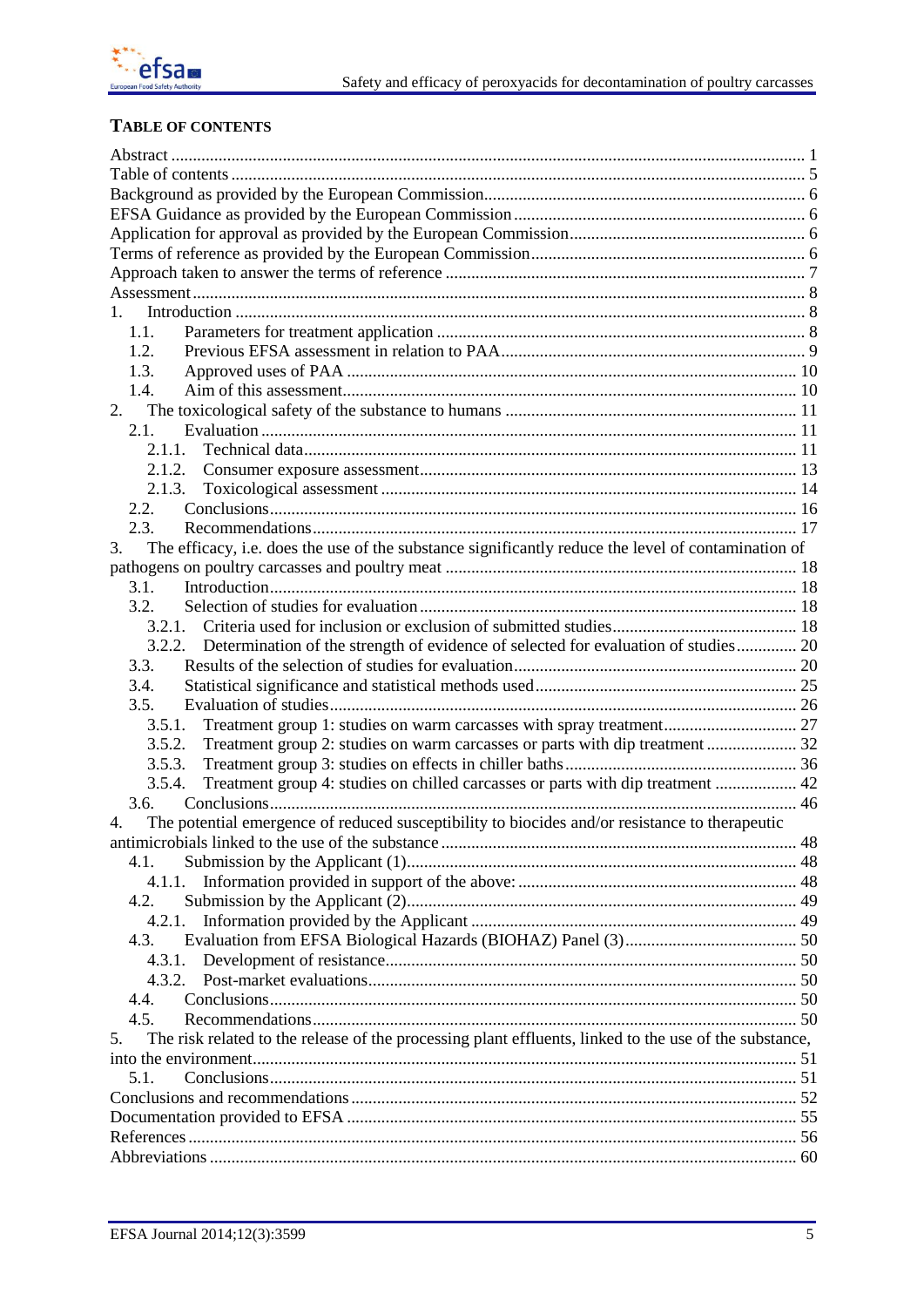### <span id="page-5-0"></span>**BACKGROUND AS PROVIDED BY THE EUROPEAN COMMISSION**

The EU food hygiene legislation is aimed at protecting consumers against potential risks to health and maintaining a high level of consumer protection at all stages of the food chain. This objective must be achieved by applying the appropriate measures, including good hygiene practices and hazard control measures at each step of the food chain.

According to EU scientific advice<sup>4</sup>, decontamination practices can constitute a useful tool in further reducing the number of pathogenic microorganisms but the use of substances intended to remove microbial surface contamination should only be permitted if a fully integrated control programme is applied throughout the entire food chain. Those substances shall be assessed thoroughly before their use is authorised.

Article 3 (2) of Regulation (EC) No 853/2004 provides a legal basis to approve, and therefore authorise, the use of substances other than potable water to remove surface contamination from products of animal origin.

In addition to the safety of the substance, are also a matter of concern the potential emergence of reduced susceptibility to biocides and/or resistance to therapeutic antimicrobials and the impact of the substance or its by-products on the environment.

Therefore, before taking any risk management decisions on their approval, a risk analysis process should be carried out taking into account the results of a risk assessment based on the available scientific evidence and undertaken in an independent, objective and transparent manner.

#### <span id="page-5-1"></span>**EFSA GUIDANCE AS PROVIDED BY THE EUROPEAN COMMISSION**

On 14 April 2010, the European Food Safety Authority (EFSA) issued a revision of a guidance document [\(EFSA Panel on Biological Hazards \(BIOHAZ\), 2010\)](#page-56-0) on the submission of data for the evaluation of the safety and efficacy of substances for the removal of microbial surface contamination of foods of animal origin intended for human consumption.

#### <span id="page-5-2"></span>**APPLICATION FOR APPROVAL AS PROVIDED BY THE EUROPEAN COMMISSION**

On 15 May 2013, the Commission received an application dossier from the U. S. Department of Agriculture (USDA) for the approval of peroxyacetic acid solution intended to be used by food business operators during processing for the reduction of pathogens on poultry carcasses and meat.

### <span id="page-5-3"></span>**TERMS OF REFERENCE AS PROVIDED BY THE EUROPEAN COMMISSION**

EFSA is requested to evaluate the safety and efficacy of peroxyacetic acid solution intended to be used by food business operators during processing for the reduction of pathogens on poultry carcasses and meat, considering:

- the toxicological safety of the substance;
- the efficacy, i.e. does the use of the substance significantly reduce the level of contamination of pathogens on poultry carcasses and meat;
- the potential emergence of reduced susceptibility to biocides and/or resistance to therapeutic antimicrobials linked to the use of the substance;

l

<sup>4</sup> SCVPH (Scientific Committee On Veterinary Measures Relating To Public Health), 1998. Report on the benefits and limitations of antimicrobial treatments for poultry carcasses, 30 October 1998; SCVPH (2003) Opinion on the evaluation of antimicrobial treatments for poultry carcasses (http://ec.europa.eu/food/fs/sc/scv/out14\_en.pdf ).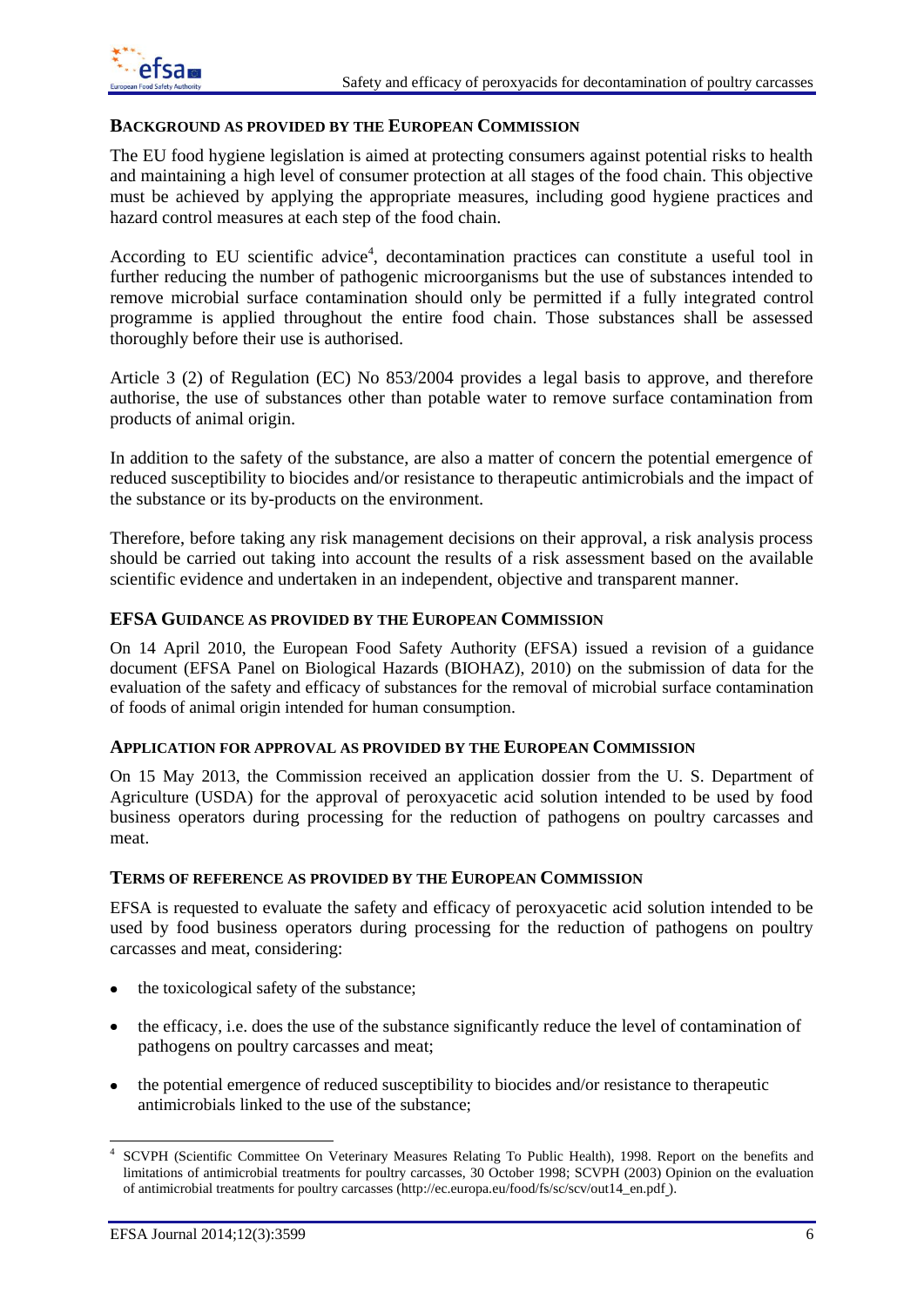

the risk related to the release of the processing plant effluents, linked to the use of the substance, into the environment.

### <span id="page-6-0"></span>**APPROACH TAKEN TO ANSWER THE TERMS OF REFERENCE**

In order to assist in assessing the safety and efficacy of a proposed decontaminating agent of foods of animal origin, EFSA issued in 2010 a revised guidance document titled "Revision of the joint AFC/BIOHAZ guidance document on the submission of data for the evaluation of the safety and efficacy of substances for the removal of microbial surface contamination of foods of animal origin intended for human consumption" [\(EFSA Panel on Biological Hazards \(BIOHAZ\), 2010\)](#page-56-0). The document presents the major components and data that an application dossier should contain. These guidelines, terminology and procedure have been used in this Scientific Opinion for the assessment of peroxyacetic acid solution for use in the reduction of pathogens on poultry carcasses and meat.

After having received this request from the European Commission, EFSA assigned the mandate to the Panel on Biological Hazards (BIOHAZ Panel; leading Panel) and the Panel on Food Contact Materials, Enzymes, Flavourings and Processing Aids (CEF Panel). Chapters 2 and 5, and the respective conclusions were endorsed by the CEF Panel by written procedure on 28 February 2014.

The term "poultry carcasses and meat" is defined as carcasses and/or skin-on parts from poultry, including chicken.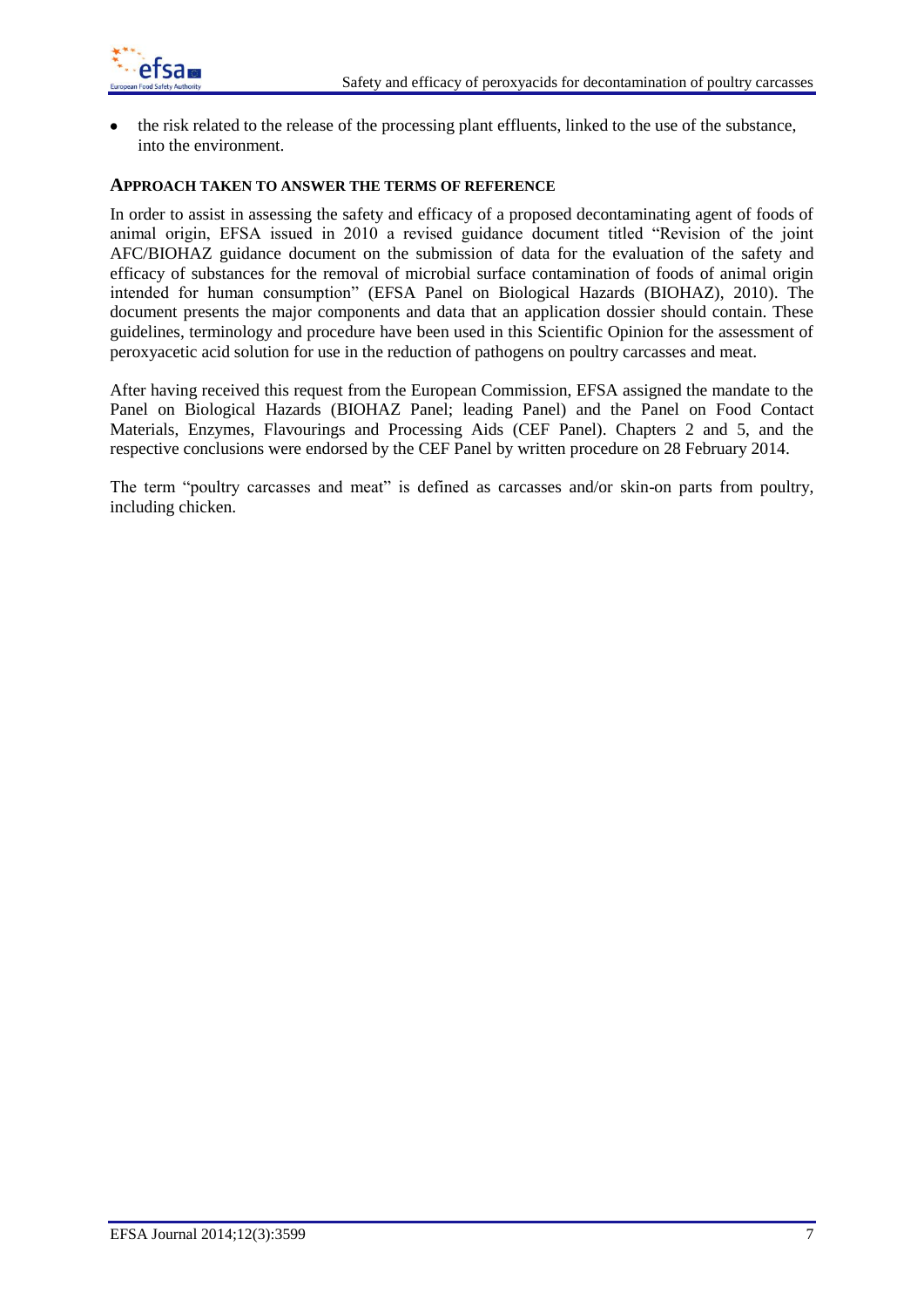# <span id="page-7-0"></span>**ASSESSMENT**

### <span id="page-7-1"></span>**1. Introduction**

Approval was sought for reduction of surface contamination of raw poultry carcasses and poultry meat by the use of an aqueous solution containing peroxyacetic acid as the active ingredient. The solution also contains acetic acid and hydrogen peroxide, and 1-hydroxyethylidene-1,1-diphosphonic acid (HEDP). The latter is added to prevent the breakdown of peroxyacetic acid and hydrogen peroxide by chelating metal ions. In some cases octanoic acid is added, functioning as a surfactant, and peroxyoctanoic acid is formed. The mixture will be referred to as **PAA stock solution,** no matter whether or not octanoic acid is present. Typical compositions of the mixtures are given in Table 1.

The PAA stock solution is prepared by mixing acetic acid, hydrogen peroxide, water, and octanoic acid if applicable. The reaction is allowed to continue for up to 10 days in order to increase product yield.

| <b>Component</b>                                 | Formula 1 | Formula 2 | Formula 3 |
|--------------------------------------------------|-----------|-----------|-----------|
| Acetic acid                                      | 40.6      | 45        | 35        |
| Peroxyacetic acid                                | 12.0      | 20        | 15        |
| Hydrogen peroxide                                | 6.2       | 6.0       | 10        |
| Water                                            | 36.6      | 29        | 39        |
| 1-hydroxyethylidene-1,1-diphosphonic acid (HEDP) | 0.8       | 0.1       | < 1.0     |
| Octanoic acid                                    | 3.2       |           |           |
| Peroxyoctanoic acid                              | 1.4       |           |           |

**Table 1:** Composition by weight (%) of peroxyacid mixtures, as provided by the Applicant

Depending on the mode of application, the PAA stock solution is to be diluted on-site to a concentration of peroxyacetic acid in potable tap water for use as a decontaminating treatment for raw poultry carcasses or poultry meat.

Relative to the purpose of the treatment, the dossier indicates: *"PAA will be used to reduce the incidence of foodborne illness by decreasing the numbers of human pathogens on poultry carcasses or parts provided to consumers. While not a primary objective, the use of PAA may also reduce the numbers of spoilage organisms and may increase the storage life of chilled poultry carcasses and parts"*. A description is given about the presence of *Salmonella* and *Campylobacter* on broiler carcasses in the EU and the disease burden of human salmonellosis and campylobacteriosis.

# <span id="page-7-2"></span>**1.1. Parameters for treatment application**

The Applicant includes the following information in relation to the parameters for treatment application in the dossier:

- Where in processing line: PAA can be used at three steps in poultry processing: (1) on warm  $\bullet$ eviscerated carcasses or parts (**pre-chill**); (2) on carcasses in chiller baths (**chill**); (3) on chilled carcasses or parts (**post-chill**). PAA is typically added to water in equipment already present in the processing line.
- Application: PAA can be applied as spray washing or dipping depending on the step in the  $\bullet$ processing line: (1) the pre-chill treatment is to be carried out by either spray washing or short-duration dip treatment; (2) the chill treatment is to be carried out in chiller baths, either during an entire chill or in one or more stages of multi-stage chiller baths; (3) the post-chill treatment is to be carried out in short-duration dip treatment.
- Concentration: The concentrated stock PAA solution is diluted with potable water, to reach a concentration of the active ingredient, the peroxyacetic acid, not to exceed 2 000 ppm in the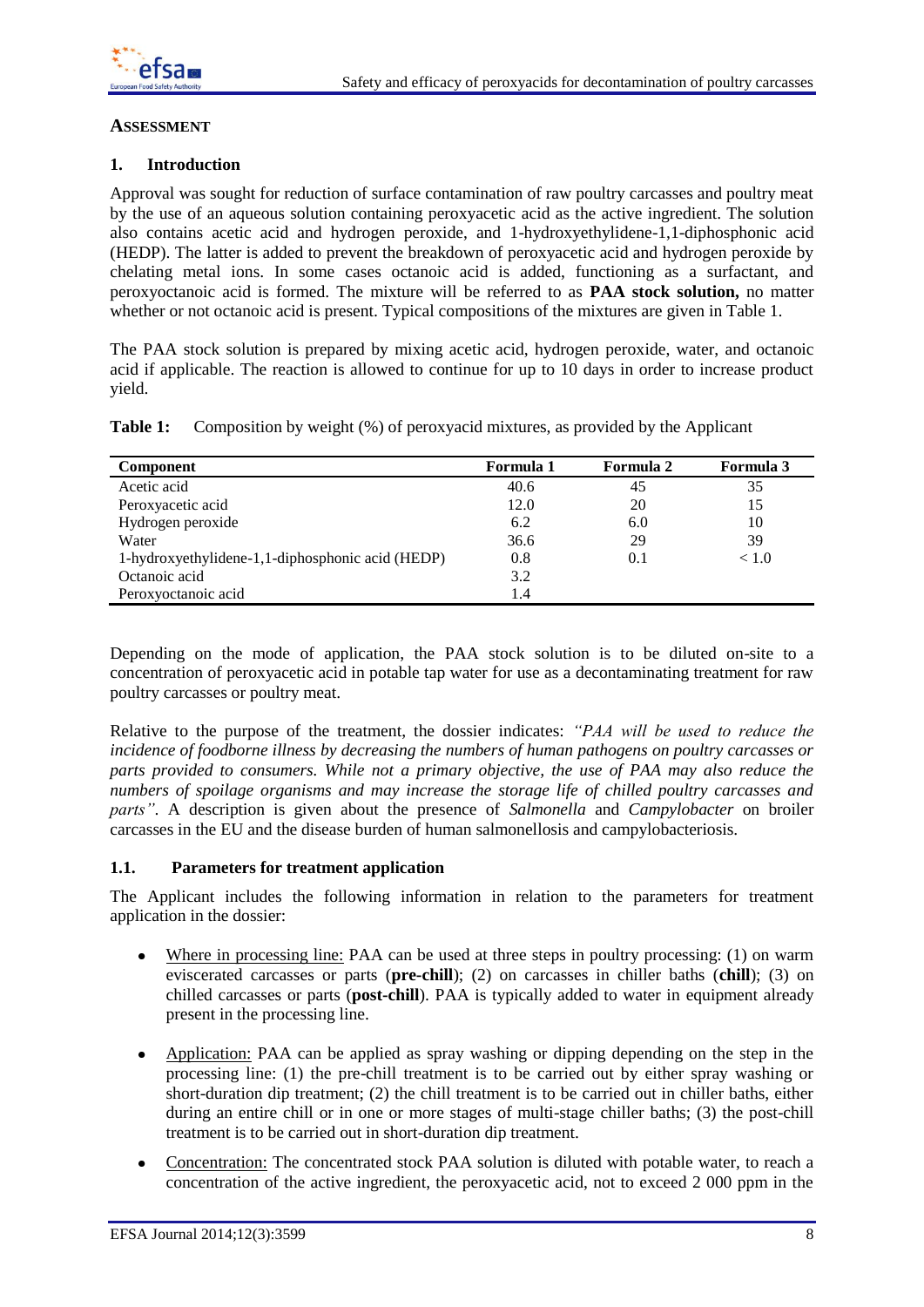short term baths, and up to 230 ppm in the long duration chiller baths. The concentration in spray washes is typically 400-700 ppm. Minimum concentration levels are not regulated in the US. Suppliers of PAA report that it can be effective at 25-30 ppm. The concentration a poultry production facility applies will be a function of its performance objective and integrated into its HACCP plan, layout, and operating environment. The primary active ingredient is the peroxyacetic acid. The ratios of acetic acid and hydrogen peroxide to PAA vary somewhat in the products provided by different manufacturers.

- Conditions of use: Deliberately elevated temperatures are not intended (the maximum temperature is ambient temperature). The pH of the diluted PAA solution is not to be adjusted and varies by the concentration and the water hardness. The pH of a 600 ppm solution is approximately 2.5.
- Exposure time:
	- For the short term baths a maximum duration is specified (3 minutes), but the minimum duration has not been specified.
	- The duration of exposure during chilling can be 1-2 h at lower concentrations (typically in the U.S., around 90 ppm). PAA may also be used for less than the entire chill time (e.g. in one segment of a multiple-section chill tank system).
	- For the spray washing treatment (pre chill), the exposure times are short, typically less than 10 seconds being sprayed in a commercial inside-outside bird washer, with a wetted time ranging between 30 seconds to a few minutes before entering a subsequent processing step.
- Volume to apply: Spray pressures and volumes are specific to the washers utilized by a processor. For typical commercially available washers, during the spray process the poultry carcass may receive 680-950 ml of water mostly delivered at about 900 kPa. The washing process often has two parts, with a final rinse pressure at about 300 kPa. About 1/8th of the water is used in the final rinse. Washing time is about 6-9 seconds per carcass. The PAA solution may also remain active during the drip time.
- Subsequent removal conditions: It is not intended to subsequently remove the PAA solution from the poultry carcasses or poultry meat. The presence of PAA on the carcasses may provide some protection against recontamination during processing. PAA is highly reactive and, when used in the presence of organic compounds, should dissociate very rapidly and lose antimicrobial properties.
- $\bullet$ Information has not been provided on the impact of washing and/or immersion steps after the application of the PAA, e.g. immersion cooling after the spraying of warm carcasses.
- Recycling: PAA breaks down to acetic acid and water and is not recycled. As noted in the  $\bullet$ dossier, overflow from post-chill high PAA concentration tanks may run into the lower concentration chiller tanks in some facilities.

# <span id="page-8-0"></span>**1.2. Previous EFSA assessment in relation to PAA**

EFSA has assessed the toxicological risks to public health from possible reaction products of four substances when applied on poultry carcasses, among which were peroxyacids [\(EFSA, 2005\)](#page-56-1). Based on the available data and taking into account that processing of poultry carcasses (washing, cooking) would take place before consumption, EFSA concluded that treatment with peroxyacid solutions, under the described conditions of use, would not be of toxicological safety concern although efficacy may also be reduced. It was noted that spraying of poultry carcasses with antimicrobials, by comparison to dipping and immersion treatments, will reduce the exposure to residues and by-products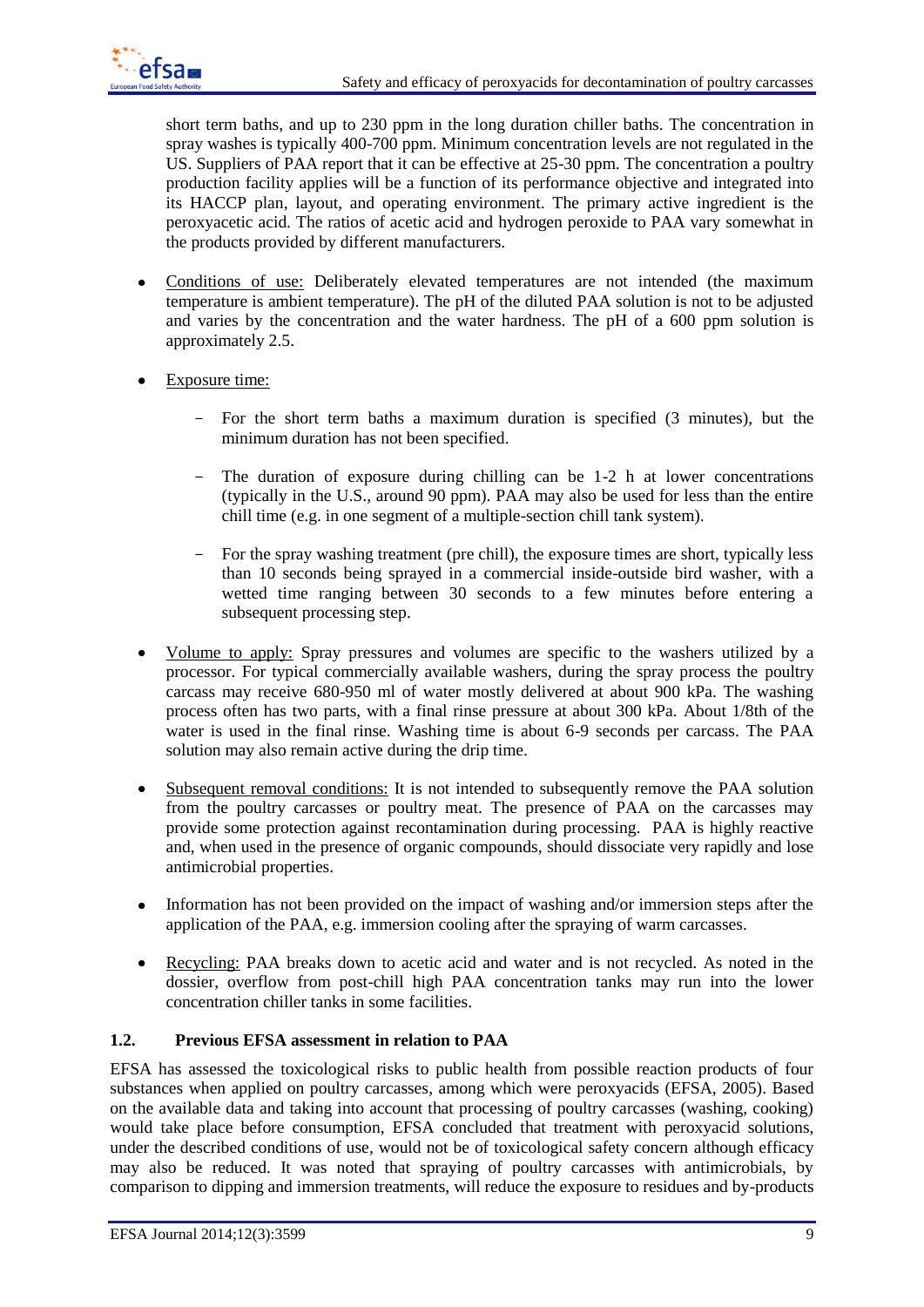

that might arise. It was stressed that the use of antimicrobial solutions should not replace the need for good hygienic practices during processing of poultry carcasses, particularly during handling. The need to replace regularly the water of chiller baths was also stressed.

Assessment of the efficacy of peroxyacids as an antimicrobial substance applied to poultry carcasses was also carried out by EFSA in 2005 [\(EFSA, 2005\)](#page-56-1). Particularly, EFSA was asked to assess the efficacy of the peroxyacids on the growth and/or prevalence of some microorganisms and pathogens on poultry carcasses. The information provided was not sufficient to allow assessment of the efficacy of peroxyacids, for various reasons. In short, the protocols used were not always fully explained, and the processing conditions did not reflect the conditions and practices in Europe. In the trial on commercial processing lines, *Salmonella* was the only pathogen considered (not *Campylobacter* spp.). The two adequately described experiments were on a laboratory scale and were not sufficient to demonstrate the efficacy of peroxyacids under commercial conditions.

In 2008 EFSA assessed the possible effect of four antimicrobial treatment substances, including peroxyacids, on the emergence of antimicrobial resistance, when such substances were applied for poultry carcass decontamination [\(EFSA, 2008\)](#page-56-2). The conclusion was that despite a long history of use, there were no published data that the application of peroxyacids to remove microbial contamination of poultry carcasses at the proposed conditions of use has led to either the occurrence of acquired reduced susceptibility to peroxyacids, or to development of resistance to therapeutic antimicrobials.

# <span id="page-9-0"></span>**1.3. Approved uses of PAA**

In the EU, use of PAA as a sanitizer and disinfectant is permitted under Directive 98/8/EC (updated and replaced by Regulation (EU) No  $528/2012$ <sup>5</sup> and Regulation No  $1451/2007$ <sup>6</sup>. The uses for PAA solutions include: human hygiene biocidal products; private area and public health area disinfectants; veterinary hygiene biocidal products; food and feed area disinfectants, drinking water disinfectants; incan preservatives (non-food); preservatives used in liquid-cooling and processing systems; and slimicides. In Europe, no post-marketing surveillance data are collected / available.

As specified in the dossier, in the USA, peroxyacids have been widely used as sanitizers and disinfectants, including: agricultural premises and equipment (e.g. poultry barns and cages between flocks); food handling premises; commercial, institutional, and industrial premises; residential and public access premises; medical premises and equipment. In addition, peroxyacids are permitted for use at various stages in the processing of red meat and poultry products.

# <span id="page-9-1"></span>**1.4. Aim of this assessment**

The aim of the present Scientific Opinion is to assess the safety and efficacy of PAA solution intended to be used by food business operators during processing for the reduction of pathogens on poultry carcasses and poultry meat, considering (1) the toxicological safety of the substance, (2) the efficacy, i.e. does the use of the substance significantly reduce the level of contamination of pathogens on poultry carcasses and poultry meat?, (3) the potential emergence of reduced susceptibility to biocides and / or resistance to therapeutic antimicrobials linked to the use of the substance, and (4) the risk related to the release of the processing plant effluents, linked to the use of the substance, into the environment. Each of these assessments is described.

l <sup>5</sup> Directive 98/8/EC of the European Parliament and of the Council of 16 February 1998 concerning the placing of biocidal products on the market. OJ L 123, 24.4.1998, p. 1-63.

<sup>6</sup> Commission Regulation (EC) No 1451/2007 of 4 December 2007 on the second phase of the 10-year work programme referred to in Article 16(2) of Directive 98/8/EC of the European Parliament and of the Council concerning the placing of biocidal products on the market. OJ L 325, 11.12.2007, p. 3-65.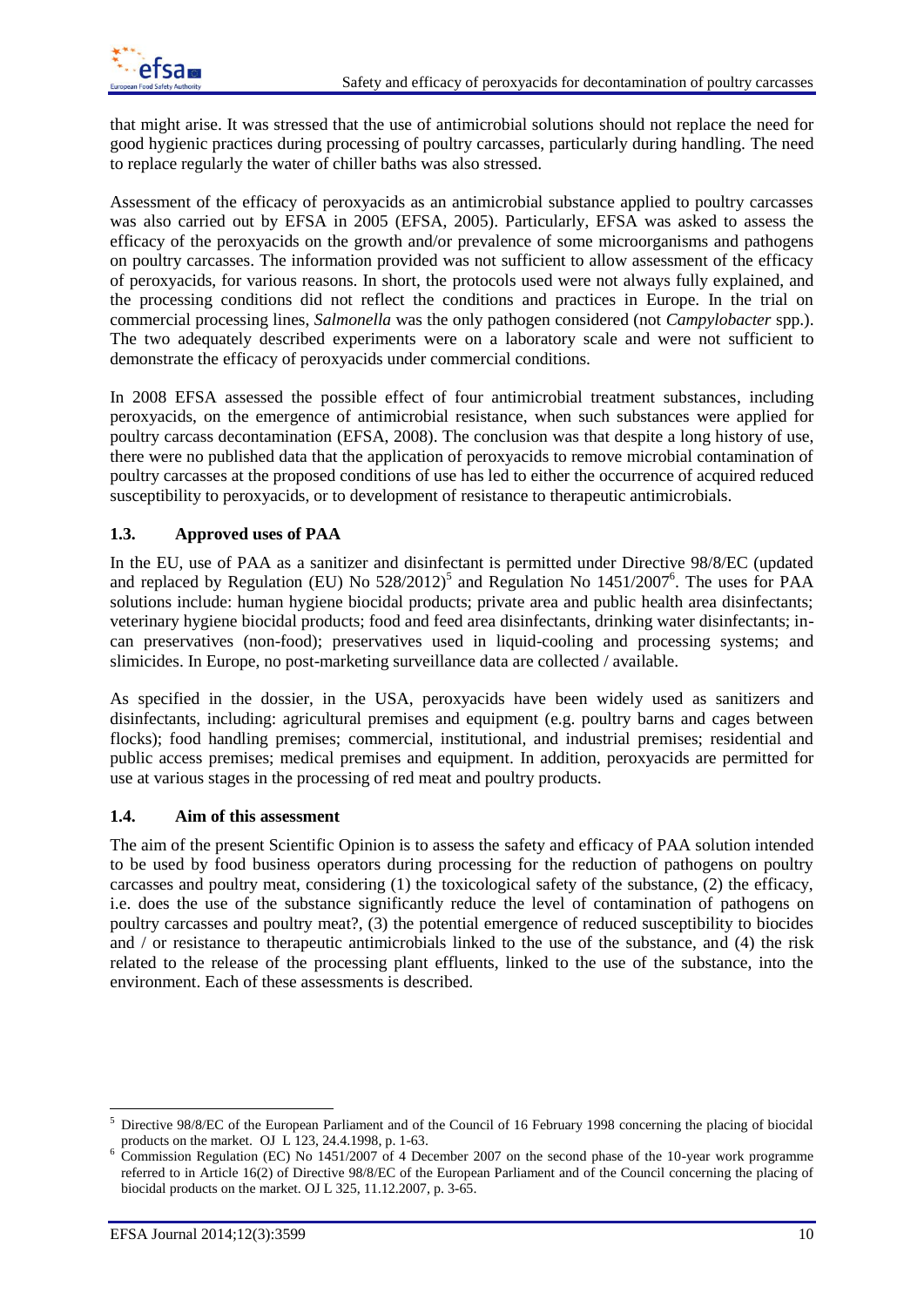

#### <span id="page-10-0"></span>**2. The toxicological safety of the substance to humans**

# <span id="page-10-1"></span>**2.1. Evaluation**

#### <span id="page-10-2"></span>**2.1.1. Technical data**

2.1.1.1. Identity of the substances and specifications

As specified in Table 1 the composition by weight % of the stock solution may for each of the different components except water vary between: acetic acid 35-45, peroxyacetic acid 12-20, hydrogen peroxide 6-10, octanoic acid 0-3.2, peroxyoctanoic acid 0-1.4 and HEDP 0.1-1.0.

Acetic acid

Synonyms: ethanoic acid

CAS Registry number: 64-19-7

EC number: [200-580-7](http://esis.jrc.ec.europa.eu/lib/einecs_IS_reponse.php?genre=ECNO&entree=200-580-7)

Chemical formula:  $C_2H_4O_2$ 

Molecular weight: 60.05

Acetic acid is authorized as a food additive E 260 with no intake limit (Commission regulation  $N^{\circ}$  $1129/2011^7$ .

Peroxyacetic acid

Synonyms: Peracetic acid, PAA, Ethaneperoxoic acid

CAS Registry number: 79-21-0

Chemical formula:  $C_2H_4O_3$ 

Molecular weight: 76.05

Hydrogen peroxide

Synonyms: dihydrogen dioxide

CAS Registry number: [7722-84-1](http://www.commonchemistry.org/ChemicalDetail.aspx?ref=7722-84-1)

EC number: [231-765-0](http://esis.jrc.ec.europa.eu/lib/einecs_IS_reponse.php?genre=ECNO&entree=231-765-0)

Chemical formula:  $H_2O_2$ 

Molecular weight: 34.01

Octanoic acid

 $\overline{\phantom{a}}$ 

Synonyms: Caprylic acid

CAS Registry number: [124-07-2](http://www.commonchemistry.org/ChemicalDetail.aspx?ref=124-07-2)

<sup>7</sup> Commission Regulation (EU) No 1129/2011 amending Annex II to Regulation (EC) No 1333/2008 of the European Parliament and of the Council by establishing a Union list of food additives. OJ 12.11.2011, L 295/1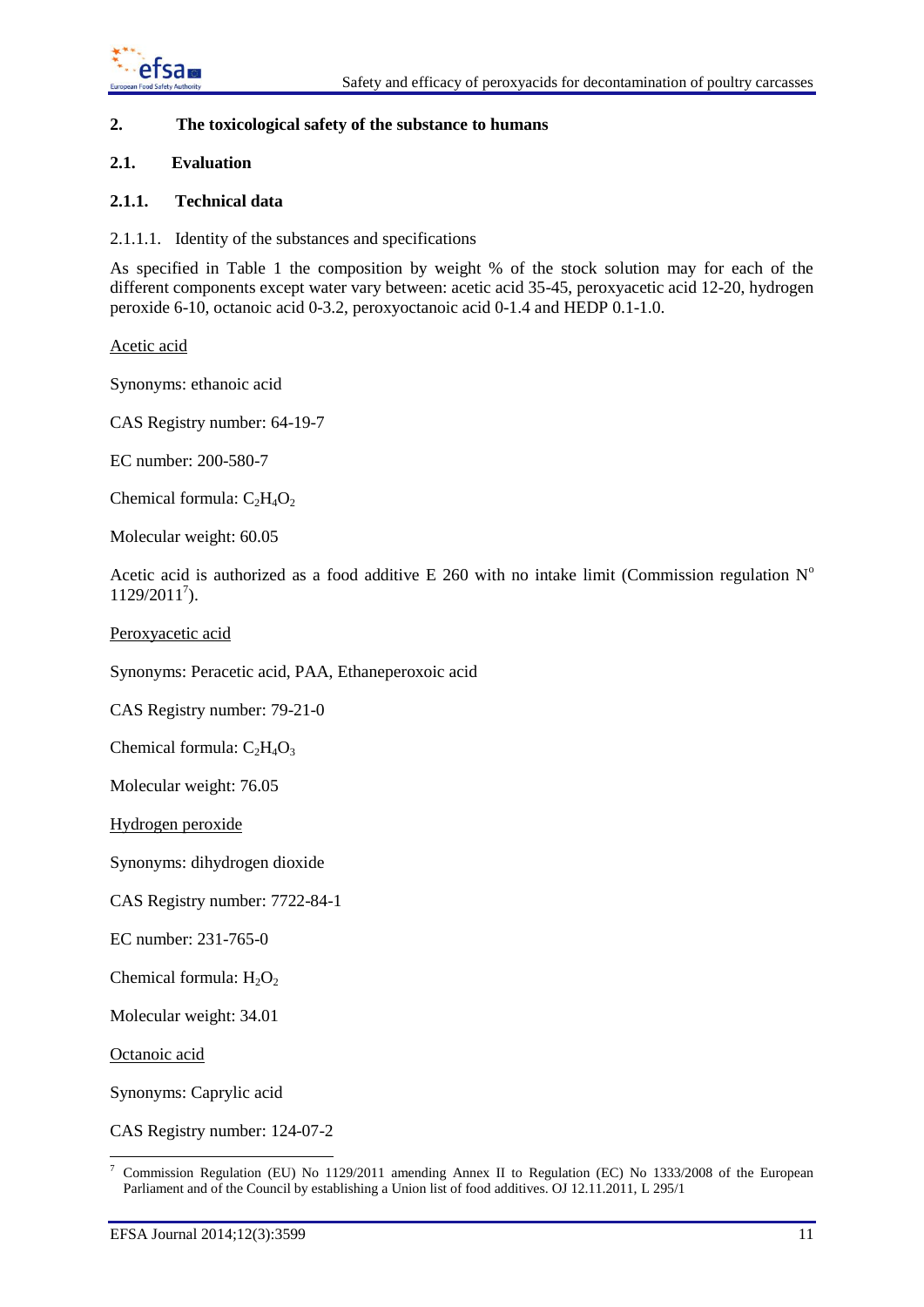EC number: [204-677-5](http://esis.jrc.ec.europa.eu/lib/einecs_IS_reponse.php?genre=ECNO&entree=204-677-5) 

Chemical formula:  $C_8H_{16}O_2$ 

Molecular weight: 144.21

Peroxyoctanoic acid

Synonyms: Peroctanoic acid, peroxycaprylic acid, percaprylic acid

CAS Registry number: 33734-57-5

Chemical formula:  $C_8H_{16}O_3$ 

Molecular weight: 160.21

| HO. |  |
|-----|--|
|     |  |

Structural formula:

1-hydroxyethylidene-1,1-diphosphonic acid (HEDP)

Synonyms: ehdp, HEDP, HEDPA, ETIDRONIC ACID

CAS Registry number: [2809-21-4](http://www.chemicalbook.com/CASEN_2809-21-4.htm) 

EC number: 220-552-8

Chemical formula:  $C_2H_8O_7P_2$ 

Molecular weight: 206.03



Structural formula:

No information is given on the purities of the different components in the commercial stock solutions for which authorisation is applied. Quality specifications for HEDP as a food additive have been published by the Joint FAO/WHO Expert Committee on Food Additives [\(JECFA, 2004\)](#page-57-0).

The PAA stock solution can be diluted on-site with potable tap water to the desired concentration of peroxyacetic acid for use as decontaminating treatment for raw poultry carcasses or poultry meat. When the concentrated stock PAA are diluted to the levels used for the decontamination of poultry carcasses and meat, the solutions are not considered to be a safety hazard.

The stock solutions described in the application are produced from acetic acid, hydrogen peroxide, octanoic acid and HEDP. While acetic acid and hydrogen peroxide are known to have antimicrobial effects, their effects within these solutions are minimal. Acetic acid reacts with hydrogen peroxide to generate peroxyacetic acid with which it is in equilibrium. Therefore the amount and presence of acetic acid and hydrogen peroxide is critical for the concentration of the peroxyacetic acid and therefore the antimicrobial effect. Octanoic acid functions as a surfactant, wetting hydrophobic surfaces, particularly on meat. The presence of peroxyoctanoic acid in the solution is a consequence of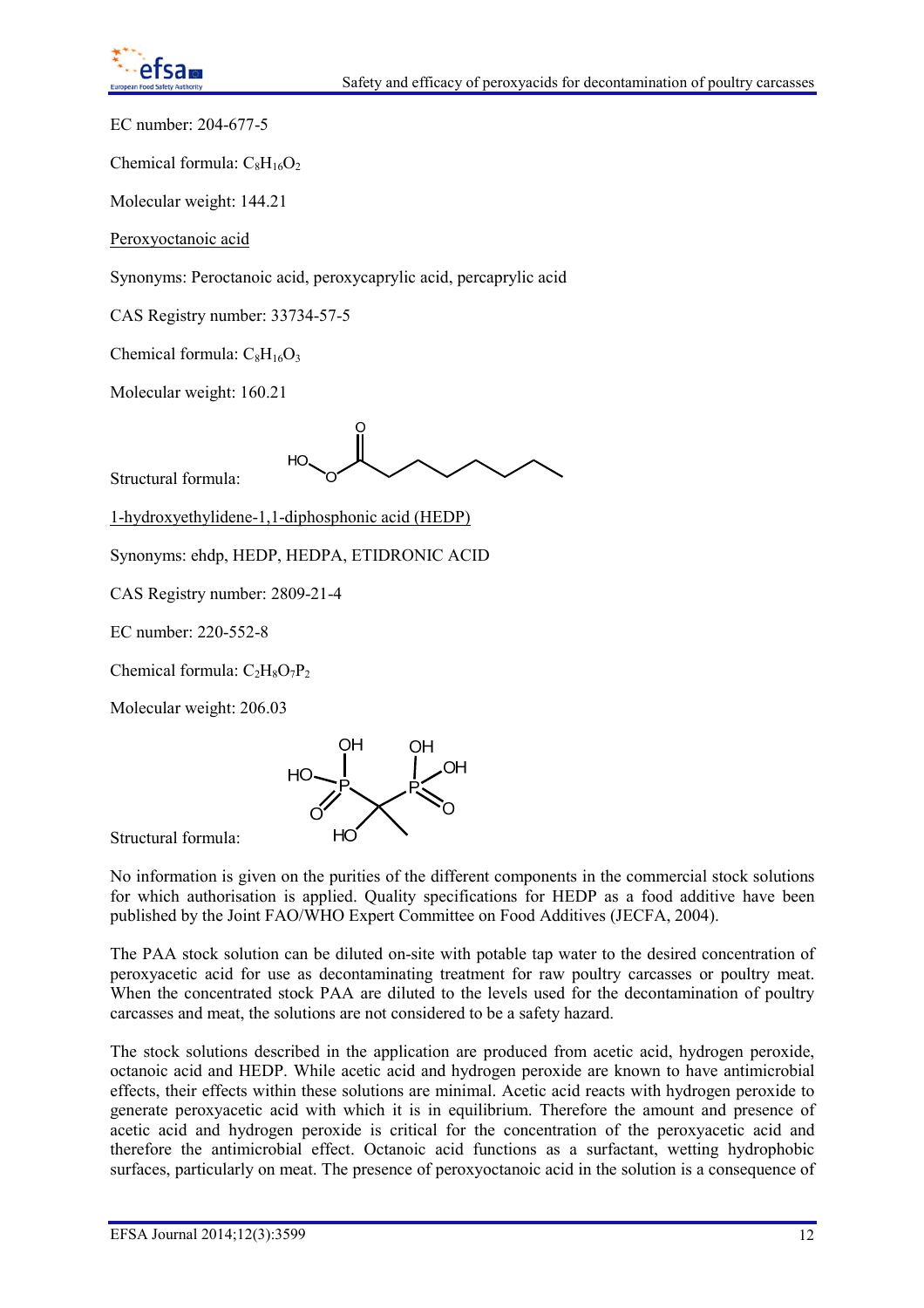the reaction of octanoic acid with hydrogen peroxide. HEDP has no antimicrobial effects, it functions as a stabilizer in these solutions by preventing metal ions from catalyzing the breakdown of peroxyacetic acid and hydrogen peroxide [\(JECFA, 2005,](#page-57-1) [2006\)](#page-57-2).

From the information on the stock solution and the work solution provided by the Applicant the amount ranges of the different components are shown in Table 2.

| <b>Table 2:</b> Ranges for the different components depending on the formulation and type of solution. |
|--------------------------------------------------------------------------------------------------------|
|                                                                                                        |

| <b>Component</b>    | Stock solution $(\% w/w)$ | Work solution (after dilution) (ppm, mg/L) |
|---------------------|---------------------------|--------------------------------------------|
| Peroxyacetic acid   | 12-20                     | 230-2000                                   |
| Acetic acid         | 35-45                     | 518-6767                                   |
| Hydrogen peroxide   | $6 - 10$                  | 69-1 533                                   |
| Octanoic acid       | $0 - 3.2$                 | $0 - 533$                                  |
| Peroxyoctanoic acid | $0-1.4$                   | $0 - 233$                                  |
| <b>HEDP</b>         | $0.1 - 1.0$               | $1.2 - 133$                                |

According to the Applicant, the levels of total peroxyacids can be determined by an iodine-sodium thiosulfate titration method for which commercial kits are available. Other analytical techniques for PAA in dilute solutions also exist [\(ECETOC, 2001;](#page-55-1) [PAR/Cefic\)](#page-57-3). For the quantification of HEDP levels in solutions, a titration technique is provided by JECFA (JECFA, 2004). Ionexchange HPLC based methods for the quantification of HEDP in water samples are described in the literature [\(Ma et al., 2007;](#page-57-4) [Nowack, 1997\)](#page-57-5). The Applicant did not supply details of any technique for the determination of HEDP in food matrices, including poultry meat and no information could be found in the literature.

# <span id="page-12-0"></span>**2.1.2. Consumer exposure assessment**

JECFA estimated the intake of each peroxyacid solution component on the basis of the residual amounts anticipated to be present on treated food (meat and vegetables) at the time of consumption JECFA [\(JECFA, 2005,](#page-57-1) [2006\)](#page-57-2). Due to the instability of hydrogen peroxide, peroxyacetic acid, or peroxyoctanoic acid, no residues were anticipated to be present on foods that have been treated with these solutions. In contrast, residues of acetic and octanoic acids were expected to remain on treated foods that are not washed or further processed after treatment. The highly conservative estimate of the exposure to octanoic acid resulting from the use of the antimicrobial solutions was 1.9 mg/day and the mean intake of octanoic acid from foods consumed as part of the diet in the USA was estimated to be approximately 200 mg/day. Intake of acetic acid was not determined; its use as vinegar in and on foods would result in a greater exposure than that from the use of peroxyacid antimicrobial solutions. HEDP was expected to remain on treated foods not further washed, processed, or cooked. The highest estimate of intake of HEDP was 3.6 µg/kg bw per day for the upper-bound estimate using a model for vegetables with a high surface area. The value was obtained from JECFA using national estimates of intake from the Czech Republic (2.2  $\mu$ g/kg bw per day), the USA (2.2 to 4.7  $\mu$ g/kg bw per day), and the United Kingdom (1.8 to 3.3  $\mu$ g/kg bw per day).

In Europe, acetic acid is authorized as a food additive as *quantum satis* and with an acceptable daily intake (ADI) not specified (SCF 1986), In the USA octanoic acid is on the FDA Generally Recognized As Safe (GRAS) list as multipurpose ingredients in food, with a maximum use levels under Good Manufacturing Practice ranging from 10 mg/kg for various foods, up to 160 mg/kg in snack foods<sup>8</sup>. The GRAS status recognition was issued through experience based on common use in food and considering that the substance was used in food prior to January 1, 1958.

EFSA (2005) on the basis of the draft EU concise food consumption database (EFSA, 2005), which at that time included France, Sweden and Italy, found that the average daily consumption of meat and

 $\overline{\phantom{a}}$ 

<sup>8</sup> 21CFR184.1025 (last update April 2013): http://www.accessdata.fda.gov/scripts/cdrh/cfdocs/cfcfr/CFRSearch.cfm?fr=184.1025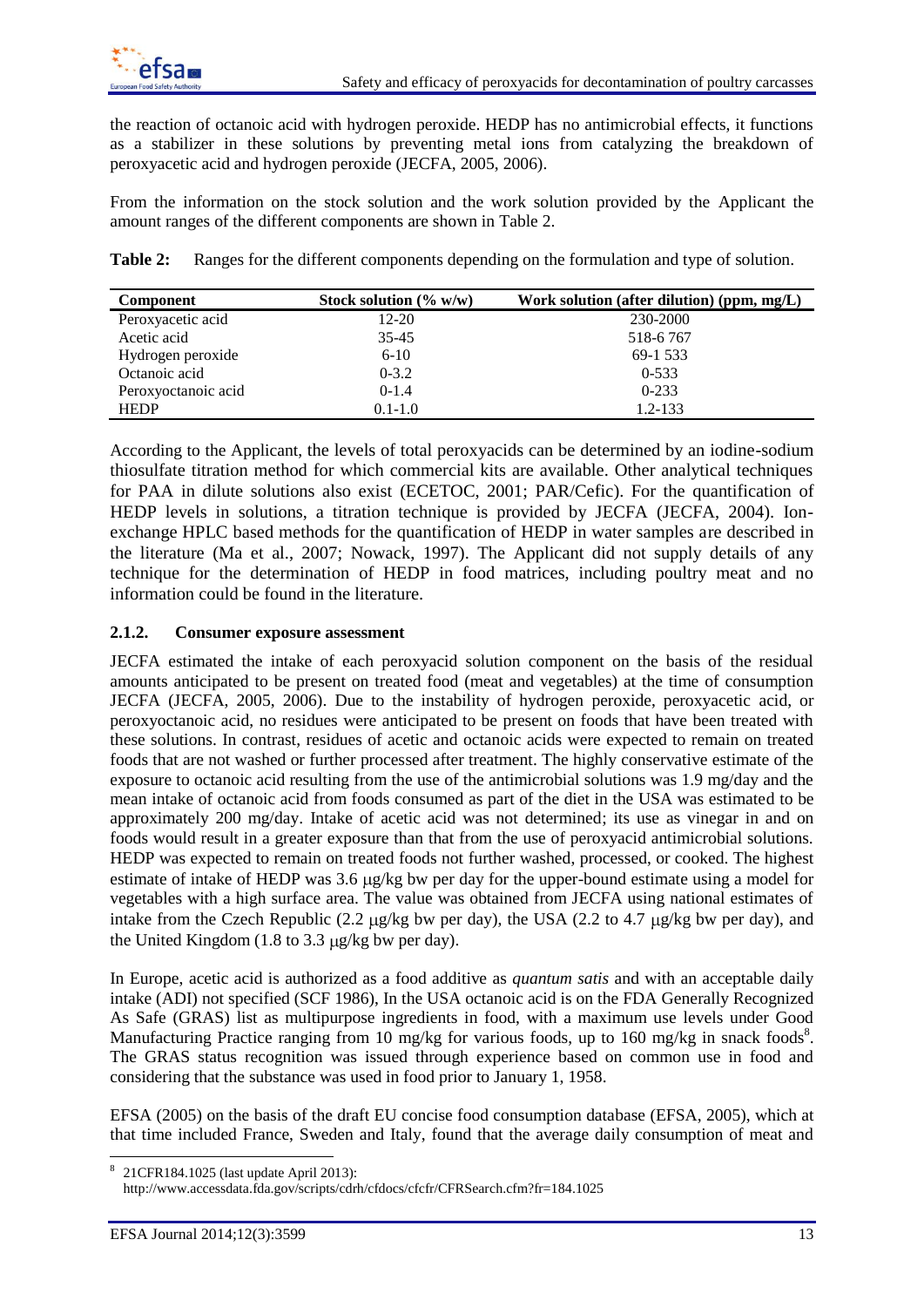meat products was estimated to be between 120 and 151 g/day for adults. Assuming that the concentration of the substances in the edible part of meat was identical to the concentration in the carcass the exposure of a 60 kg individual to peroxyacetic acid and hydrogen peroxide was estimated to be 0.63 μg/kg bw/day at the mean and 1.08 and 1.46 μg/kg bw/day at the 95<sup>th</sup> and 99<sup>th</sup> percentile of meat consumption, respectively. The exposure of a 60 kg individual to HEDP was 0.43 μg/kg bw/day at the mean and 0.74 and 0.99 μg/kg bw/day at the  $95<sup>th</sup>$  and  $99<sup>th</sup>$  percentile of meat consumption, respectively (EFSA, 2005).

In the JECFA scenario, the inclusion of vegetables with a great surface to volume ratio in addition to meat for the estimation of exposure explains the higher value (3.6 μg/kg bw/day) as compared to the EFSA estimation (0.74  $\mu$ g/kg bw/day) in which only meat and meat products are considered.

When using the most recent food consumption figures and body weight at the individual level available in the EFSA Comprehensive European Food Consumption Database (EFSA, 2011) which comprises 28 different dietary surveys carried out in 17 different European countries, the mean and high (95<sup>th</sup> percentile) poultry consumption for adults ( $\geq$  18 years to < 65 years old) in Europe ranges from 0.1 to 0.6 g/kg bw/day and 0.5 to 2.2 g/kg bw/day, respectively. The mean and high  $(95<sup>th</sup>$ percentile) poultry consumption for toddlers ( $\geq 12$  months to  $\leq 36$  months old) in Europe ranges from 0.2 to 2.5 g/kg bw/day, and from 1.1 to 7.8 g/kg bw/day, respectively.

The highest concentration of up to 2 000 mg/kg (short term bath i.e. <3 min) of peroxyacetic acid (see Table 2) which is about 10 fold higher than the value used in previous exposure assessments (EFSA, 2005, JECFA 2005, 2006) leads to a residue level of 1883  $\mu$ g HEDP/kg poultry<sup>9</sup>. The residue of HEDP on chicken carcasses that resulted from the low-concentration short-term treatment were only estimated by correction of the residue observed after a short-time low / concentration treatment for the difference in HEDP concentrations between the low- and high-concentration treatment. It was not investigated whether treatment time would greatly affect the residue level. Nevertheless, if it is assumed that HEDP is not absorbed by the carcass, this is a reasonable approach. If, however, HEDP is absorbed by the carcass, then this assumption is conservative, since the low-concentration treatment last longer than the high-concentration treatment and has therefore a higher potential for concentration-build-up in the poultry meat.

Assuming that there is no loss of HEDP during the processing, the maximum residue level of 1 883 µg HEDP/kg poultry has been used in the exposure calculations. On this basis, for adults the mean and high (95<sup>th</sup> percentile) poultry exposure to HEDP ranged from 0.18 to 1.16  $\mu$ g/kg bw/day and 0.90 to 4.18  $\mu$ g/kg bw/day, respectively. For toddlers the mean and high (95<sup>th</sup> percentile) poultry exposure to HEDP ranged from 0.34 to 4.76 µg/kg bw/day and 2.07 to 14.62 µg/kg bw/day, respectively.

# <span id="page-13-0"></span>**2.1.3. Toxicological assessment**

FDA, EFSA (section 1.2) and JECFA have already evaluated products containing peroxyacids. The EFSA guidance for the evaluation of the safety and efficacy of substances for the removal of microbial surface contamination of foods of animal origin intended for human consumption (EFSA, 2010) does not stipulate a fixed set of toxicological studies.

The stock solutions evaluated in this opinion (see Table 2) are, with regard to their components, qualitatively identical to the solutions formerly evaluated and accepted as potential antimicrobial washing products for carcasses [\(EFSA, 2005\)](#page-56-1). Formulations assessed by EFSA in 2005 contained peroxyacetic acid (<15 %), peroxyoctanoic acid (<2 %), hydrogen peroxide <10 %) and HEDP at levels lower than 1 %. The solutions were intended to be used at a maximum concentration of total peroxyacetic acid, of 220 mg/L, a maximum concentration of hydrogen peroxide of 110 mg/L, and a

 $\overline{\phantom{a}}$ 

<sup>9</sup> Quotation from the memorandum dated April 3, 2009 referring to FCN00880 (FDA, 2009): "The maximum HEDP concentration in solutions applied to poultry carcasses in the current FCN is 10.46 times higher than the concentration of solutions applied to poultry in testing used to support FAP 1A4728 (136 ppm vs. 13 ppm). Therefore, the quantity of HEDP from this use would be 180 ppb x 10.46, or 1883 μg/kg poultry."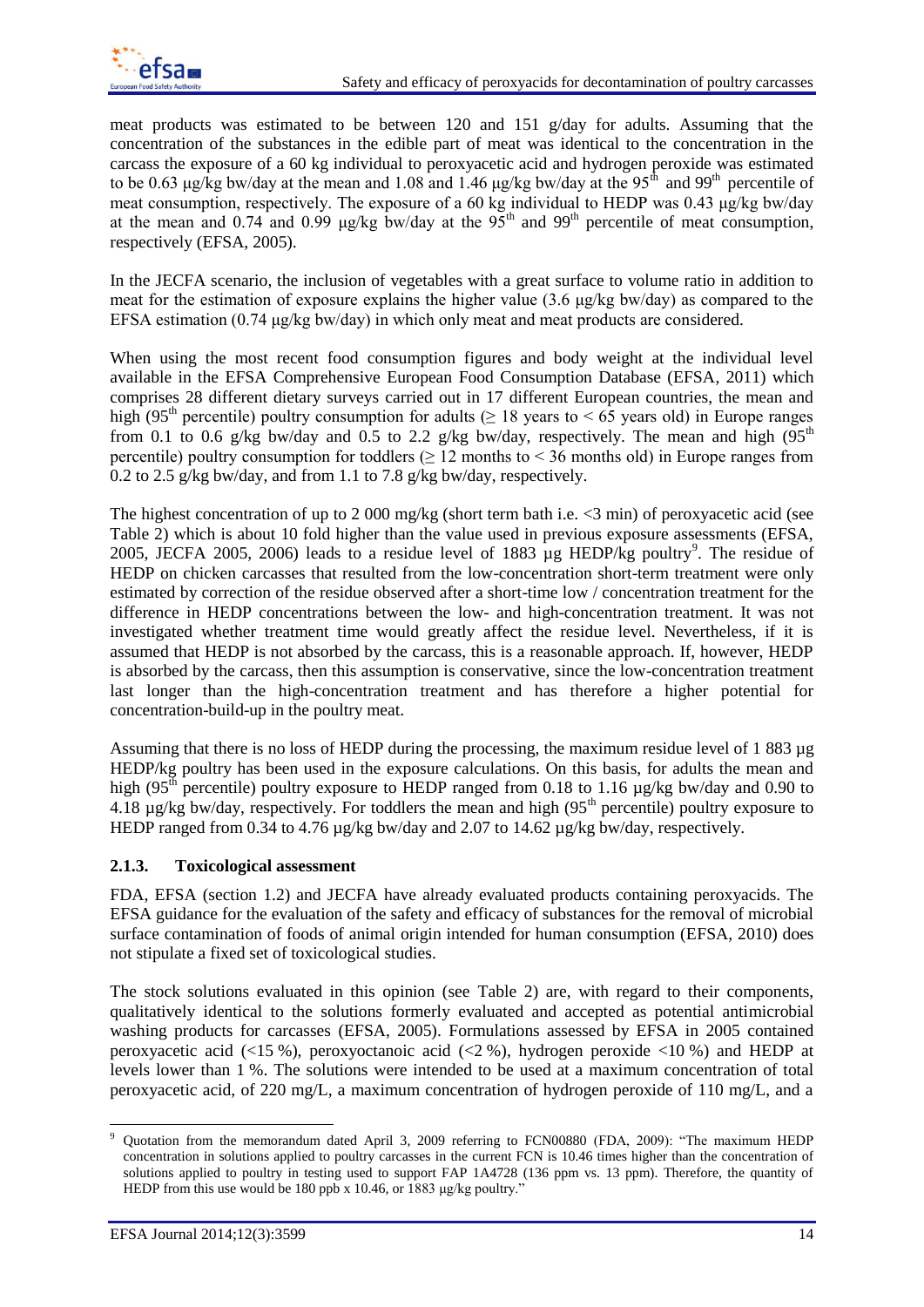maximum concentration of HEDP of 13 mg/L [\(EFSA, 2005\)](#page-56-1). JECFA (2005, 2006) considered the safety of antimicrobial solutions for which the concentrations of total peroxyacid(s) before use ranged from 80 to 200 mg/kg solution. These solutions, as per the current evaluation, were prepared from acetic acid, octanoic acid (singly or in combination), hydrogen peroxide, and HEDP as stabilizer [\(EFSA Panel on Biological Hazards \(BIOHAZ\), 2011b;](#page-56-3) [JECFA, 2005,](#page-57-1) [2006\)](#page-57-2).

In general, due to the instability of the peroxy-compounds, after dilution and application to the target (a carcass) mainly acetic acid, and octanoic acid will remain together with HEDP [\(Azanza, 2004\)](#page-55-2). JECFA also indicates in their conclusion in 2005 that due to the reactivity of the peroxy compounds, only octanoic acid, acetic acid and HEDP will remain in food that are treated with the antimicrobial solution and that are not further washed, processed or cooked.

The EFSA assessment from 2005 quotes experiments made to establish residues of peroxyacetic and peroxyoctanoic acids and HEDP (EFSA 2005). In those experiments the residues of peroxyacids and hydrogen peroxide in chicken carcasses after 2, 5 and 10 min of spraying peroxyacids (200 mg/L) and immersing them for 60 min at less than 4°C were below the detection limit of 1 mg/L. Because of the low levels of peroxy compounds observed and the chemical instability/reactivity these substances are not likely to remain in the poultry carcasses and therefore there is no need to perform a safety assessment for these substances. Concerning HEDP, six chicken carcasses were treated with two different solutions. Solution 1 contained 200 mg/L of peroxyacids (as peroxyacetic acid) and 10 mg/L of HEDP and solution 2 contained 30 mg/L of peroxyacids and 1.5 mg/L of HEDP. All chicken carcasses were sprayed 15 s with solution 1 at ambient temperature. Three of the chicken carcasses were then immersed for 60 min in a bath at 3 ºC with solution 1 and the other three chicken carcasses were immersed for 60 min in a bath at 2 °C with solution 2. Chicken carcasses treated with solution 1 in the bath gave a residual amount of 120-170 μg HEDP per kg carcass. In the case of solution 2 in the bath, the residual amount was 40-50 μg HEDP per kg carcass (close to the LOD).

From the above information it can be concluded that only acetic acid, octanoic acid and HEDP will remain in the carcasses after treatment without further washing or processing.

A number of amino acids and amino acid-derived compounds such as peptides and proteins may be oxidized by the peroxyacids present in the PAA solution [\(EFSA, 2005\)](#page-56-1). Cystine can, for example, be oxidised to cysteic acid and methionine to methionine sulphoxide or methionine sulphone [\(Slump and](#page-58-0)  [Schreuder, 1973;](#page-58-0) [Strange, 1984\)](#page-58-1). Although there are several possibilities for the oxidation of amino acids, it was concluded that "no significant levels of amino acids by-products will be produced after treatment with peroxyacids since free amino acids levels in poultry meat, just before ageing, are very low" [\(EFSA, 2008\)](#page-56-2). The application of peroxyacids solution could also cause oxidation of lipids from fatty acids with one or more double bonds [\(EFSA, 2008;](#page-56-2) Rhee [et al., 1989\)](#page-57-6). In this respect, in 2005 EFSA concluded that no significant differences in the TBARS (thiobarbituric acid reactive substances) values or the fatty acids profiles were observed when comparing treated samples with either raw or cooked samples (EFSA, 2005).

Both risk assessments performed by JECFA (2005, 2006) and EFSA (2005) conclude that the use of the evaluated solutions are of no health concern.

According to the risk assessment of JECFA (2005, 2006) several studies (human, rat, rabbits, dogs and monkeys) on the disposition of HEDP after oral administration have been performed. Collectively, the data indicated that absorption of HEDP from the gastrointestinal tract is very limited and that its metabolism is negligible. Some accumulation was seen in the bones, with a half-life in rats of about12 days (JECFA, 2005, 2006).

HEDP did not induce mutations in a bacterial gene mutation assay (Ames test) nor in an in vitro mammalian cell gene mutation test in L5178Y TK+/- mouse lymphoma cells (EC 2000, JECFA 2006). The unpublished study reports were, however, not available for re-evaluation.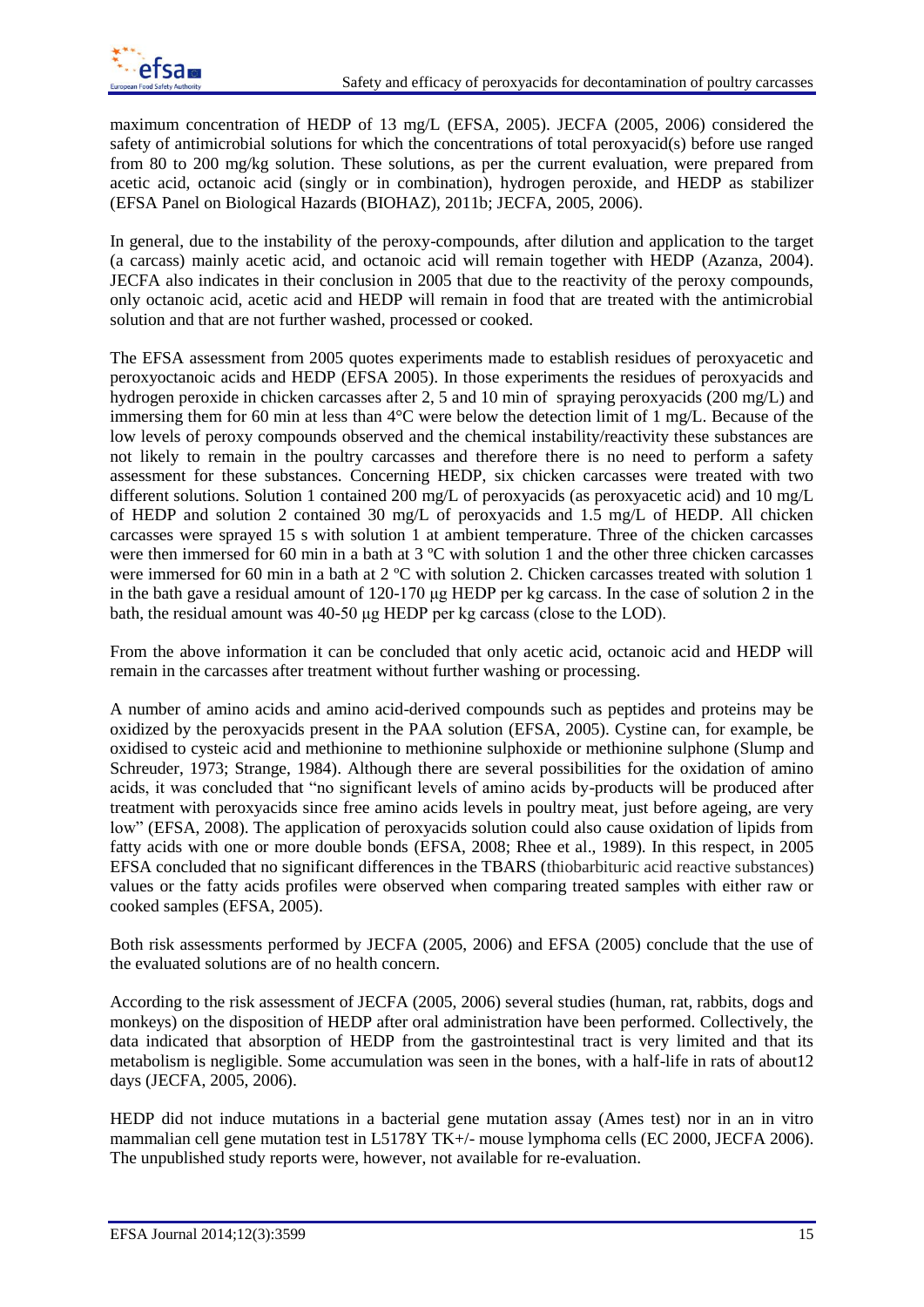Data on toxicity of HEDP have been provided by the Applicant from several studies referred to in the assessments by JECFA (2005, 2006), EFSA (2005) and FDA (2009):

- Two 90-day studies with rats: NOAEL 500 mg/kg bw/day
- One 90- day study with dogs: NOAEL 250 mg/kg bw/day
- $\bullet$  One study with two generations of rats: no teratogenic effects at 50 or 250 mg/kg bw/day with a NOAEL at 50 mg/kg bw/day (embryotoxicity found at 250 mg/kg bw/day)
- One reproductive study with rabbits: NOAEL 50 mg/kg bw/day  $\bullet$
- One study of the treatment of human Paget disease (bone growth disorder): the prescribed treatment is up to 5 mg/kg bw/day for up to six month periods; this may be followed by additional treatments after rest period.
- One 1-2 year subcutaneous (SC) study in dogs: NOAEL: 5 mg/kg bw/day (actual dose 0.01 mg/kg bw/day via SC injection; the NOAEL mentioned here is the oral equivalent of the SC dose after adjustment for gut absorption.

From the studies mentioned above, the Panel considered the two-year study in dogs inappropriate to be used for the safety assessment of HEDP, since this study included relatively small numbers of animals, it only addressed skeletal effects and it used a parenteral route of exposure, which creates additional uncertainty in the extrapolation. A chronic feeding study in rats provided a NOAEL of 105 mg/kg bw/day, but this study was not available for evaluation. Lower NOAELs have been reported in reproductive toxicity studies in rats and rabbits (50 mg/kg bw/day). None of these studies was available for evaluation but based on FDA data, from these studies a NOAEL of 50 mg/kg bw/day emerges, also taking into account that in the study in rabbits a LOAEL of 100 mg/kg bw/day was reported. Assuming that the NOAEL of 50 mg/kg/bw/day was found in adequate studies, this NOAEL will be used for the safety assessment of HEDP.

For adults mean and high (95<sup>th</sup> percentile) poultry exposure estimates to HEDP from the use of the application as outlined in this opinion are up to 1.16 µg/kg/bw/day and 4.18 µg/kg/bw/day, respectively. Margin of Safety (MoS) for HEPD was calculated by dividing the NOAEL value of 50 000 µg/kg bw/day by the mean or high exposure estimates resulting in MoSs of 43 103 and 11 961, respectively.

For toddlers mean and high (95<sup>th</sup> percentile) poultry exposure estimates to HEDP are up to 4.76 µg/kg/bw/day and 14.62 µg/kg/bw/day, respectively. MoSs for HEDP were calculated for the mean and the high exposure as described above resulting in MoSs of 10 504 and 3 420 respectively.

Based on the assumption that the data available provide an adequate NOAEL for HEDP, these MoS values, calculated for adults and toddlers do not indicate a safety concern. The Panel notes, however, that the respective studies from which NOAEL was derived, were not available to assess their reliability.

# <span id="page-15-0"></span>**2.2. Conclusions**

Accepting the previous EFSA exposure scenarios (EFSA, 2005), which included all uses described by the present application, except for the short term bath  $\langle \langle 3 \rangle$  minutes) using a ten times higher concentration than previously evaluated by the JECFA (2005, 2006) and EFSA (2005), no toxicity concerns were identified with regard to residues of peroxyacids due to the described high instability, including the use of the short term high concentration bath. No concerns are indicated with respect to residues of acetic acid and octanoic acid, respectively, again including the short term use of a high concentration bath.

With regard to the product stabilizer HEDP no safety concern was identified with regard to the high concentration bath since for HEDP MoSs ranging from 3 420 to 43 103 can be calculated against a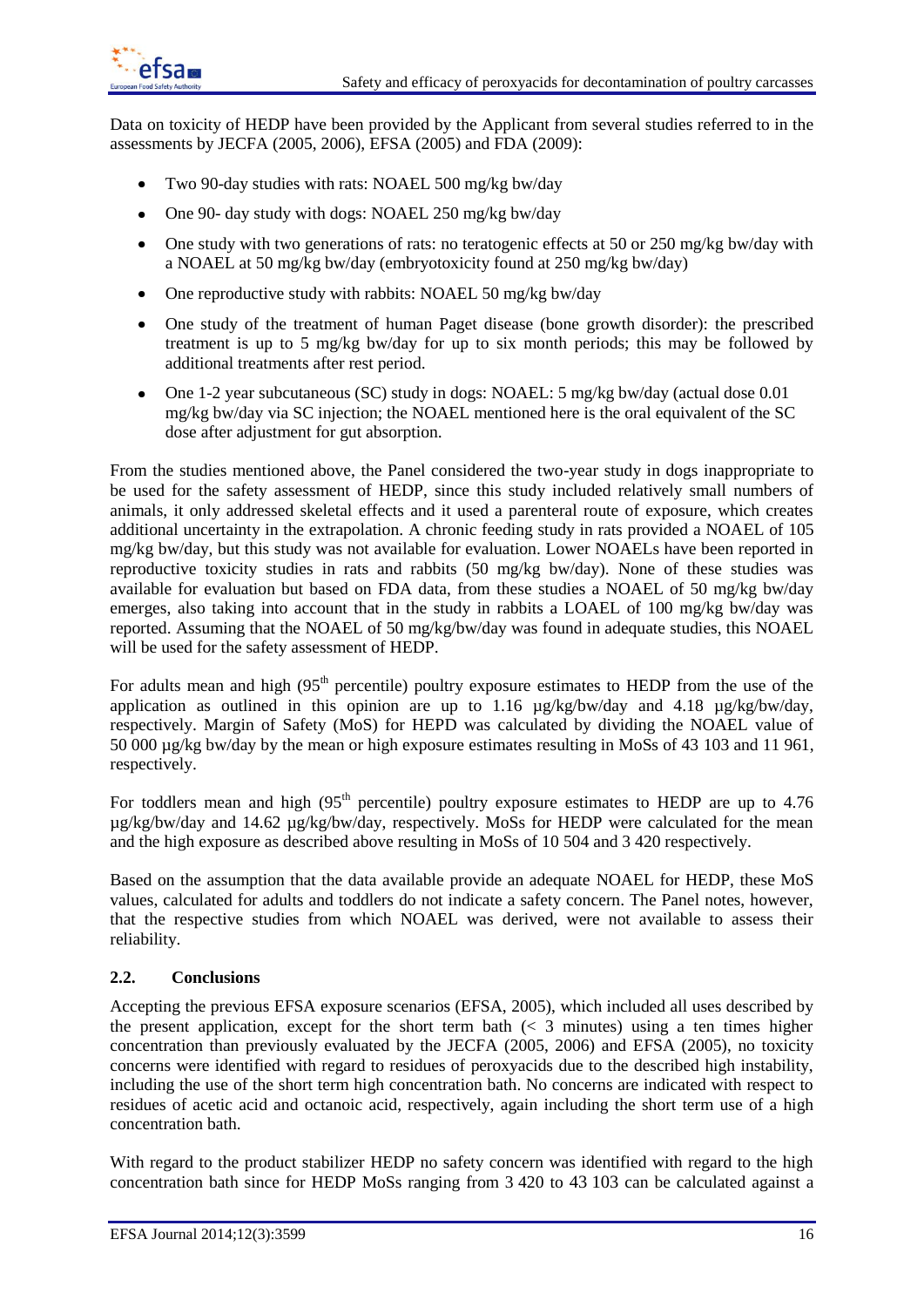NOAEL of 50 mg/kg bw/day obtained in rat and rabbit reproductive toxicity studies. The Panel noted that since the studies from which these NOAELs were derived were not available to be evaluated there is some uncertainty as to the validity of the NOAEL used. In addition, this conclusion is only applicable for working solutions of PAA containing up to 130 mg HEDP/L in combination with immersion times of 3 minutes. When longer contact times are applied, the HEDP concentrations should be reduced accordingly.

Regarding the question of the safety of possible reaction products of hydrogen peroxide and peroxyacids with lipids and proteins/amino acids of the poultry carcasses, the low amino acid content in the carcass surface used as argument for the former EFSA (2005) conclusion that no risk was expected, is still valid, including the short term treatment at higher peroxide concentrations.

With regard to lipid peroxidation, no by-products were identified in producer experiments referred to in the previous risk assessment, when using immersion for 60 minutes in 200 mg/L total peroxyacetic acid. On this basis short term high concentration bath scenario included in the present application is not expected to cause measurable lipid peroxidation.

### <span id="page-16-0"></span>**2.3. Recommendations**

To control residues of HEDP on poultry carcasses, monitoring of the concentration of HEDP in the working PAA solution should be considered in the HACCP plans.

A method for the determination of HEDP residues in poultry carcasses, poultry meat and poultry meat products should be developed and validated, to further inform the risk assessment.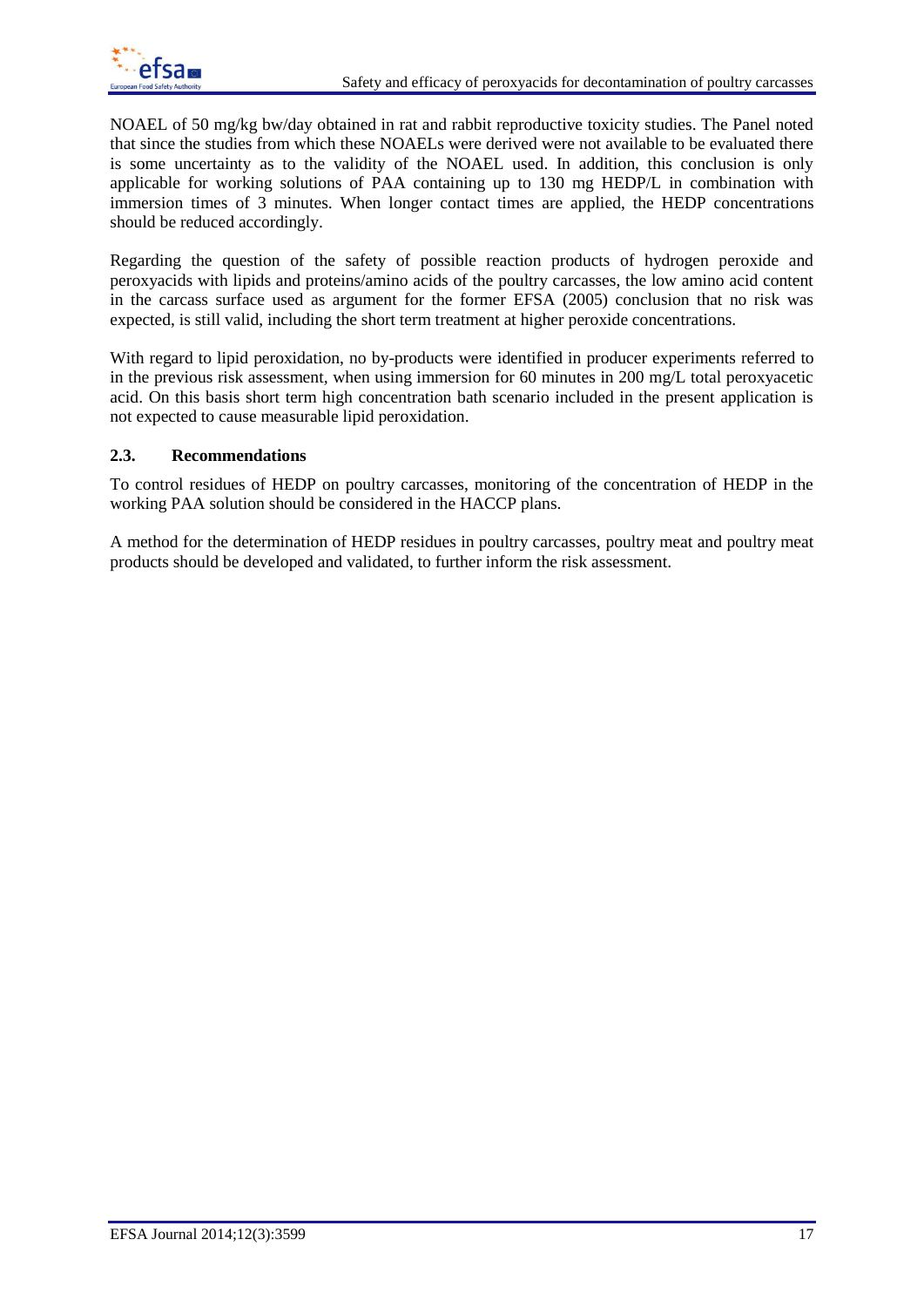### <span id="page-17-0"></span>**3. The efficacy, i.e. does the use of the substance significantly reduce the level of contamination of pathogens on poultry carcasses and poultry meat**

# <span id="page-17-1"></span>**3.1. Introduction**

According to the EFSA guidance document [\(EFSA Panel on Biological Hazards \(BIOHAZ\), 2010\)](#page-56-0), the use of substance(s) as decontaminating treatments will be regarded efficacious when any reduction of the prevalence and/or numbers of pathogenic target microorganisms is statistically significant as compared to the control (e.g. water) and, at the same time, this reduction has a positive impact on reduction of human illness cases [\(EFSA Panel on Biological Hazards \(BIOHAZ\), 2010\)](#page-56-0).

A risk assessment study on *Campylobacter* on broiler carcasses pre-chill [\(EFSA Panel on Biological](#page-56-4)  [Hazards \(BIOHAZ\), 2011a\)](#page-56-4) has shown that even 0.5 log unit microbial reductions may reduce consumer risks to a significant extent. In addition, there is a linear correlation between reductions in prevalence and reductions of consumer risks. Efficacy depends on a range of factors such as concentration of the decontaminating agent, contact time, temperature, mode of application, the microbial load of the surface, and other conditions of application.

### <span id="page-17-2"></span>**3.2. Selection of studies for evaluation**

As indicated, use of PAA solutions, containing  $<$  2 000 ppm or  $<$  230 ppm of peroxyacetic acid, the active ingredient, was petitioned for approval as a decontaminant treatment in raw poultry carcasses and poultry meat. The process and results of the evaluation of the studies included in the dossier for the efficacy of PAA as a decontamination agent for raw poultry carcasses and poultry meat are evaluated in this section.

### <span id="page-17-3"></span>**3.2.1. Criteria used for inclusion or exclusion of submitted studies**

The following criteria were used in the selection of studies to be used in the evaluation of decontamination efficacy by PAA:

- The studies considered were only those with criteria following within the conditions used as  $\bullet$ provided by the Applicant and described in section 1.1.
	- Treatment group 1: studies on warm carcasses with spray treatment:
		- $\checkmark$  Product treated: carcasses pre-chill;
		- $\checkmark$  Application: spray washing (in a commercial inside-outside bird washer);
		- $\checkmark$  PAA concentration: 400-700 ppm;
		- $\checkmark$  Maximum temperature: ambient;
		- $\checkmark$  Maximum duration of treatment: typically less than 10 seconds, with a wetted time ranging between 30 seconds to a few minutes before entering a subsequent processing step.
	- Treatment group 2: studies on warm carcasses or parts with dip treatment:
		- $\checkmark$  Product treated: carcasses pre-chill;
		- $\checkmark$  Application: short-duration dip treatment;
		- $\checkmark$  Maximum temperature: ambient;
		- $\checkmark$  Maximum PAA concentration: 2 000 ppm;
		- $\checkmark$  Maximum duration of treatment: 3 minutes.
	- Treatment group 3: studies on effects in chiller baths: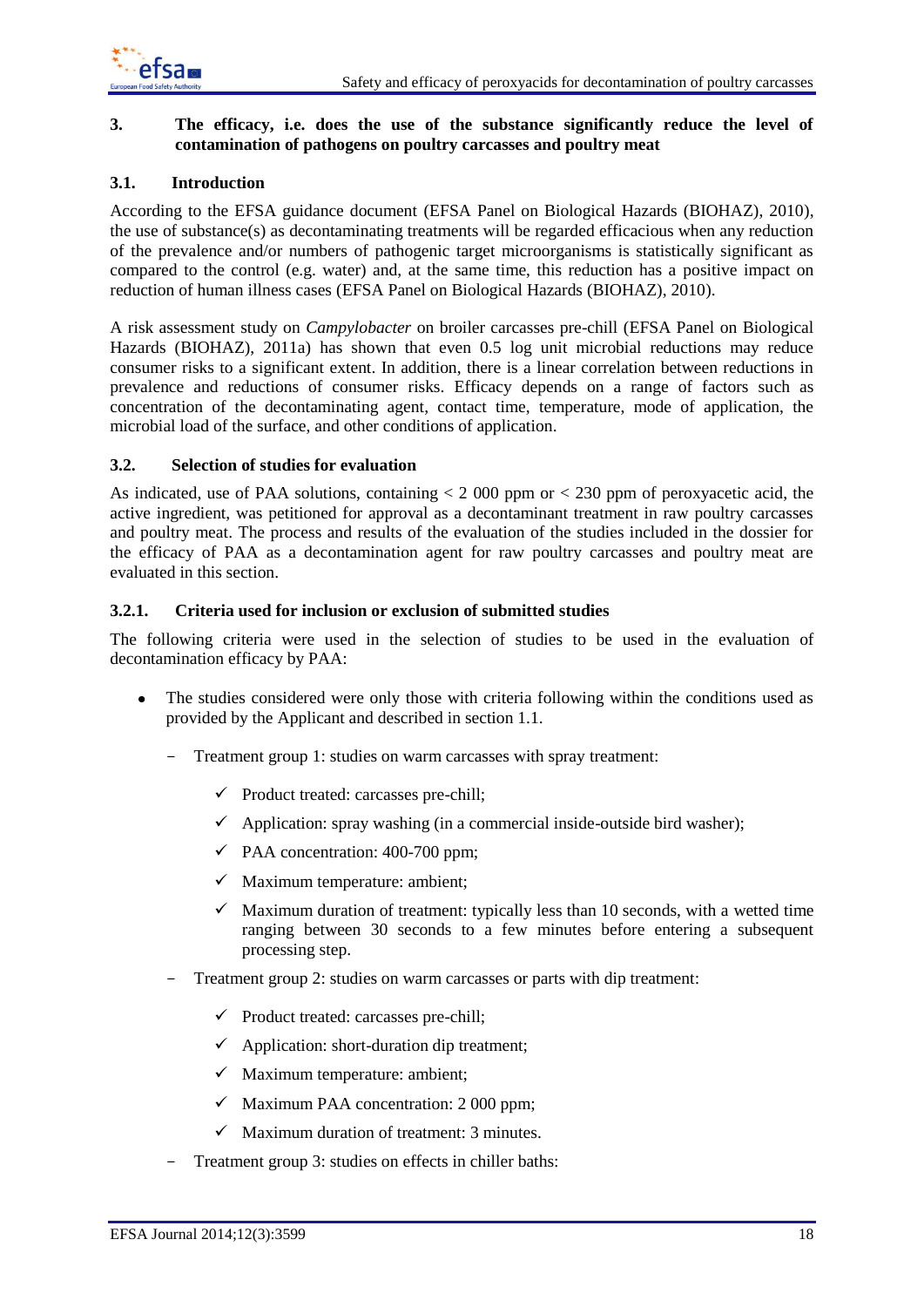

- $\checkmark$  Product treated: carcasses pre-chill;
- $\checkmark$  Application: in chiller baths, either during an entire chill or in one or more stages of multi-stage chiller baths;
- $\checkmark$  Maximum temperature: temperatures currently used in chilling baths:
- $\checkmark$  Maximum PAA concentration: 230 ppm;
- $\checkmark$  Maximum duration of treatment: 1-2 h at lower concentrations (in the US this is typically around 90 ppm). PAA may also be used for less than the entire chill time (e.g. in one segment of a multiple-section chill tank system).
- Treatment group 4: studies on chilled carcasses or parts with dip treatment:
	- $\checkmark$  Product treated: carcasses or parts post-chill;
	- $\checkmark$  Application: short-duration dip treatment;
	- $\checkmark$  Maximum temperature: ambient:
	- $\checkmark$  Maximum PAA concentration: 2 000 ppm;
	- $\checkmark$  Maximum duration of treatment: 3 minutes.
- The studies selected for evaluation should involve application on poultry carcasses, poultry skin, or skin-on poultry parts.
- The studies on visibly contaminated poultry carcasses and poultry meat were excluded from  $\bullet$ the assessment. This is because decontamination treatments must not affect the food business operator"s duty to comply with the requirements of EU legislation on food hygiene, as laid down in Regulation (EC) No  $853/2004$  Annex III, Section I, Chapter IV, point  $10^{10}$  and should in no way be considered as a substitution for good hygienic slaughtering practices and operating procedures or as an alternative to comply with the requirements of those Regulations. The Annex of Reg. 101/2013, concerning the use of lactic acid to reduce microbiological surface contamination on bovine carcasses, stipulates that *"lactic acid solutions must not be applied to carcasses with visible faecal contamination"*.
- The evaluation of the efficacy will focus on PAA treated samples *versus* water treated samples, or *versus* untreated controls. In the absence of a proper water treated control, data from solutions with a low chlorine concentration (around 30 ppm) as control were also used as these would lead to a conservative estimate of the overall efficacy.
- The targets applied for by the Applicant are poultry-borne organisms regarded as important human pathogens. The evaluation of the efficacy will focus on *Campylobacter* spp., *Salmonella* spp. and *Escherichia coli*, including strains pathogenic to humans. This is based on the most relevant biological hazards that were identified in the context of meat inspection of poultry, i.e. thermophilic *Campylobacter* spp., *Salmonella* spp. and ESBL/AmpC genecarrying *E. coli* [\(EFSA Panel on Biological Hazards \(BIOHAZ\), 2012a\)](#page-56-5). The evaluation will also take into account information on relevant indicator organisms, i.e. *Escherichia coli*, coliforms and Enterobacteriaceae. Reduction of spoilage organisms is regarded as a secondary objective since it is not expected to have any impact on the target pathogens, which do not grow on chilled poultry meat.
- The studies in which inoculation of the microorganisms was done after the PAA treatment  $\bullet$ were excluded from the assessment as these were not considered to represent practical applications.

 $\overline{\phantom{a}}$ 

<sup>&</sup>lt;sup>10</sup> Regulation (EC) No 853/2004 of the European Parliament and of the Council of 29 April 2004 laying down specific hygiene rules for on the hygiene of foodstuffs, Official Journal of the European Union 30.4.2004, L 139/55.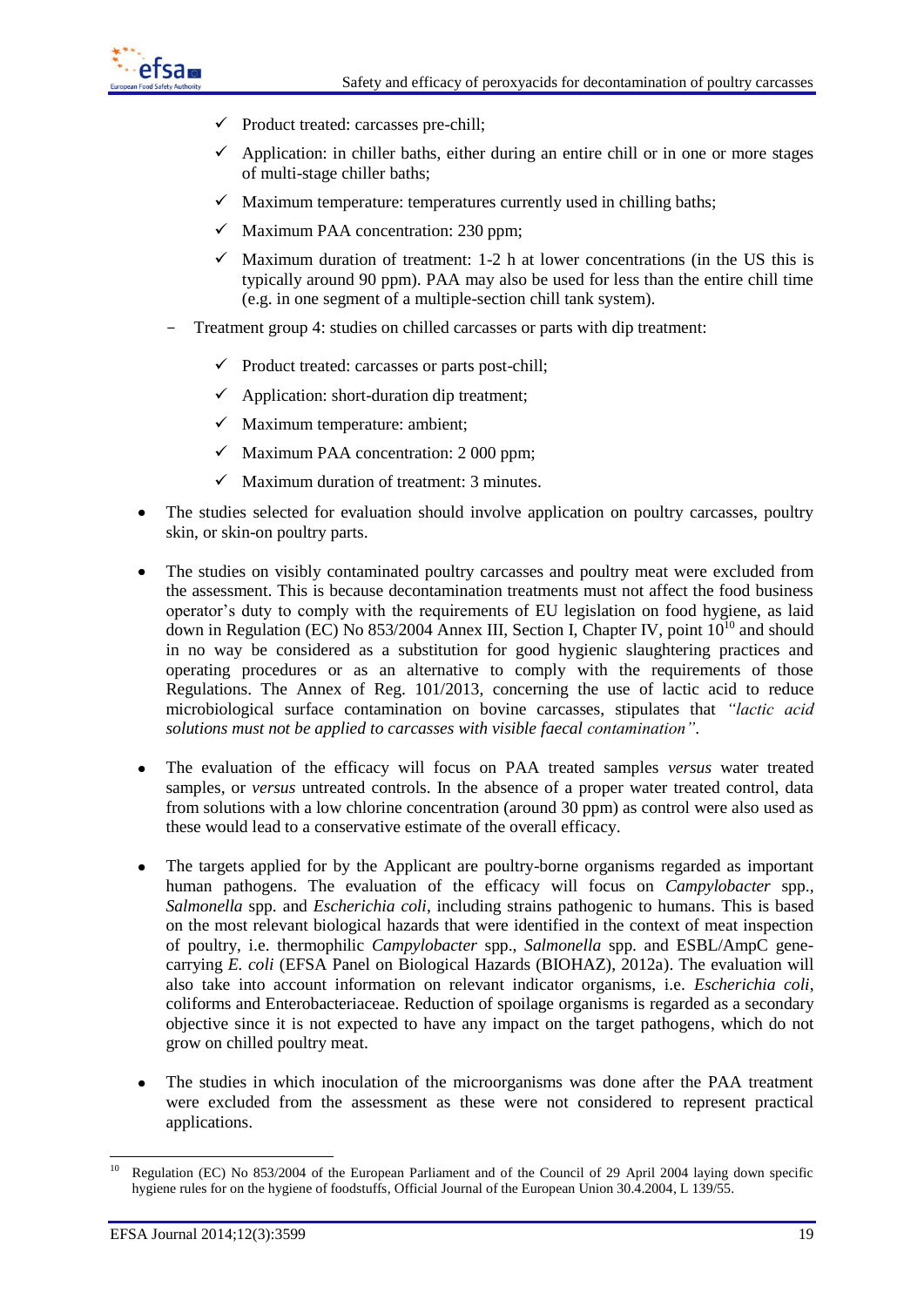# <span id="page-19-0"></span>**3.2.2. Determination of the strength of evidence of selected for evaluation of studies**

The body of evidence selected (see below) from the studies submitted in the dossier was evaluated, taking into account whether the studies were done in the laboratory, under pilot plant conditions or in a slaughterhouse (industrial scale), and whether they used inoculated or naturally-contaminated poultry samples. Table 2 summarizes the weight given to the data from naturally-contaminated *versus* inoculated samples and industrial-scale *versus* pilot-scale *versus* laboratory-scale studies. These criteria have been used in three previous EFSA Opinions [\(EFSA Panel on Biological Hazards](#page-56-4)  [\(BIOHAZ\), 2011a,](#page-56-4) [2011b,](#page-56-3) [2012b\)](#page-56-6) and were developed on the basis of the FAO/WHO report on Benefits and Risks of the Use of Chlorine-containing Disinfectants in Food Production and Food Processing [\(FAO/WHO, 2008\)](#page-56-7). The results of this evaluation are shown in Tables 3 and 4.

**Table 3:** Relative strength of the contribution of study data to the general body of evidence, based on study type

| <b>Study type</b>          | <b>Natural contamination</b> | Inoculated studies (a) |
|----------------------------|------------------------------|------------------------|
| Industrial                 | High                         | Not applicable         |
| Pilot-scale <sup>(b)</sup> | High $\frac{c}{m}$ medium    | Medium $(d)$           |
| Laboratorv                 | Medium <sup>(d)</sup>        | $Low^{(e)}$            |

(a): Includes studies where the meat surface was inoculated with pathogens in pure culture prior to the decontamination treatment.

(b): Experiments using industrial equipment in non-industrial settings.

(c): If the pilot process is representative of the industrial process; otherwise, evidence makes a "medium" contribution to the body of evidence.

(d): Data would not be sufficient to inform a quantitative microbial risk assessment or to allow definitive conclusions on risk reduction.

(e) Data are indicative of a disinfectant effect that may be reproducible in practice, but individually do not allow definitive conclusions on risk reduction.

#### <span id="page-19-1"></span>**3.3. Results of the selection of studies for evaluation**

- The application dossier included eight peer-reviewed published papers and one conference proceeding dealing with testing of PAA solution for decontamination (Table 4). All but one (the conference proceeding) were selected for consideration in evaluating the efficacy of PAA solution in poultry meat decontamination. The papers totalled ten studies, of which two were industrial, two pilot, and six laboratory level studies. One study was conducted on shortduration dip treatment pre-chill (treatment group 2 in Table 4), four in chiller baths (treatment group 3 in Table 4), and five by short-duration dip treatment post-chill (treatment group 4 in Table 4).
- Of the peer-reviewed studies that were included, three were of high strength of evidence, three of medium strength and five of low strength (Table 4).
- The Applicant also included in the application dossier 15 reports with data of in-house studies  $\bullet$ in support of the application for approval of PAA solution for use in the decontamination of fresh poultry products (Table 4). All but four of these reports were considered in the evaluation of the efficacy of PAA solution against microbial contamination on fresh poultry; rejection was because either only total viable bacteria were tested, the duration of the treatment was outside the range of the application, the concentration used was above the treatment limit, or no warm carcasses were used. The 11 reports that were included totalled 15 studies.
- Twelve of the in-house studies were conducted on poultry carcasses (Table 4) with natural contamination, ten were of industrial scale, two of pilot scale, and three laboratory scale. Seven studies were conducted by spray-washing of carcasses or parts pre-chill (treatment group 1 in Table 4), two on short-duration dip treatment pre-chill (treatment group 2 in Table 4), four in chiller baths (treatment group 3 in Table 4), and two by short-duration dip treatment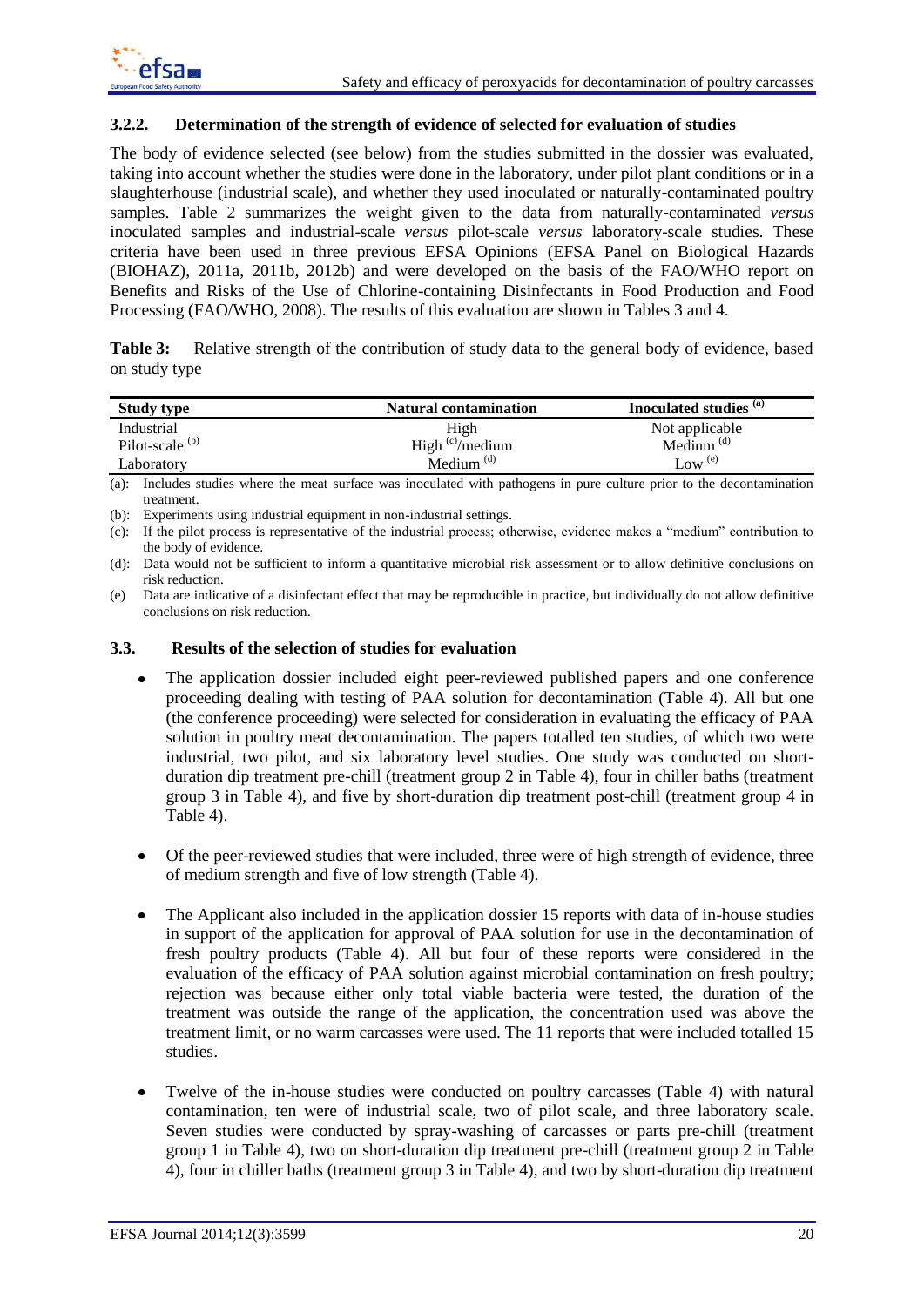

post-chill (treatment group 4 in Table 4). The PAA solution was not removed or rinsed in all studies.

Ten of the in-house studies were classified as of high strength of evidence, two of medium, and three of low strength (Table 4).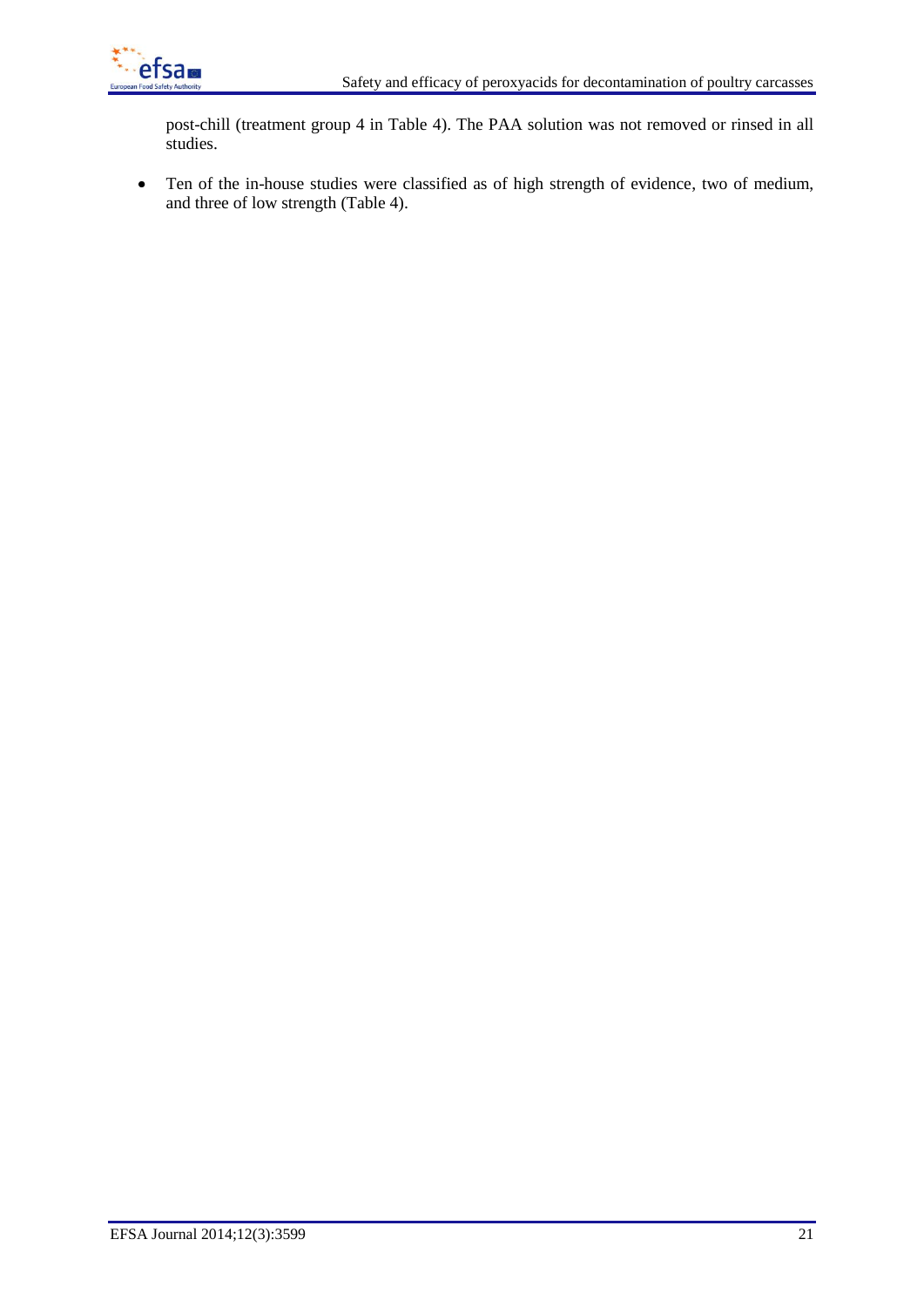

| Paper           | Type of                                                           | Reference                                              | <b>Include in</b> | <b>Reason for</b>                                                                       | Industrial/ | Natural/   | <b>Microorganisms</b>    | <b>Product</b>         | <b>Strength of</b>    |
|-----------------|-------------------------------------------------------------------|--------------------------------------------------------|-------------------|-----------------------------------------------------------------------------------------|-------------|------------|--------------------------|------------------------|-----------------------|
| number          | paper/study (a)                                                   |                                                        | assessment        | exclusion                                                                               | pilot/lab   | inoculated |                          | group                  | evidence <sup>h</sup> |
|                 | Treatment group 1: studies on warm carcasses with spray treatment |                                                        |                   |                                                                                         |             |            |                          |                        |                       |
|                 | <b>IHS</b>                                                        | (Abraham et al.,                                       | <b>YES</b>        |                                                                                         | Industrial  | Natural    | Salmonella (b), E. coli, | <b>Broiler</b> carcass | High                  |
|                 |                                                                   | 2006)                                                  |                   |                                                                                         |             |            | coliforms                |                        |                       |
| $\overline{2}$  | <b>IHS</b>                                                        | (Abraham et al.,                                       | <b>YES</b>        |                                                                                         | Industrial  | Natural    | Salmonella (b), E. coli, | Poultry carcass        | High                  |
|                 |                                                                   | 2007)                                                  |                   |                                                                                         |             |            | coliforms                |                        |                       |
| $\overline{9}$  | <b>IHS</b>                                                        | (Dankert, 2011)                                        | <b>YES</b>        |                                                                                         | Industrial  | Natural    | Salmonella (b), E. coli  | Poultry carcass        | High                  |
| 13              | <b>IHS</b>                                                        | (FMC, 2009)                                            | <b>YES</b>        |                                                                                         | Industrial  | Natural    | Salmonella (b), E. coli, | Poultry carcass        | High                  |
|                 |                                                                   |                                                        |                   |                                                                                         |             |            | coliforms                |                        |                       |
| 14              | <b>IHS</b>                                                        | (FSIS<br>et<br>al.,                                    | <b>YES</b>        |                                                                                         | Industrial  | Natural    | Salmonella (b), E. coli  | <b>Broiler</b> carcass | High                  |
|                 |                                                                   | 2012)                                                  |                   |                                                                                         |             |            |                          |                        |                       |
| 18              | <b>IHS</b>                                                        | (Rodrigues<br>and                                      | <b>YES</b>        |                                                                                         | Industrial  | Natural    | Salmonella (b), E. coli  | <b>Broiler</b> carcass | High                  |
|                 |                                                                   | Howarth, 2010)                                         |                   |                                                                                         |             |            |                          |                        |                       |
| 12              | <b>IHS</b>                                                        | (Ecolab, 2001)                                         | <b>YES</b>        |                                                                                         | Pilot       | Natural    | E. coli, coliforms       | Poultry carcass        | Medium                |
| $\overline{15}$ | <b>IHS</b>                                                        | (Hochmuth,                                             | NO                | Not warm carcasses                                                                      |             |            |                          |                        |                       |
|                 |                                                                   | 2000)                                                  |                   | used                                                                                    |             |            |                          |                        |                       |
|                 |                                                                   |                                                        |                   | Treatment group 2: studies on warm carcasses or parts with short-duration dip treatment |             |            |                          |                        |                       |
| $\overline{3}$  | <b>IHS</b>                                                        | (Abraham et al.,                                       | <b>YES</b>        |                                                                                         | Industrial  | Natural    | Salmonella (b), E. coli, | <b>Broiler</b> carcass | High                  |
|                 |                                                                   | 2010)                                                  |                   |                                                                                         |             |            | coliforms                |                        |                       |
| $\overline{4}$  | <b>IHS</b>                                                        | (Abraham, et al.,                                      | <b>YES</b>        |                                                                                         | Industrial  | Natural    | Salmonella (b), E. coli, | <b>Broiler</b> carcass | High                  |
|                 |                                                                   | 2011)                                                  |                   |                                                                                         |             |            | coliforms                |                        |                       |
| 24              | <b>IHS</b>                                                        | (Verkaar, 2006)                                        | NO                | Only total viable                                                                       |             |            |                          |                        |                       |
|                 |                                                                   |                                                        |                   | bacteria included                                                                       |             |            |                          |                        |                       |
| 16              | PR                                                                | (Mehyar et al.,                                        | <b>YES</b>        |                                                                                         | Laboratory  | Inoculated | Salmonella<br>(e),       | Chicken wing           | Low                   |
|                 |                                                                   | 2005)                                                  |                   |                                                                                         |             |            | C. jejuni,<br>E. coli    | parts                  |                       |
|                 |                                                                   |                                                        |                   |                                                                                         |             |            | O157:H7                  |                        |                       |
|                 |                                                                   | Treatment group 3: studies on effects in chiller baths |                   |                                                                                         |             |            |                          |                        |                       |
| 6               | <b>PR</b>                                                         | (Bauermeister et                                       | <b>YES</b>        |                                                                                         | Industrial  | Natural    | Salmonella,              | <b>Broiler</b> carcass | High                  |
|                 |                                                                   | al., 2008b)                                            |                   |                                                                                         |             |            | Campylobacter(b)         |                        |                       |
| $\overline{9}$  | <b>IHS</b>                                                        | (Dankert, 2011)                                        | <b>YES</b>        |                                                                                         | Industrial  | Natural    | Salmonella, E. coli      | Broiler carcass        | High                  |
|                 |                                                                   |                                                        |                   |                                                                                         |             |            |                          | chicken<br>and         |                       |
|                 |                                                                   |                                                        |                   |                                                                                         |             |            |                          | parts <sup>(c)</sup>   |                       |

**Table 4:** Studies submitted by the Applicant and the reasons for inclusion/exclusion from the assessment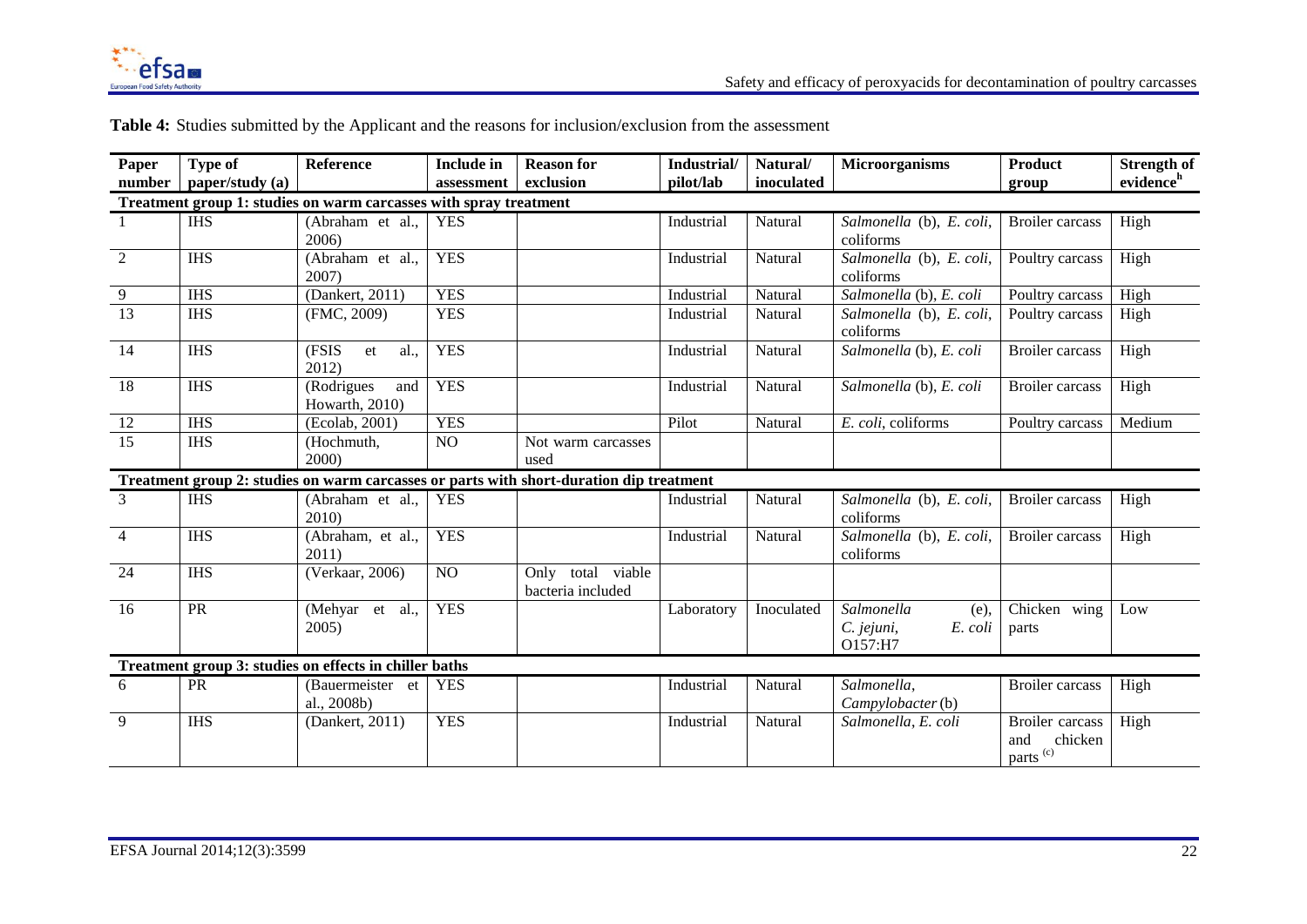

| Paper           | Type of         | Reference                                      | <b>Include in</b> | <b>Reason for</b>                                                                          | Industrial/ | Natural/   | Microorganisms                                                | <b>Product</b>                                                  | Strength of           |
|-----------------|-----------------|------------------------------------------------|-------------------|--------------------------------------------------------------------------------------------|-------------|------------|---------------------------------------------------------------|-----------------------------------------------------------------|-----------------------|
| number          | paper/study (a) |                                                | assessment        | exclusion                                                                                  | pilot/lab   | inoculated |                                                               | group                                                           | evidence <sup>h</sup> |
| 13              | <b>IHS</b>      | (FMC, 2009)                                    | <b>YES</b>        |                                                                                            | Industrial  | Natural    | Salmonella<br>$(b)$ ,<br>Campylobacter, E. coli,<br>coliforms | Poultry<br>carcass. Study<br>in a turkey<br>processing<br>plant | High                  |
| 21              | <b>IHS</b>      | (Thompson et al.,<br>$2009$ (c)                | NO                | Concentration used<br>exceeds limit of<br>chilling baths (230<br>ppm)                      |             |            |                                                               |                                                                 |                       |
| $\overline{23}$ | PR              | (Vadhanasin<br>et<br>al., 2004)                | <b>YES</b>        |                                                                                            | Industrial  | Natural    | Salmonella(b)                                                 | <b>Broiler</b> carcass                                          | High                  |
| $\overline{5}$  | <b>PR</b>       | (Bauermeister et<br>al., 2008a)                | <b>YES</b>        |                                                                                            | Pilot       | Natural    | E. coli, coliforms                                            | <b>Broiler</b> carcass                                          | High                  |
| $\frac{12}{5}$  | <b>IHS</b>      | (Ecolab, 2001)                                 | <b>YES</b>        |                                                                                            | Pilot       | Natural    | E. coli, coliforms                                            | Poultry carcass                                                 | Medium                |
|                 | PR              | (Bauermeister et<br>al., 2008a)                | <b>YES</b>        |                                                                                            | Laboratory  | Inoculated | S. Typhimurium,<br>C. jejuni                                  | <b>Broiler</b> carcass                                          | Low                   |
| 15              | <b>IHS</b>      | (Hochmuth,<br>2000                             | <b>YES</b>        |                                                                                            | Laboratory  | Inoculated | S. Typhimurium, E. coli<br>O157:H7                            | Chicken wings                                                   | Low                   |
| 22              | CP(c)           | (Trevanich et al.,<br>2003)                    | NO                | Not<br>full<br>details<br>available                                                        |             |            |                                                               |                                                                 |                       |
|                 |                 |                                                |                   | Treatment group 4: studies on chilled carcasses or parts with short-duration dip treatment |             |            |                                                               |                                                                 |                       |
| 10              | <b>PR</b>       | (Del Rio et al.,<br>$2007a$ <sup>g</sup>       | <b>YES</b>        |                                                                                            | Laboratory  | Natural    | Enterobacteriaceae,<br>coliforms                              | Chicken legs                                                    | Medium                |
| 17              | PR              | et<br>(Nagel<br>al.,<br>2013)                  | <b>YES</b>        |                                                                                            | Pilot       | Inoculated | S. Typhimurium,<br>C. jejuni                                  | <b>Broiler</b> carcass                                          | Medium                |
| $\overline{7}$  | PR              | (Chantarapanont<br>et al., $2004$ <sup>g</sup> | <b>YES</b>        |                                                                                            | Laboratory  | Inoculated | C. jejuni                                                     | Chicken skin                                                    | Low                   |
| $\overline{8}$  | <b>IHS</b>      | (Dankert, $2010$ ) <sup>g</sup>                | <b>YES</b>        |                                                                                            | Laboratory  | Inoculated | Salmonella, E. coli                                           | Chicken<br>part<br>and carcass                                  | Low                   |
| 11              | <b>PR</b>       | (Del Rio et al.,<br>$2007b$ <sup>g</sup>       | <b>YES</b>        |                                                                                            | Laboratory  | Inoculated | S. Enteritidis, E. coli                                       | Chicken legs                                                    | Low                   |
| 16              | $\overline{PR}$ | (Mehyar et al.,<br>2005                        | <b>YES</b>        |                                                                                            | Laboratory  | Inoculated | Salmonella<br>(e),<br>C. jejuni,<br>E. coli<br>O157:H7        | Chicken wing<br>parts (f)                                       | Low                   |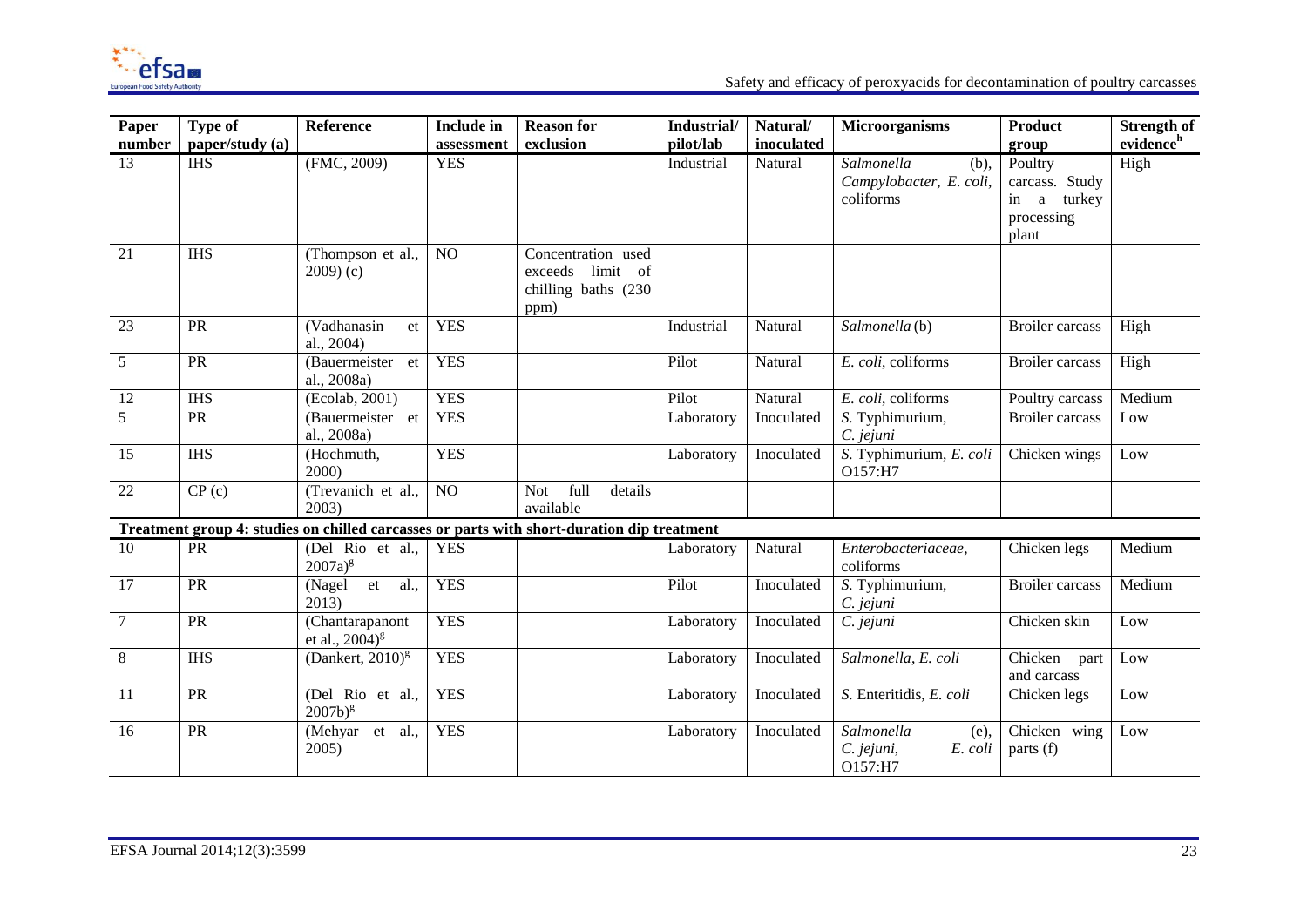

| Paper<br>number | <b>Type of</b><br>paper/study (a) | Reference                               | Include in<br>assessment | <b>Reason for</b><br>exclusion                    | Industrial/<br>pilot/lab | Natural/<br>inoculated | <b>Microorganisms</b>        | <b>Product</b><br>group | Strength of<br>evidence <sup>n</sup> |
|-----------------|-----------------------------------|-----------------------------------------|--------------------------|---------------------------------------------------|--------------------------|------------------------|------------------------------|-------------------------|--------------------------------------|
| 19              | <b>IHS</b>                        | (Rodrigues)<br>and<br>Howarth, $2011$ ) | N <sub>O</sub>           | the<br>Duration<br>-of<br>treatment<br>was<br>min |                          |                        |                              |                         |                                      |
| 20              | <b>IHS</b>                        | (Rodrigues et al.,<br>2011)             | <b>YES</b>               |                                                   | Laboratory               | Inoculated             | S. Typhimurium,<br>C. jejuni | Broiler carcass         | Low                                  |

(a): PR=peer reviewed paper; IHS=in-house study.

(b): Prevalence study.

(c): Poster of FMC corporation presented at annual meeting of International Association for Food Protection.

(d): Washed is given in paper (assumed is dipping).

(e): Cocktail of two strains of *Salmonella* Typhimurium and one strain of *S.* Heidelberg.

(f): Obtained from retail.

(g): Studies classified by the Applicant under treatment group 2, but reclassified under group 4 because warm carcasses were not used.

(h): Strength of evidence assigned as presented in Table 2.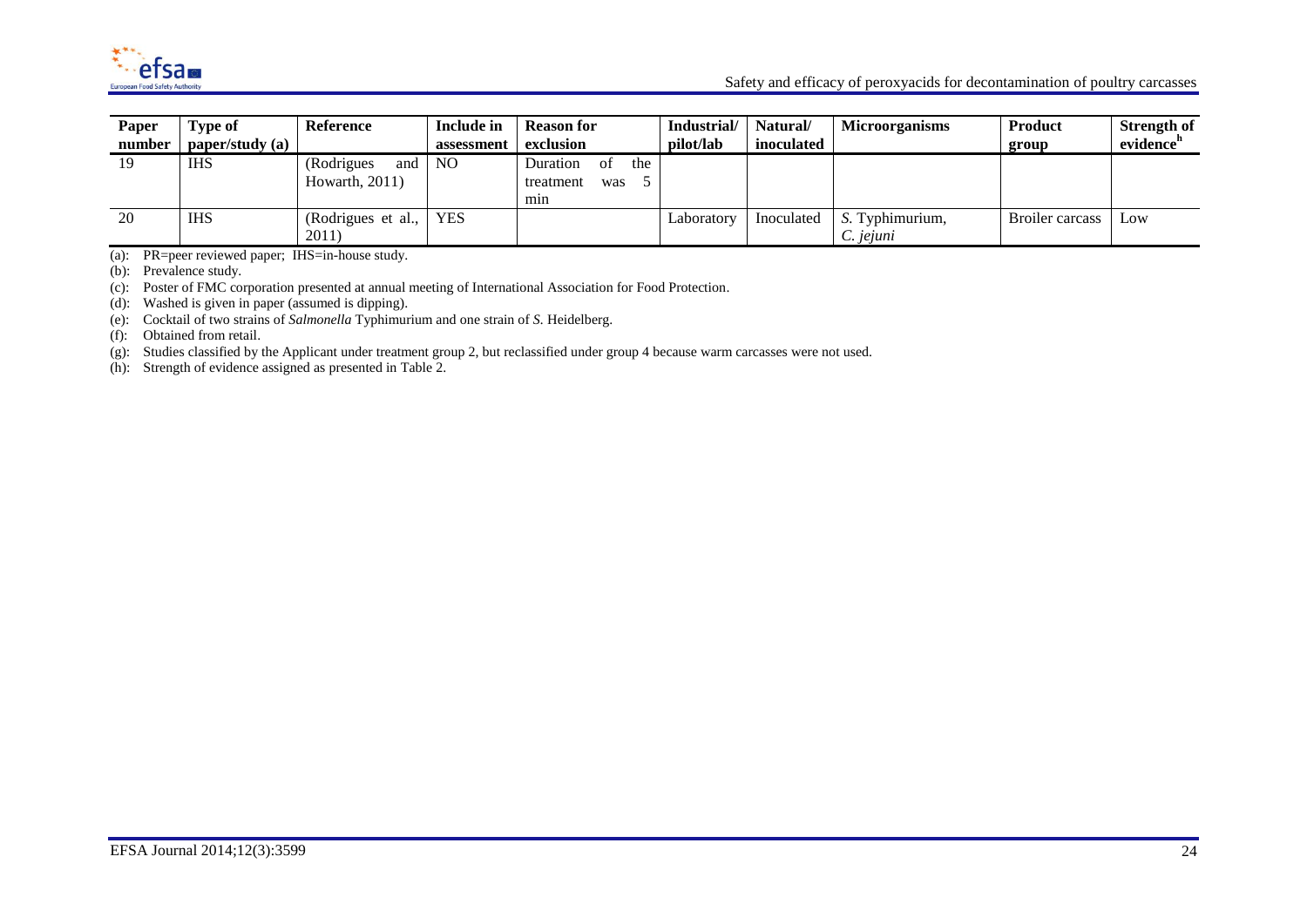### <span id="page-24-0"></span>**3.4. Statistical significance and statistical methods used**

In this section the statistical methods used in the studies included in the assessment are discussed. The statistical methods used for analysing experimental data were reported in varying levels of detail, and in many papers were not fully documented. Several papers applied appropriate methods, but for other papers the appropriateness cannot be fully evaluated or can be questioned.

Papers 1 and 2 provided detailed descriptions of the statistical methods, including testing for normal distribution of count data. If data were not normally distributed, log-transformation does not appear to have been attempted but the non-parametric Mann-Whitney test has been applied. This test is appropriate for non-normally distributed data but less powerful than parametric tests on logtransformed data. In papers 3 and 4 (by the same first author), log transformation of count data was reported before applying Analysis of Variance (ANOVA).

Papers 5, 7, 9, 10, 11, 12 also used ANOVA on log-transformed data to evaluate differences between factors in the experiments. Paper 17 used generalised linear models. Duncan"s multiple range test was used to accommodate for multiple comparisons in papers 10 and 11. These methods are considered adequate for the purpose of this Scientific Opinion, although testing for normal distributions or logtransformations were not explicitly reported in papers 7 and 9.

Papers 18 and 20 used t-tests assuming unequal variances, which may be appropriate. Details on data transformation were lacking, as well as results for tests of equal variance, so that the statistical methods cannot be fully evaluated.

Handling zero counts has either not been reported by the authors, or follows difference conventions, replacing zeros by 1, 0.9 or 0.5 times the limit of quantification. The impact of these differences cannot be evaluated because the number of zero counts relative to the total number of counts has not been reported in any of the papers.

In papers 1, 2 and 9, presence-absence data were appropriately evaluated by contingency tables and  $X^2$ tests, or Fischer"s exact test to account for low prevalences. Paper 6 reported only presence/absence data, which were analysed by ANOVA. This is surprising as ANOVA is typically used for count data.

Statistical methods could not be evaluated for paper 16 (only use of SAS software is mentioned). No statistical analysis was reported in papers 8, 13, 14 and 23.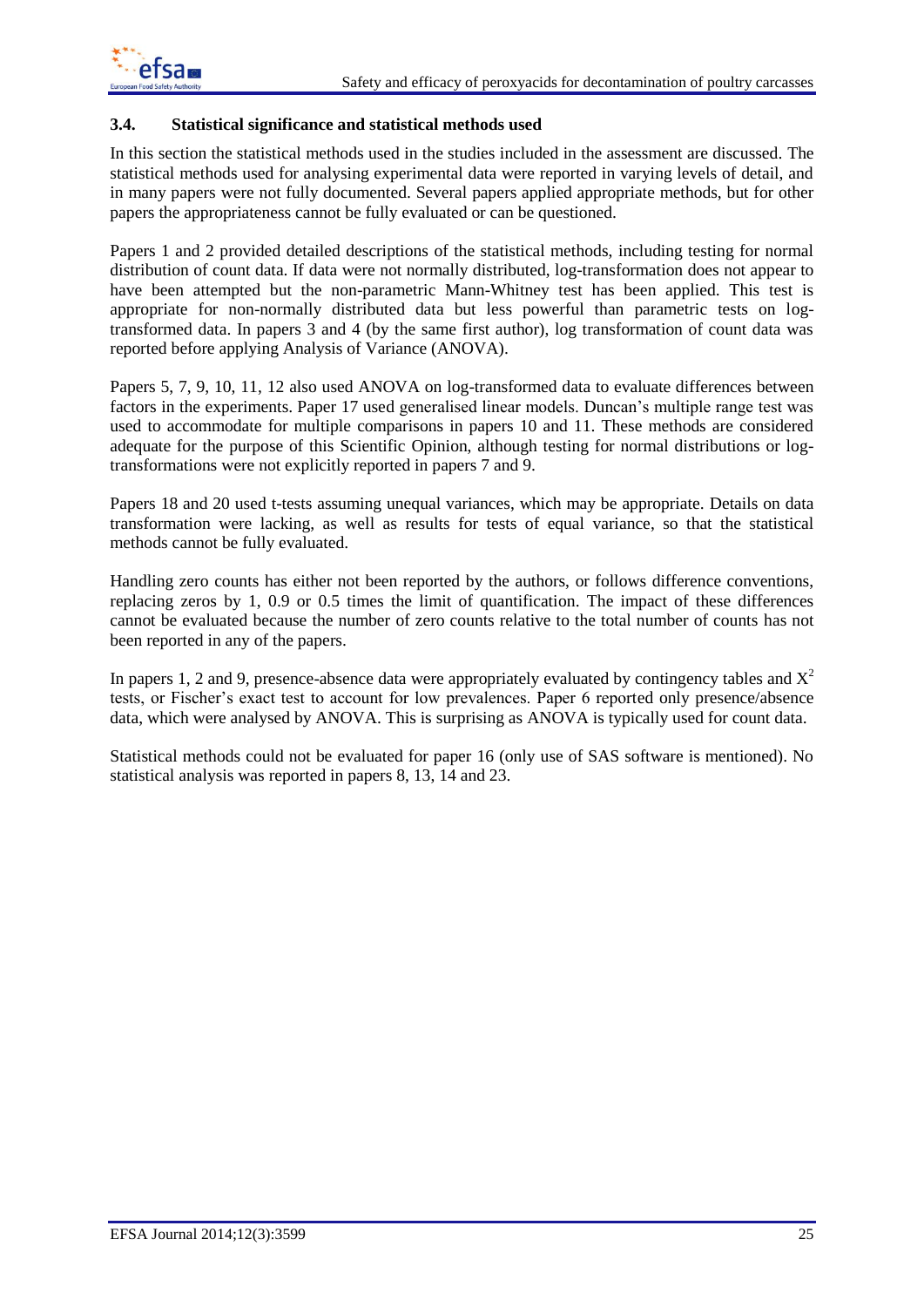

#### <span id="page-25-0"></span>**3.5. Evaluation of studies**

The studies in the papers evaluated encompassed a wide range of experimental designs and thus differed in relation to products, settings, method of application, PAA concentration applied, temperature of application, types of controls used, microorganisms studied and the microbial load of the surface, microbiological methods used, storage time after application, etc. All of these parameters impacted on the PAA decontaminating efficacy both within and between studies. Given this wide range of application conditions, the assessment did not attempt to identify the contribution of differences among factors, such as PAA concentration and application temperature on the bactericidal effect.

In this section, a brief summary of the experimental set-up and main results and conclusions of each chapter are provided per treatment group. Then, the combined data for each treatment group are presented in forest plots, separately for enumeration and prevalence studies. For enumeration studies, decimal reduction values are presented with confidence intervals calculated by EFSA when the mean, standard deviation and sample size were known and /or raw data were available in the studies as provided by the Applicant and if variances between groups are equal as:

Mean decimal reduction (MDR) =  $\mu$  bacterial counts<sub>c</sub> -  $\mu$  bacterial counts<sub>T</sub>

Confidence intervals (CI) of MDR = MDR 
$$
\pm
$$
 1.96  $\sqrt{\left(\frac{\text{SD}_C}{n_C}\right)^2 + \left(\frac{\text{SD}_T}{n_T}\right)^2}$ 

Where:

- $\bullet$   $\mu$  = Mean bacterial counts of control ( $\mu_{\text{hacterial counts}}$ ) or treatment ( $\mu_{\text{hacterial counts}}$ ) group
- $\bullet$  SD = Standard deviation of mean bacterial counts of control (SD<sub>C</sub>) or treatment (SD<sub>T</sub>) group
- $n =$  Sample size control (n<sub>C</sub>) or treatment (n<sub>T</sub>) group

For prevalence studies, the relative prevalence reduction (RPR) and confidence intervals (if the absolute number of positive samples in the controls were >5) were calculated as:

Relative Prevalence Reduction (RPR) = 
$$
1 - \frac{\frac{T_+}{n_T}}{\frac{C_+}{n_C}}
$$

$$
\ln\left(\frac{\frac{T_+}{n_T}}{\frac{C_+}{n_C}}\right) \pm 1.96\sqrt{\frac{1}{C_+}\left(\frac{1}{T_+}\right) - \left(\frac{1}{n_C}\right) - \left(\frac{1}{n_T}\right)}
$$
\nConfidence intervals (CI) of RPR = 1 - e

Where:

- $C_{+}$  = Positive samples in the control group
- $T_{+}$  = Positive samples in the treatment group
- $n =$  Sample size control (n<sub>C</sub>) or treatment (n<sub>T</sub>) group

If absolute number of positive samples in treated group were <5 then CI were calculated by using the asymptotic method by Miettinen and Nurminen (robust approximation) [\(Miettinen and Nurminen,](#page-57-13)  [1985;](#page-57-13) [Newcombe, 1998\)](#page-57-14).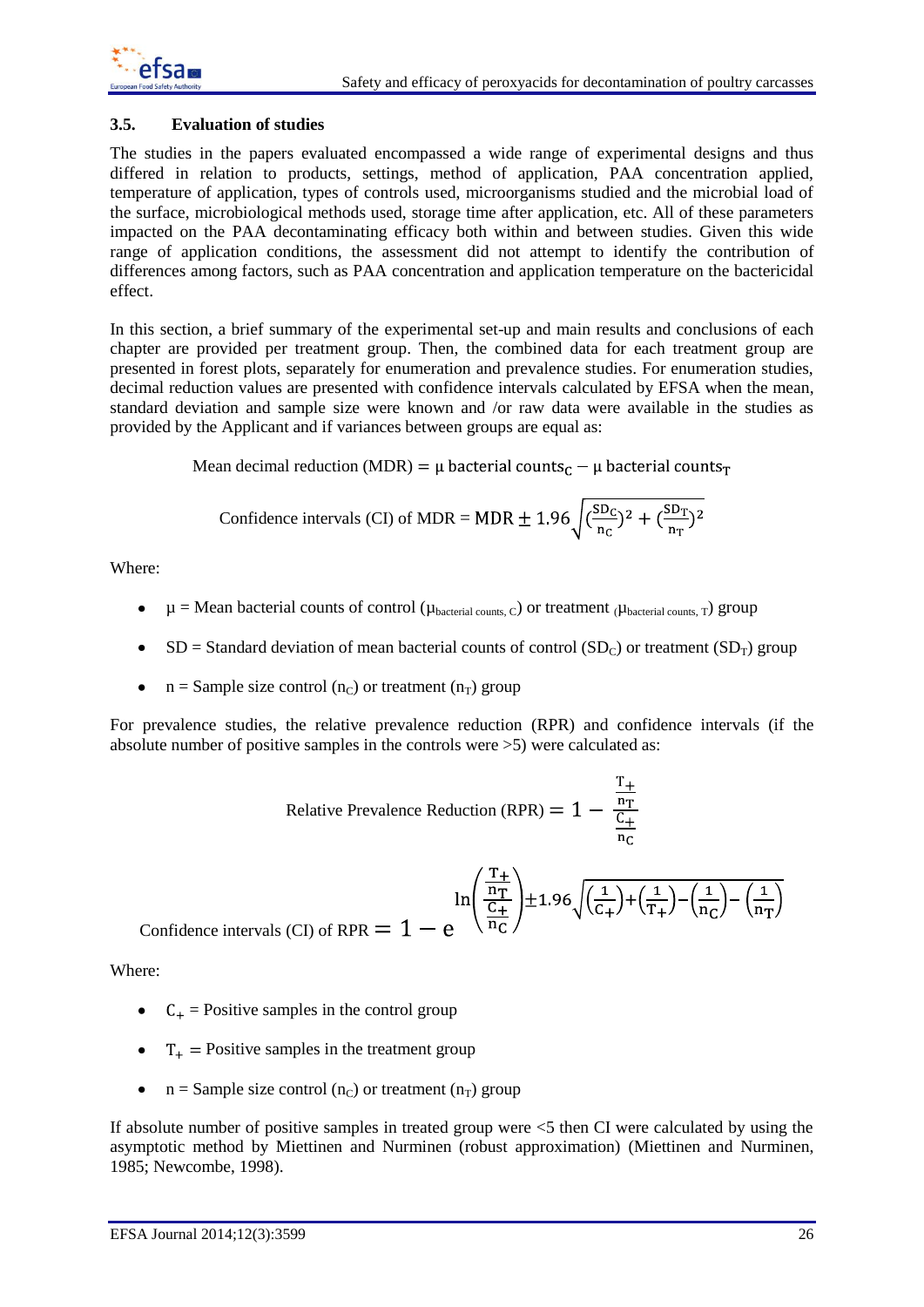

$$
\left\{\theta\colon|\hat{\theta}-\theta|\leqslant z\sqrt{\left[\lambda\left\{\frac{(\psi_{\theta}+\theta/2)(1-\psi_{\theta}-\theta/2)}{m}+\frac{(\psi_{\theta}-\theta/2)(1-\psi_{\theta}+\theta/2)}{n}\right\}\right]\right\}
$$

Where:

- $\theta = C_{\perp}/n_C T_{\perp}/n_T$
- $\psi = (C_{\perp}/n_C + T_{\perp}/n_T)/2$
- $\lambda = (n_{C}+n_{T})/(n_{C}+n_{T}-1)$
- $z = 1.96$
- $m =$  sample size of control group
- $\bullet$  n = sample size of treatment group

Finally, summary tables of results in different treatment groups are presented with conclusions. In these summary tables, results are presented separately depending on the availability of confidence intervals. For enumeration studies, results are considered relevant if the CI did not include 0 or, if CI were not available, following expert judgement, if the decimal reduction value was more than 0.5 logunits higher or lower than zero. For prevalence studies, CI were computed with the above formula if the absolute number of positive samples in the controls were >5, otherwise the trials were excluded from the summary graphs. The results were considered significant if the CI of the relative prevalence reduction did not include 0.

#### <span id="page-26-0"></span>**3.5.1. Treatment group 1: studies on warm carcasses with spray treatment**

3.5.1.1. High strength of evidence studies on warm carcasses with spray treatment

#### **Paper 1 [\(Abraham et al., 2006\)](#page-55-14)**

*Set up:* This is an online study where 25 ppm PAA was used in an online reprocessing (OLR) system, on 20 clean carcasses compared to 20 untreated clean carcasses. The OLR system is a spray cabinet set at a flow rate of 12 gallons per min. OLR sprays are typically 2-3 sec spray time followed by 30-60 sec drip time. All carcasses were tested for coliforms and *E. coli* counts, and *Salmonella* prevalence.

*Results and conclusions:* The *E. coli* and coliform counts were 0.72 and 0.59 log units lower on clean treated carcasses compared to untreated carcasses respectively. *Salmonella* was not detected on clean untreated carcasses and therefore *Salmonella* reduction could not be evaluated.

#### **Paper 2 [\(Abraham et al., 2007\)](#page-55-15)**

*Set up:* In this study on-line reprocessing PAA treatments (from 50-180 ppm, 120-180 ppm, and 105 ppm) were tested in three different commercial facilities. Sampling and testing of carcasses were performed after cleaning and inspection. Only samples from visibly clean carcasses were considered. Twenty samples from each category (treated and untreated) were sampled for *E. coli*, coliforms (quantitatively) and *Salmonella* (qualitatively) at five, three and four occasions respectively at the three plants.

*Results and conclusions:* The *E. coli* reduction in treated versus untreated visually clean carcasses was 1.2, 0 and 1.0 log units in the three plants. Coliforms in treated *versus* untreated visually clean carcasses were reduced by 1.3, 0.1 and 1.0 log units in the three plants. *Salmonella* samples were only obtained from plant 1 and 2. In plant 1 a 87 % relative prevalence reduction of *Salmonella* was found in visibly clean carcasses (proportion positive carcasses reduced from 23/100 to 3/100). In plant 2 a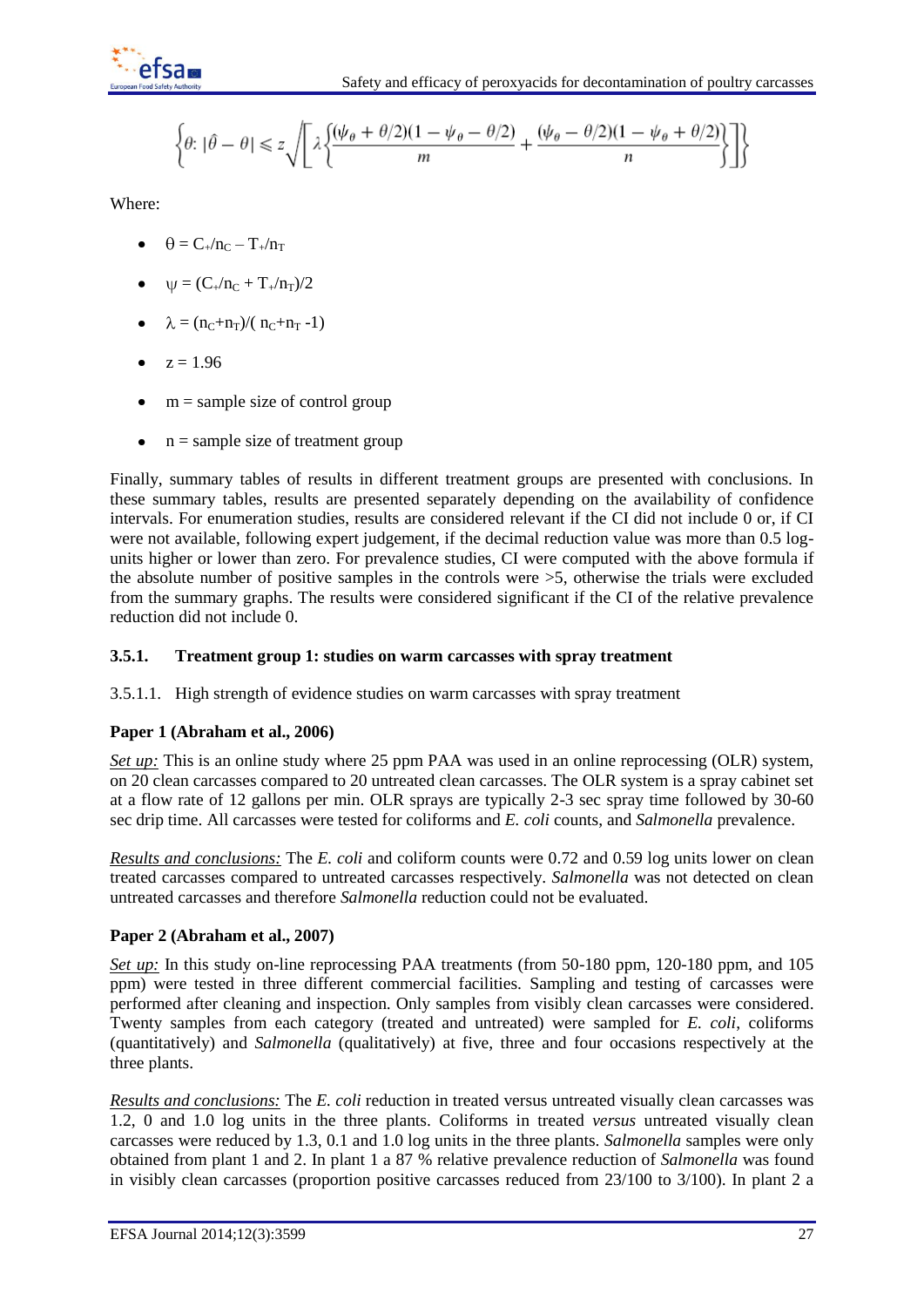40 % relative prevalence reduction (proportion positive carcasses reduced from 5/60 to 3/60) was found in visible clean carcasses.

### **Paper 9 [\(Dankert, 2011\)](#page-55-16)**

*Setup*: The study represented an industrial evaluation of pathogen reduction by spraying with 40- 95 ppm PAA (estimated average was about 73 ppm PAA) for 2-3 seconds and a total wetted time at 30 to 45 seconds. Three groups of 60 naturally-contaminated but visibly clean carcasses were quantitatively analysed for *E. coli* and qualitatively for *Salmonella* before and after treatment.

*Results and conclusions:* The study showed a reduction from 2.79 to 1.99 log units/g of *E. coli*. *Salmonella* prevalence was reduced from 50.5 % to 36.1 %.

### **Paper 13 [\(FMC, 2009\)](#page-56-11)**

*Setup*: This study (trial 2) represented an industrial investigation of the reduction of naturally contaminated carcasses by spray treatment in OLR Cabinet and Chiller – four different sites in two production lines (line 1:  $90-105$  ppm PAA; line 2: 135  $\pm$  15 ppm PAA). For each treatment, samples for quantitative analysis for *E. coli* and coliforms and qualitative analysis for *Salmonella* were collected after evisceration (pre-treatment) and after the last washing cabinet (post-treatment). 20 carcasses were investigated at each point.

*Results and conclusions:* The results showed a log reduction of coliforms (line1/line2) of 1.33 and 0.95 log units/g and for *E. coli* (line1/line2) of 1.34 and 0.76 log <sub>10</sub> units /g. At the first line *Salmonella* was not reduced by the treatment (75 % prevalence both pre- and post-treatment), whereas at the second line the relative prevalence reduction was 70 %; prevalence declined from 50 % to 15 %.

### **Paper 14 [\(FSIS et al., 2012\)](#page-56-12)**

*Set up:* Summary report from commercial facilities tests of the efficacy of on-line reprocessing (OLR) systems using antimicrobial sprays. Six of the 11 data sets included in the study used PAA. Concentrations of PAA and specific conditions in each plant were not provided, although all but one included a measurement of both clean and contaminated carcasses. A clean poultry carcass was inspected by Federal inspection personnel and did not require reprocessing. A dirty or contaminated poultry carcass was inspected and required reprocessing because of visible digestive tract contamination in the carcass cavity. Given current industry practice, most of the OLR treatments were most probably in the range of 150 to 200 ppm PAA.

APC and *E. coli* abundance and *Salmonella* prevalence were measured in all plants

#### *Results and conclusions:*

Data generated from the in-plant trials demonstrated that the technologies used in the studies yielded definite improvements.

- Both OLR and off-line reprocessing (OFLR) in-plant trials demonstrated an average log  $\bullet$ reduction for APC, *E. coli* and coliforms. Both OLR and OFLR demonstrated a percent positive reduction for *Salmonella*.
- $\bullet$  OLR sample size range:  $823 1990$ .
- OFLR sample size range:  $205 210$ .
- Although OFLR demonstrated a larger average log reduction for APC, *E. coli* and coliforms than OLR, the larger sample size for the OLR studies demonstrated the higher confidence with which OLR systems would achieve a definitive improvement for average log reduction.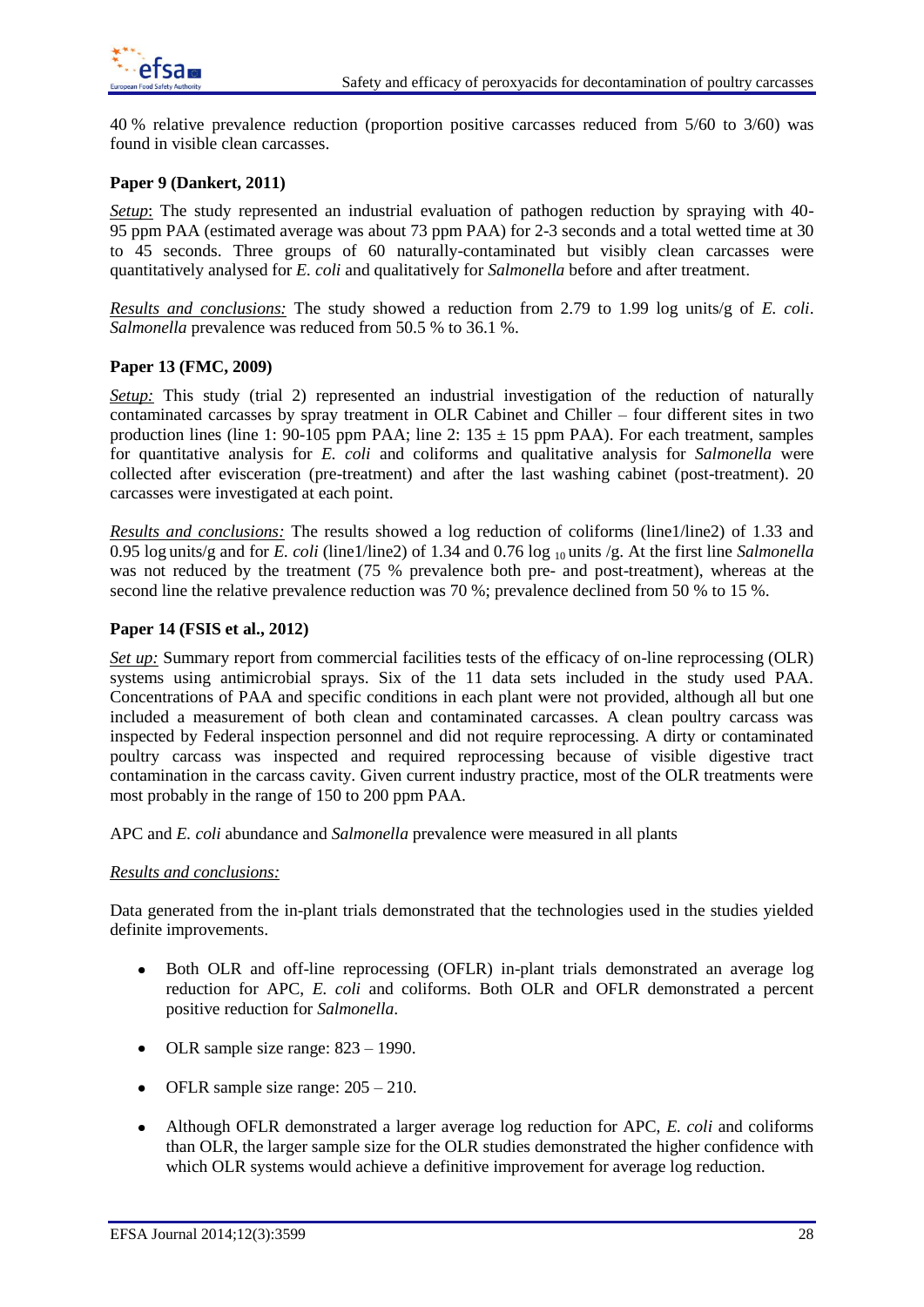OLR had a better *Salmonella*-positive reduction then OFLR.

The results showed a log reduction of *E. coli* (plant 1, 2, 3, 4, 5) of 1.24, 0.30, 0.01, 1.30 log units and as small increase (0.72 log units in plant 6). Relative prevalence reductions in plants 1, 2, 3 and 5 were 68.0 % (decline from 68.8 % to 22 %), 60.9 % (decline from 23.0 % to 9.0 %), 19.2 % (decline from 5.0 % to 4.0 %) and 0 % (prevalence remained 5.0 %).

### **Paper 18 [\(Rodrigues and Howarth, 2010\)](#page-57-15)**

*Setup:* Processing system in commercial facility.  $100 \pm 7$  ppm PAA in spray cabinet. 2-5 seconds spray,  $20 \pm 5$  seconds contact time at ambient temperatures. 109 or 110 carcasses sampled before and after spraying for both carcasses considered clean (passing inspection) and carcasses considered marginal (small amounts of visible ingesta or faecal material)

Carcasses washed before sampling in an inside-outside bird washer with approximately 15 ppm PAA in the water (normal plant operation). Study conducted over 11 sampling days. Abundance of *E. coli,*  APC and prevalence of *Salmonella* were measured*.*

*Results and conclusions:* Low reduction by PAA treatment (< 1.5 log units) for *E. coli*; high (68 %) relative prevalence reduction of *Salmonella* (*Salmonella* prevalence reduced from 68.2 % to 21.8).

3.5.1.2. Medium strength of evidence studies on warm carcasses with spray treatment

#### **Paper 12 [\(Ecolab,](#page-56-13) 2001)**

*Set up:* Pilot study with naturally-contaminated samples that were analysed by quantification of coliforms and *E. coli*. The objective of the study was to evaluate the effect of PAA in relation to reduction of spoilage or decay caused by bacteria, but in this context the occurrence of coliforms and *E. coli* were evaluated as indicators for pathogen contamination. The effect of spraying carcasses with  $200 \pm 5$  ppm PAA for 15 seconds at ambient temperature was evaluated by comparing to spraying with water.

*Results and conclusions*: The results showed a reduction of contamination level of coliforms at 0.64 log units after spraying with PAA compared to a reduction at 0.33 log units by spraying with water. For *E. coli* the reduction was 0.84 log units after spraying with PAA and 0.46 log units after spraying with water.

3.5.1.3. Conclusions of studies on warm carcasses with spray treatment

Forest plot of results obtained with spray treatment on warm carcasses are shown in Figures 1 and 2.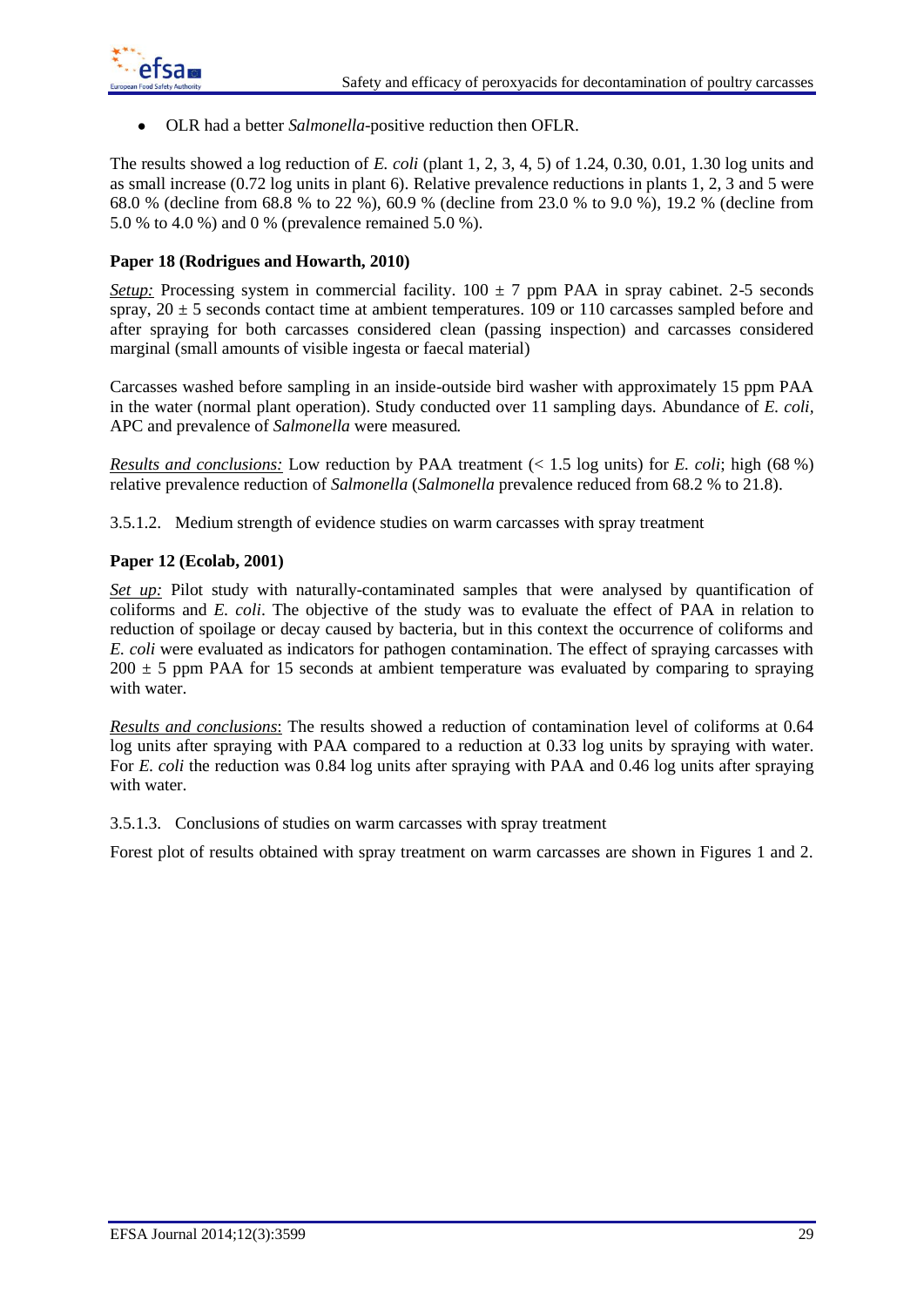

| Target    | Study                           |        |             |        |           |                                                                  |   |     | Temp <sup>o</sup> C | Concentration (ppm) | contact time (s)                  |
|-----------|---------------------------------|--------|-------------|--------|-----------|------------------------------------------------------------------|---|-----|---------------------|---------------------|-----------------------------------|
| E. coli   | Abraham et al. (2006)           |        |             |        |           | $\bullet$                                                        |   |     | ΝS                  | 25                  | NS                                |
| E. coli   | Abraham et al. (2007)           |        |             |        |           |                                                                  |   |     | ΝS                  | 50-180              | NS                                |
| E. coli   | Abraham et al. (2007)           |        |             |        |           |                                                                  |   |     | NS                  | 120-180             | NS                                |
| E. coli   | Abraham et al. (2007)           |        |             |        |           |                                                                  |   |     | ΝS                  | 105                 | ΝS                                |
| E. coli   | Dankert (2011)                  |        |             |        |           |                                                                  |   |     | NS                  | 73                  | NS                                |
| E. coli   | FMC (2009)                      |        |             |        |           |                                                                  |   | ⊢♠⊣ | NS                  | 90-105              | NS                                |
| E. coli   | FMC (2009)                      |        |             |        |           | $\overline{\phantom{0}}$                                         |   |     | NS                  | 120                 | ١S                                |
| E. coli   | FSIS/OPPD/RIMD (2012) - plant1  |        |             |        |           |                                                                  |   |     | NS                  | assumed 150-200     | ١S                                |
| E. coli   | FSIS/OPPD/RIMD (2012) - plant 2 |        |             |        |           |                                                                  |   |     | ΝS                  | assumed 150-200     | NS                                |
| E. coli   | FSIS/OPPD/RIMD (2012) - plant 3 |        |             |        |           |                                                                  |   |     | NS                  | assumed 150-200     | ١S                                |
| E. coli   | FSIS/OPPD/RIMD (2012) - plant 5 |        |             |        |           |                                                                  |   |     | NS                  | assumed 150-200     | ١S                                |
| E. coli   | FSIS/OPPD/RIMD (2012) - plant 6 |        |             |        |           |                                                                  |   |     | NS                  | assumed 150-200     | NS                                |
| E. coli   | Rodrigues and Howarth (2010)    |        |             |        |           |                                                                  | ۰ |     | ΝS                  | 100                 | 20                                |
| E. coli   | Ecolab (2001) C1 - Day I        |        |             |        |           |                                                                  |   |     | 26                  | 200                 | 15                                |
| E. coli   | Ecolab (2001) C1 - Day II       |        |             |        |           |                                                                  |   |     | 26                  | 200                 | 15                                |
| E. coli   | Ecolab (2001) C1 - Day III      |        |             |        |           |                                                                  |   |     | 26                  | 200                 | 15                                |
| Coliforms | Abraham et al. (2006)           |        |             |        |           | $\bullet$                                                        |   |     | ΝS                  | 25                  | NS                                |
| Coliforms | Abraham et al. (2007)           |        |             |        |           |                                                                  |   |     | ΝS                  | 50-180              | NS                                |
| Coliforms | Abraham et al. (2007)           |        |             |        |           |                                                                  |   |     | ΝS                  | 120-180             | NS                                |
| Coliforms | Abraham et al. (2007)           |        |             |        |           |                                                                  |   |     | ΝS                  | 105                 | NS                                |
| Coliforms | FMC (2009)                      |        |             |        |           |                                                                  |   | ⊷   | ΝS                  | 90-105              | NS                                |
| Coliforms | FMC (2009)                      |        |             |        |           |                                                                  |   |     | ΝS                  | 120                 | NS                                |
| Coliforms | Ecolab (2001) C1 - Day I        |        |             |        |           |                                                                  |   |     | 26                  | 200                 | 15                                |
| Coliforms | Ecolab (2001) C1 - Day II       |        |             |        |           |                                                                  |   |     | 26                  | 200                 | 15                                |
| Coliforms | Ecolab (2001) C1 - Day III      |        |             |        |           |                                                                  |   |     | 26                  | 200                 | 15                                |
|           |                                 |        |             |        |           |                                                                  |   |     |                     |                     |                                   |
|           |                                 | $-1.5$ | $^{\rm -1}$ | $-0.5$ | 0         | 0.5                                                              | 1 | 1.5 |                     |                     |                                   |
|           |                                 |        |             |        |           | Mean difference of bacterial counts between controls and treated |   |     |                     |                     | Reduction over untreated          |
|           |                                 |        |             |        | (log CFU) |                                                                  |   |     |                     |                     | reduction over water control      |
|           |                                 |        |             |        |           |                                                                  |   |     |                     |                     | Marker fill: strength of evidence |

Figure 1: Forest plot of results obtained with spray treatment on warm carcasses (mean difference of bacterial counts; NS: not stated).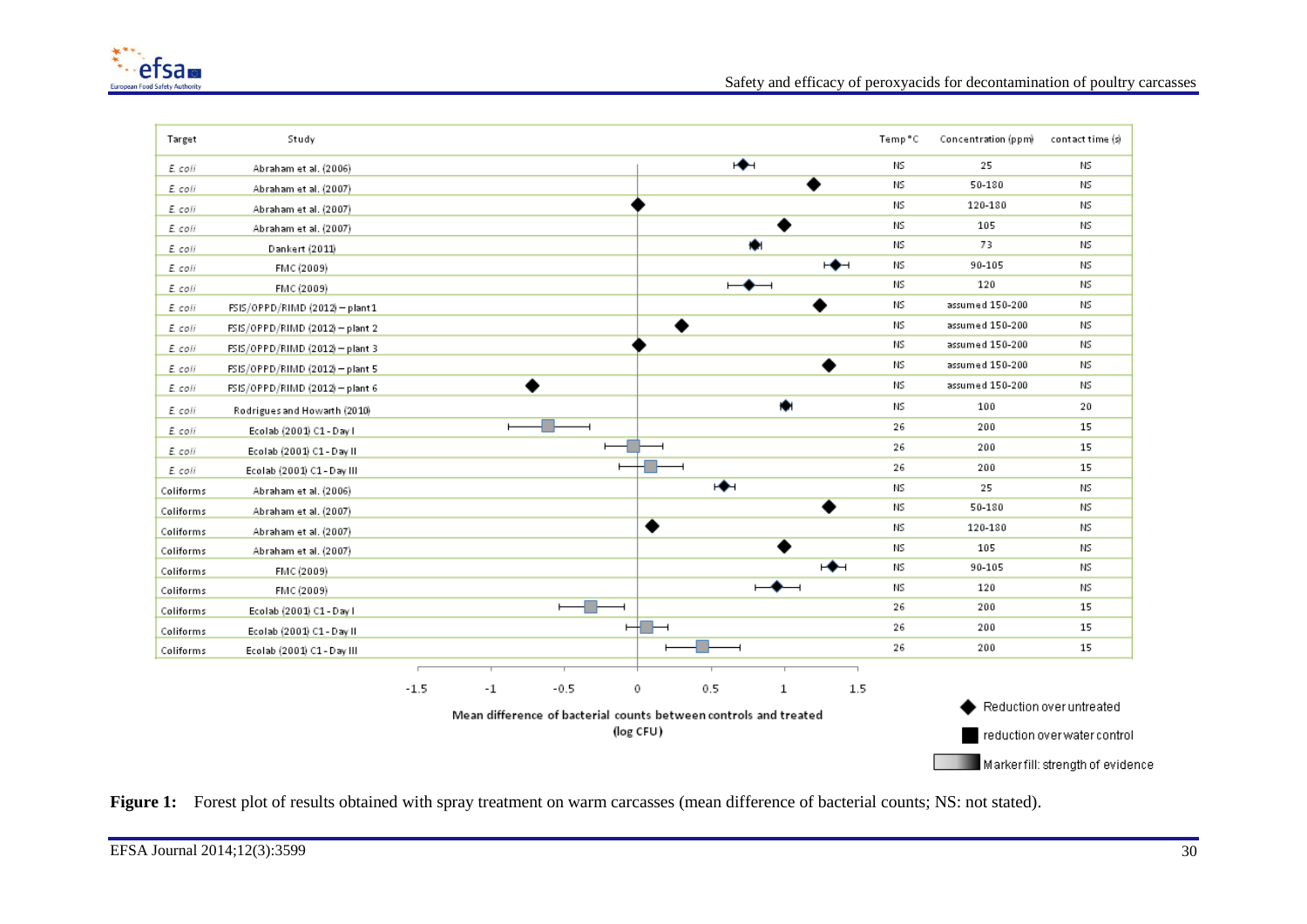

| Target     | Study                             |                                                                            | Temp °C | Concentration<br>(ppm)   | contact time<br>(s)               |
|------------|-----------------------------------|----------------------------------------------------------------------------|---------|--------------------------|-----------------------------------|
| Salmonella | Abraham et al. (2007)             |                                                                            | ΝS      | 120-180                  | NS                                |
| Salmonella | Abraham et al. (2007)             |                                                                            | ΝS      | 50-180                   | NS                                |
| Salmonella | Dankert (2011)                    |                                                                            | ΝS      | 73                       | NS                                |
| Salmonella | FSIS/OPPD/RIMD (2012)-<br>plant 1 |                                                                            | ΝS      | Assumed 150-200          | NS                                |
| Salmonella | FSIS/OPPD/RIMD (2012)-<br>plant 2 |                                                                            | ΝS      | Assumed 150-200          | NS                                |
| Salmonella | FSIS/OPPD/RIMD (2012)-<br>plant 3 |                                                                            | ΝS      | Assumed 150-200          | NS                                |
| Salmonella | Rodrigues and Howarth<br>(2010)   | ⊢◆⊣                                                                        | ΝS      | 100                      | 20                                |
| Salmonella | FMC (2009)                        |                                                                            | ΝS      | 90-105                   | NS                                |
| Salmonella | FMC (2009)                        |                                                                            | ΝS      | 120                      | NS                                |
|            |                                   |                                                                            |         |                          |                                   |
|            |                                   | $-150.0\%$<br>$-100.0\%$<br>$-50.0%$<br>50.0%<br>-200.0%<br>0.0%<br>100.0% |         | Reduction over untreated |                                   |
|            |                                   | Relative prevalence reduction in treated samples (%)                       |         |                          | reduction overwater control       |
|            |                                   |                                                                            |         |                          | Marker fill: strength of evidence |

**Figure 2:** Forest plot of results obtained with spray treatment on warm carcasses (relative prevalence reduction)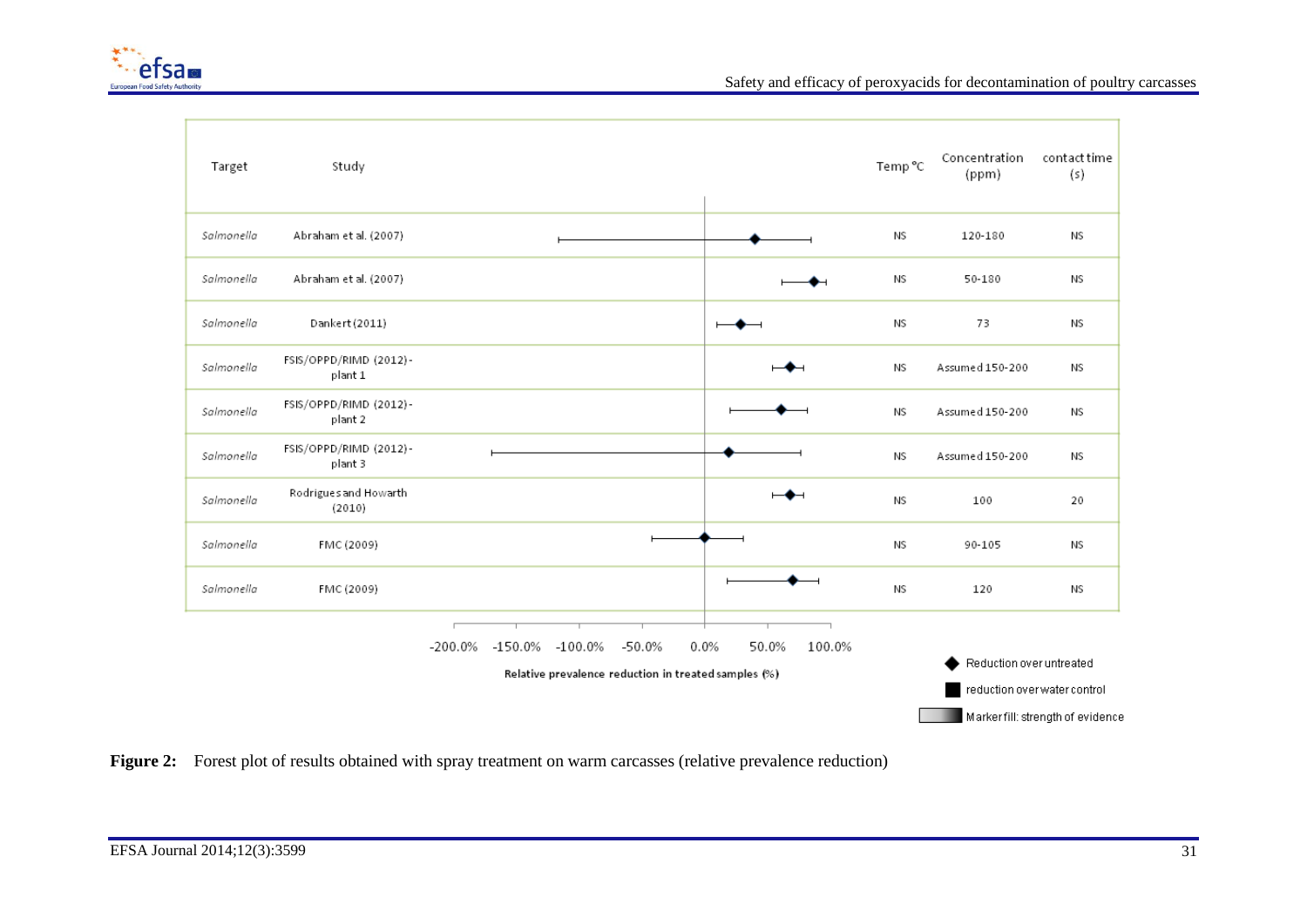Table 5 shows a summary of individual data sets from each study. In enumeration studies, there was a positive+ effect on *E. coli* (i.e. either a significant reduction of the log CFU or a mean decimal reduction > 0.5 log-units if CI were not provided) in 9/16 datasets; the mean decimal reduction ranged between 0.72 and 1.35 log-units. For coliforms, there was a positive effect in 6/9 studies, with mean decimal reduction ranging between 0.5 and 1.3 log-units. There was one dataset that indicated a significant increase of coliforms counts; two that indicated a significant increase of *E. coli* counts. All studies with indicator organisms were of high or medium strength of evidence. No enumeration data on pathogens were provided.

Nine prevalence studies were included in the summary graphs (with the number of positive samples in the control group > 5) and were provided only for *Salmonella*. The *Salmonella* prevalence was significantly reduced in  $6/9$  datasets; the mean relative prevalence reduction was  $>50\%$  in 5/6 of those datasets. 3/9 studies showed a non-significant *Salmonella* prevalence reduction. All prevalence studies were of high strength of evidence and all showed reduction over untreated control samples.

| <b>Decimal reduction</b>                              | E. coli  | Coliforms | Salmonella | Campylobacter |  |  |  |  |  |
|-------------------------------------------------------|----------|-----------|------------|---------------|--|--|--|--|--|
| Enumeration studies, confidence interval provided     |          |           |            |               |  |  |  |  |  |
| Statistically significant reduction                   | $5(0^*)$ | $4(1^*)$  |            |               |  |  |  |  |  |
| No significant effect                                 | $2*$     | ∣∗        |            |               |  |  |  |  |  |
| Significant increase                                  | ∗        | ∗         |            |               |  |  |  |  |  |
| Enumeration studies, confidence interval not provided |          |           |            |               |  |  |  |  |  |
| MDR > 0.5 log                                         | $4(0^*)$ | $2(0^*)$  |            |               |  |  |  |  |  |
| $-0.5 < MDR < 0.5$ log                                | $3(0^*)$ | $1(0^*)$  |            |               |  |  |  |  |  |
| $MDR < -0.5$ log                                      | $1(0^*)$ |           |            |               |  |  |  |  |  |
| <b>Prevalence studies</b>                             |          |           |            |               |  |  |  |  |  |
| Statistically significant reduction                   |          |           | $6(0*)$    |               |  |  |  |  |  |
| No effect                                             |          |           | $3(0^*)$   |               |  |  |  |  |  |

| Table 5: |  |  | $\therefore$ Summary of results of studies on warm carcasses with spray treatment |
|----------|--|--|-----------------------------------------------------------------------------------|
|----------|--|--|-----------------------------------------------------------------------------------|

\* number of studies out of the total where water control was applied

#### <span id="page-31-0"></span>**3.5.2. Treatment group 2: studies on warm carcasses or parts with dip treatment**

3.5.2.1. High strength of evidence studies on warm carcasses or parts with dip treatment

# **Paper 3 [\(Abraham et al., 2010\)](#page-55-17)**

*Set up:* Clean and dirty carcasses were treated on line in a commercial facility with 100, 200, 1000 and 1 200 ppm PAA. Samples were taken after evisceration, washing, and inspection and after treatment with PAA. Each concentration was tested (submerged time 25 seconds) on a single day and flock. Twenty carcasses were sampled for each condition. All carcasses were treated and the purpose was to demonstrate that visible contaminated carcasses post treatment were microbiological equivalent to visibly clean birds before treatment. Only the efficacy on visibly clean carcasses was considered.

*Results and conclusions:* The *E. coli* reduction in treated versus untreated (pre- *versus* post-treatment) visually clean carcasses ranged from  $1.24$  to  $> 2.5$  log unit reduction. The reductions in coliforms ranged from 1.16 to above 2.94 log units. The log reduction increased with the PAA concentration used. The relative prevalence reduction in *Salmonella* was between 50-100 % in visibly clean carcasses.

#### **Paper 4 [\(Abraham, et al., 2011\)](#page-55-18)**

*Set up:* Clean and dirty carcasses were treated on line in a commercial facility with 100, 500, 1000 and 2 000 ppm PAA. Samples were taken after evisceration, washing, and inspection and after treatment with PAA. Each concentration was tested (submerged time 25 seconds) on a single day and flock. Twenty carcasses were sampled for each condition. All carcasses were treated and the purpose was to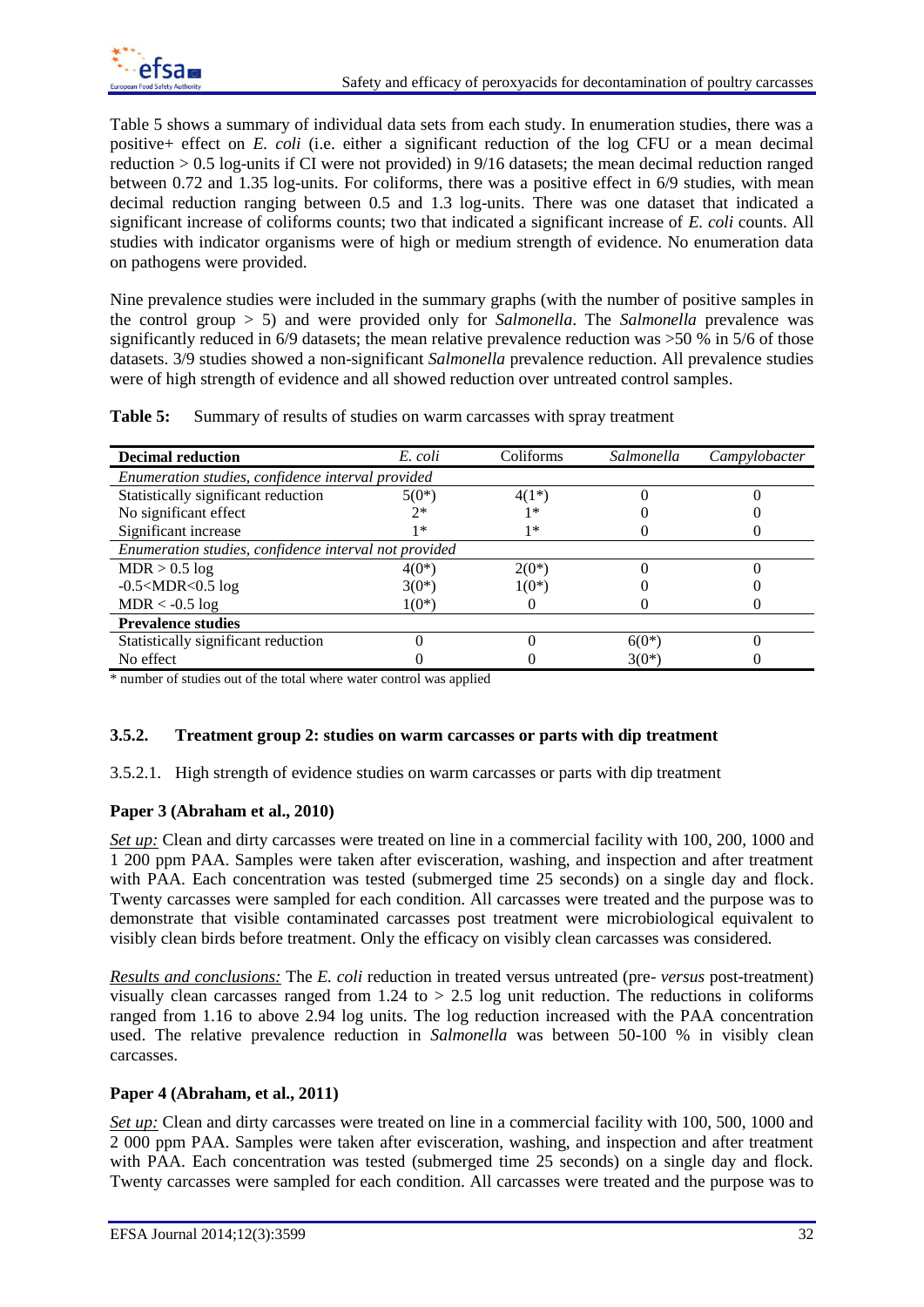demonstrate that visible contaminated carcasses post treatment are microbiological equivalent to visible clean birds before treatment. Only the efficacy on visible clean carcasses was considered.

*Results and conclusions:* The *E. coli* reduction in treated versus untreated (pre- versus post-treatment) visually clean carcasses was from 1.94 to 2.91 log unit reduction (zero values were assigned a value equal to the detection limit. The log reduction increased with the PAA concentration used. The reduction in *Salmonella* prevalence was between 71-100 % in visible clean carcasses. In all cases where 1 000 and 2 000 ppm PAA were used the reduction in *Salmonella* prevalence was 100 %.

3.5.2.2. Low strength of evidence studies on warm carcasses or parts with dip treatment

# **Paper 16 [\(Mehyar et al., 2005\)](#page-57-16)**

*Setup:* Chicken wing parts (drumettes) obtained from commercial processing plant after defeathering inoculated with strains of *E. coli* O157:H7, *C. jejuni*, and three strains of *S. enterica* by dipping into culture for 15 seconds then allowed to drain for 15 minutes. Treatment with 200 ppm PAA (formula containing octanoic acid) by dipping for 1 minute in treatment or water followed by 30 second drain time. Unchilled samples; internal temperatures, 38 to 40°C. Treatment solution at ambient temperature. In some tests application of antimicrobial made one minute before application of bacterial inoculation. Storage study after treatment with 1minute dip and storage. Storage study at 7°C; measurement of naturally occurring pseudomonades and psychrotrophs. Measurement of log reductions on log units/g relative to water-dip control on unchilled samples treated by dipping for 1 minute into 200 ppm PAA after inoculation.

*Results and conclusions:* log unit reductions of 0.04 (*Salmonella*), 0.32 (*Campylobacter*) 0.63 (*E. coli* O157) over control.

3.5.2.3. Conclusions of studies on warm carcasses or parts with dip treatment

Forest plots of results obtained with dip treatment of warm carcasses or parts are shown in Figures 3 and 4.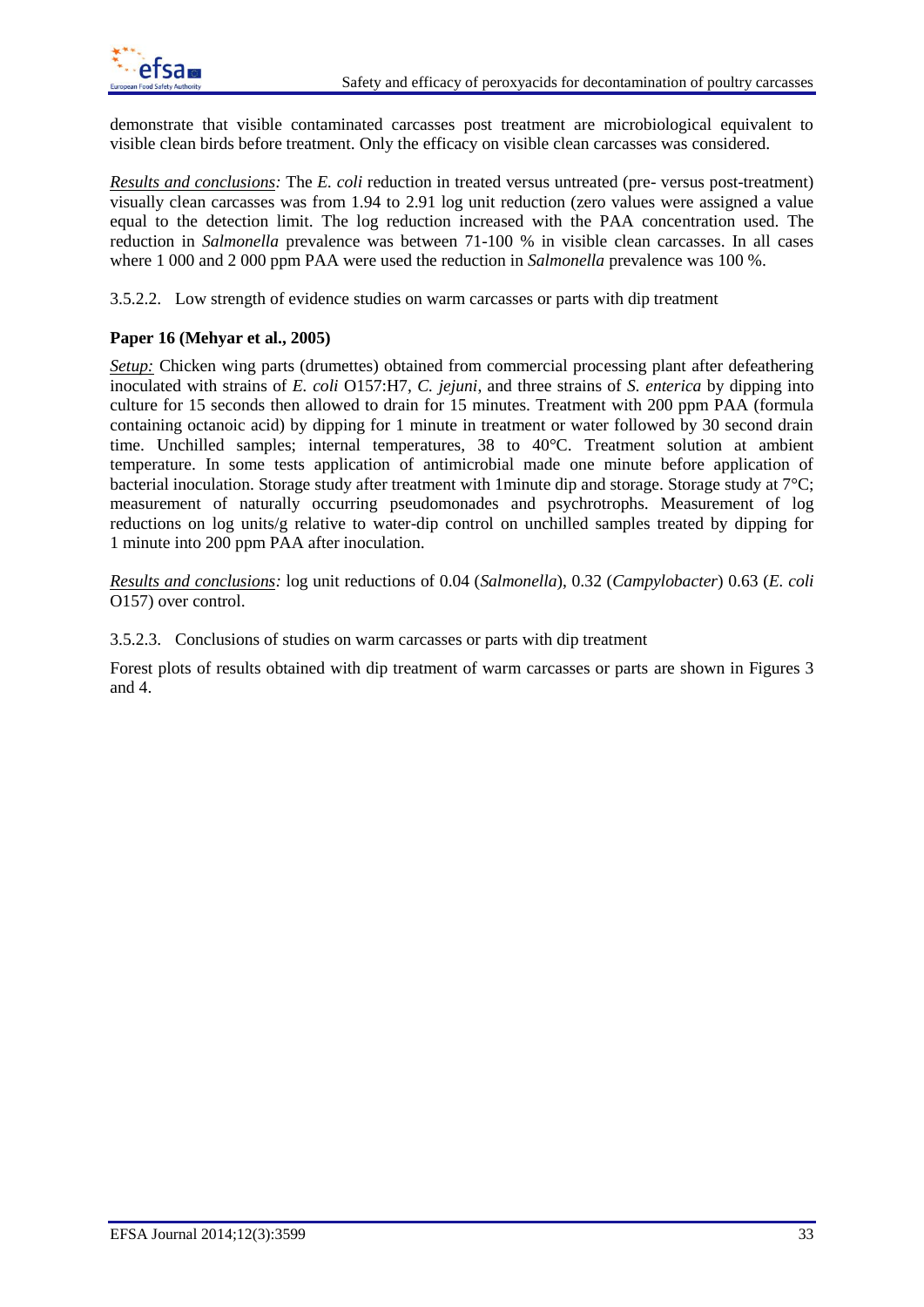

| Target        | Study                    |                                                                                                                                                    | Temp °C | Concentration<br>(ppm) | contact time (s)                                                                              |
|---------------|--------------------------|----------------------------------------------------------------------------------------------------------------------------------------------------|---------|------------------------|-----------------------------------------------------------------------------------------------|
| Coliforms     | Abraham et al. (2010)    |                                                                                                                                                    | 18.3    | 100                    | 25                                                                                            |
| Coliforms     | Abraham et al. (2010)    |                                                                                                                                                    | 18.3    | 200                    | 25                                                                                            |
| Coliforms     | Abraham et al. (2010)    |                                                                                                                                                    | 18.3    | 1000                   | 25                                                                                            |
| Coliforms     | Abraham et al. (2010)    |                                                                                                                                                    | 18.3    | 1200                   | 25                                                                                            |
| Coliforms     | Abraham et al. (2011)    |                                                                                                                                                    | 18.3    | 100                    | 25                                                                                            |
| Coliforms     | Abraham et al. (2011)    |                                                                                                                                                    | 18.3    | 500                    | 25                                                                                            |
| Coliforms     | Abraham et al. (2011)    |                                                                                                                                                    | 18.3    | 1000                   | 25                                                                                            |
| Coliforms     | Abraham et al. (2011)    |                                                                                                                                                    | 18.3    | 2000                   | 25                                                                                            |
| E. coli       | Abraham et al. (2010)    |                                                                                                                                                    | 18.3    | 100                    | 25                                                                                            |
| E. coli       | Abraham et al. (2010)    |                                                                                                                                                    | 18.3    | 200                    | 25                                                                                            |
| E. coli       | Abraham et al. (2010)    |                                                                                                                                                    | 18.3    | 1000                   | 25                                                                                            |
| E. coli       | Abraham et al. (2010)    |                                                                                                                                                    | 18.3    | 1200                   | 25                                                                                            |
| E. coli       | Abraham et al. (2011)    |                                                                                                                                                    | 18.3    | 100                    | 25                                                                                            |
| E. coli       | Abraham et al. (2011)    |                                                                                                                                                    | 18.3    | 500                    | 25                                                                                            |
| E. coli       | Abraham et al. (2011)    |                                                                                                                                                    | 18.3    | 1000                   | 25                                                                                            |
| E. coli       | Abraham et al. (2011)    |                                                                                                                                                    | 18.3    | 2000                   | 25                                                                                            |
| E. coli       | Mehyar et al. (2005_FPT) | ۵                                                                                                                                                  | ΝS      | 200                    | 60                                                                                            |
| Salmonella    | Mehyar et al. (2005_FPT) | ٠                                                                                                                                                  | ΝS      | 200                    | 60                                                                                            |
| Campylobacter | Mehyar et al. (2005_FPT) |                                                                                                                                                    | NS.     | 200                    | 60                                                                                            |
|               |                          | 0.00<br>0.50<br>1.00<br>1.50<br>2.00<br>2.50<br>3.00<br>3.50<br>Mean difference of bacterial counts between controls and treated samples (log CFU) |         |                        | Reduction over untreated<br>reduction over water control<br>Marker fill: strength of evidence |

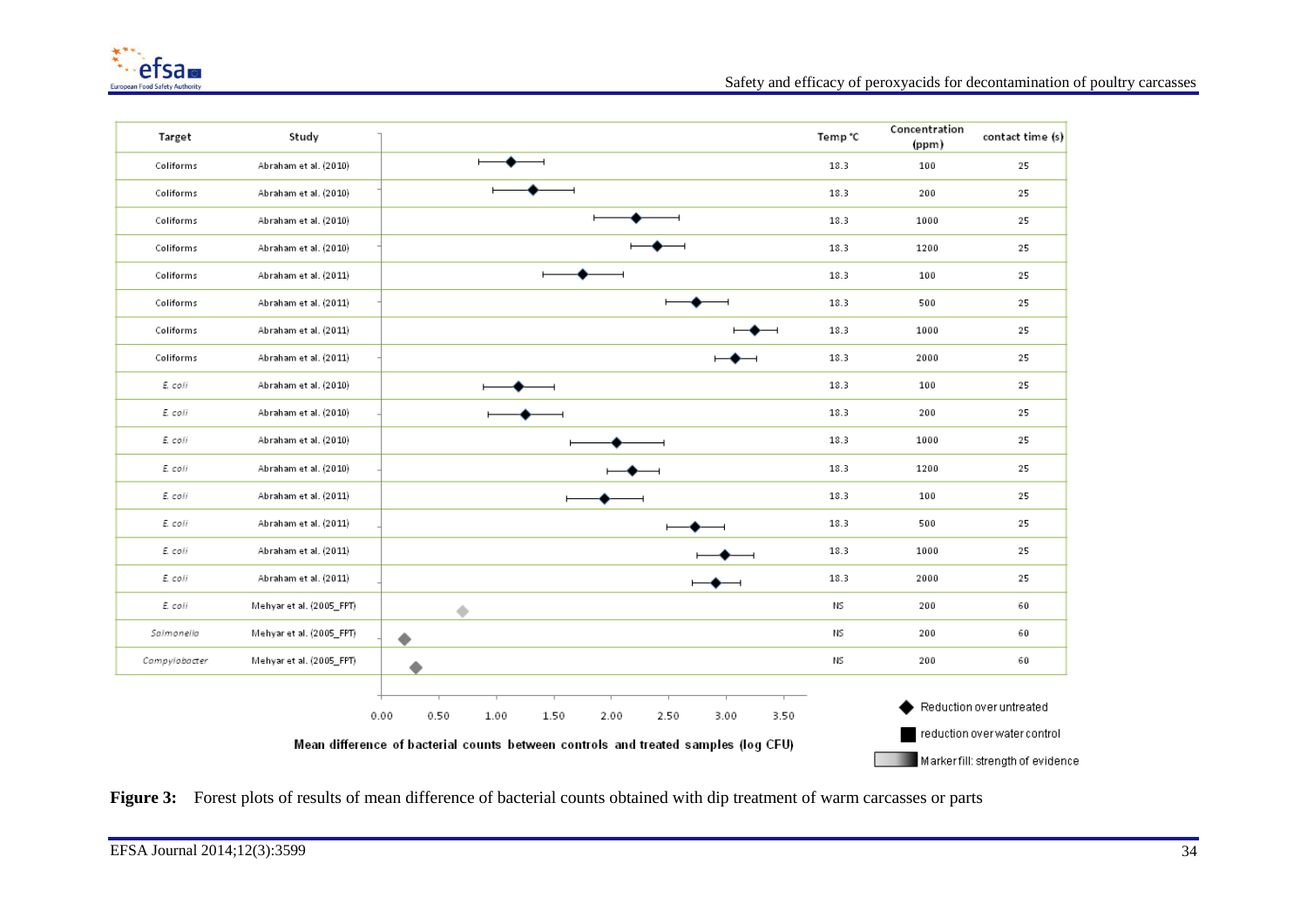

| Target     | Study                 |                           |                                                                                 | Temp °C   | Concentration<br>ppm) | contact<br>time (s)                                                                           |
|------------|-----------------------|---------------------------|---------------------------------------------------------------------------------|-----------|-----------------------|-----------------------------------------------------------------------------------------------|
| Salmonella | Abraham et al. (2010) |                           |                                                                                 | 18.3<br>∽ | 1000                  | 25                                                                                            |
| Salmonella | Abraham et al. (2010) |                           |                                                                                 | 18.3      | 1200                  | 25                                                                                            |
| Salmonella | Abraham et al. (2011) |                           |                                                                                 | 18.3      | 100                   | 25                                                                                            |
| Salmonella | Abraham et al. (2011) |                           |                                                                                 | 18.3      | 500                   | 25                                                                                            |
|            |                       | $-20.0%$<br>0.0%<br>20.0% | 40.0%<br>60.0%<br>80.0%<br>Relative prevalence reduction in treated samples (%) | 100.0%    |                       | Reduction over untreated<br>reduction over water control<br>Marker fill: strength of evidence |

**Figure 4:** Forest plots of results of relative prevalence reduction obtained with dip treatment of warm carcasses or parts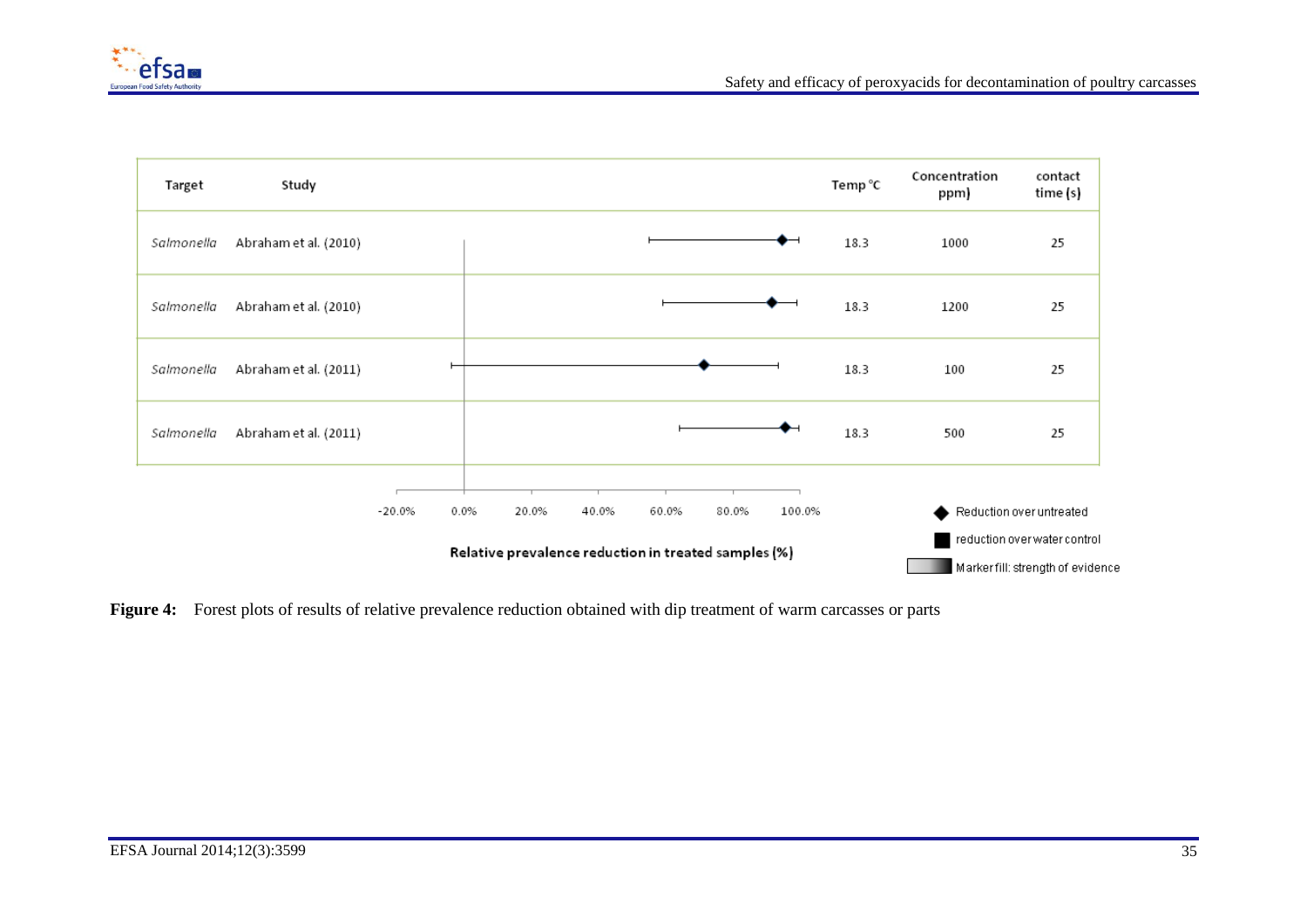Table 5 shows a summary of individual data sets from each study. In enumeration studies, there was a positive effect on *E. coli* (i.e. either a significant reduction of the log CFU or a reduction > 0.5 logunits if CI were not provided) in 9/9 datasets; the mean decimal reduction (MDR) ranged between 0.7 and 3.0 log-units. For coliforms, there was a positive effect in 8/8 studies with decimal reduction ranging between 1.12 and 3.25 log-units. All studies with indicator organisms, except one with *E. coli* were of high strength of evidence. No enumeration data on pathogens were provided. One study with low strength of evidence showed mean decimal reduction of *Salmonella* and *Campylobacte*r of <0.5 log-units; in this study the *E. coli* reduction was also less than in all other studies. All studies showed reduction over untreated control samples.

Four prevalence studies were included in the summary graphs (with number of positive samples in the controls >5) and were provided only for *Salmonella.* The *Salmonella* prevalence was significantly reduced in 3/4 datasets; the relative prevalence reduction was >50 % in those datasets.. All prevalence studies were of high strength of evidence and all showed reduction over untreated control samples.

|  |  | <b>Table 6:</b> Summary of results of studies on warm carcasses parts with dip treatment |  |
|--|--|------------------------------------------------------------------------------------------|--|
|  |  |                                                                                          |  |

| <b>Decimal reduction</b>                              | Coliforms | E. coli  | Salmonella | Campylobacter |
|-------------------------------------------------------|-----------|----------|------------|---------------|
| Enumeration studies, confidence interval provided     |           |          |            |               |
| Statistically significant reduction                   | $8(0^*)$  | $8(0^*)$ |            |               |
| No significant effect                                 |           |          |            |               |
| Significant increase                                  |           |          |            |               |
| Enumeration studies, confidence interval not provided |           |          |            |               |
| MDR > 0.5                                             |           | $1(0^*)$ |            |               |
| $-0.5 < MDR < 0.5$                                    |           |          | $1(0^*)$   | $1(0^*)$      |
| $MDR < -0.5$                                          |           |          |            |               |
| <b>Prevalence studies</b>                             |           |          |            |               |
| Statistically significant reduction                   |           |          | $3(0^*)$   |               |
| No effect                                             |           |          | $1(0^*)$   |               |

\* number of studies out of the total where water control was applied

# <span id="page-35-0"></span>**3.5.3. Treatment group 3: studies on effects in chiller baths**

# 3.5.3.1. High strength of evidence studies on effects in chiller baths

# **Paper 6 [\(Bauermeister et al., 2008b\)](#page-55-19)**

*Set up:* 85 ppm PAA was evaluated for effectiveness compared with the 30-ppm chlorine treatment in a commercial setting. In this trial, 100 broiler carcasses were sampled for *Salmonella* and *Campylobacter* spp. prior to chilling and 100 carcasses were sampled after chilling. In all, 400 carcasses were sampled using 85 ppm of PAA in the chiller and 400 carcasses were sampled using the chlorine treatment.

*Results and conclusions:* PAA at 85 ppm reduced *Salmonella*-positive carcasses from 30.5 % to 2.5 % on exiting the chiller, i.e. a 91.8 % relative prevalence reduction. Treatment with 30 ppm of chlorine resulted in a 57 % relative prevalence reduction. Additionally, PAA gave a relative prevalence reduction of *Campylobacter*–positive carcasses exiting the chiller of 43 % while chlorine resulted in a 13 % relative prevalence reduction.

# **Paper 9 [\(Dankert, 2011\)](#page-55-16)**

*Set up:* The study represented an industrial investigation of reduction of natural contamination by supplementing chilling bath in three production lines with 8 to 30 ppm PAA for 45 to 90 minutes. A total of 60 pre-chill carcasses for each of the lines were investigated and compared to 60 post-chill carcasses by quantitatively analysed for *E. coli* and qualitatively for *Salmonella*.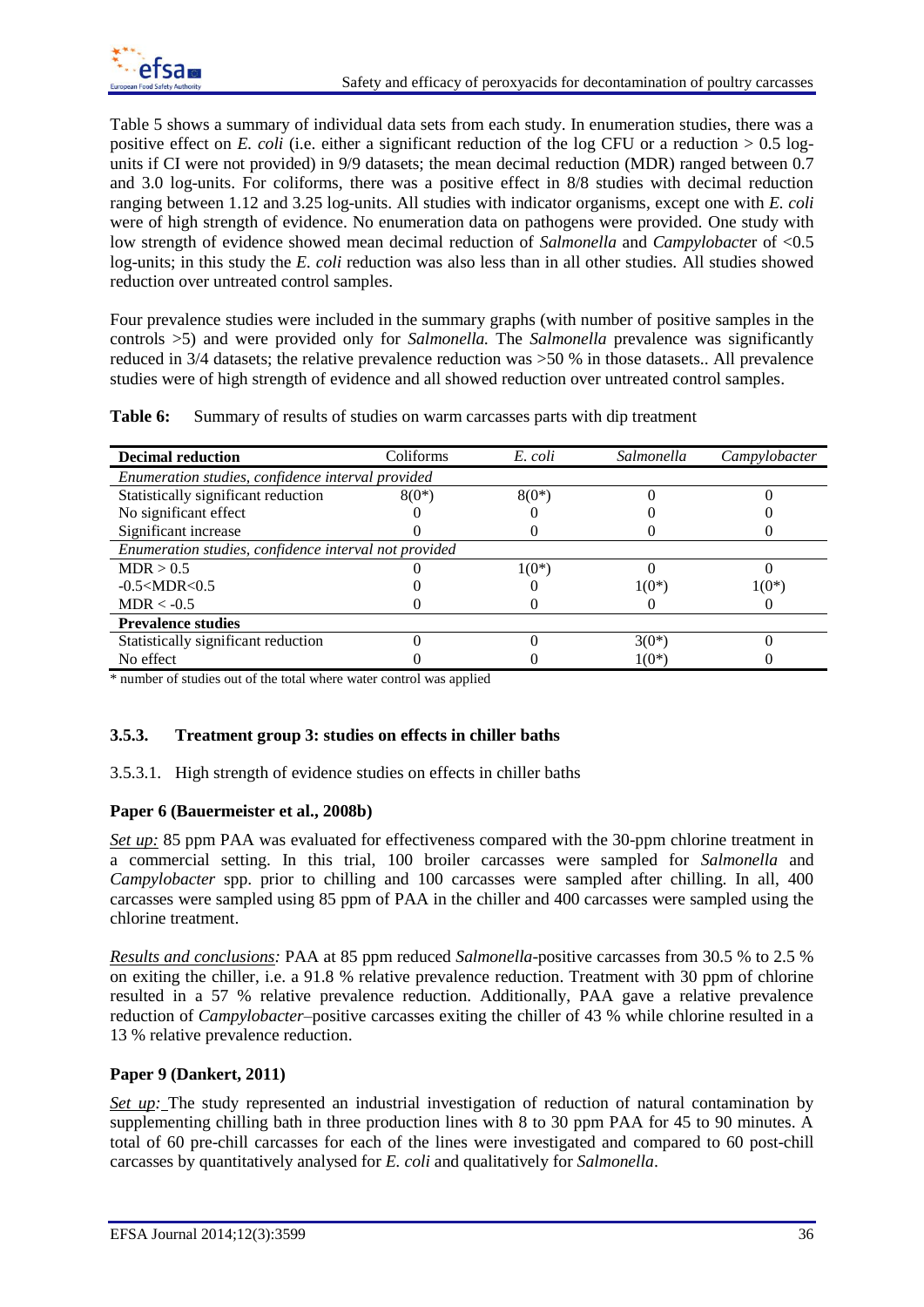*Results and conclusions:* The study demonstrated a reduction from 2.05 to 0.63 log units/g *E. coli*. The prevalence of *Salmonella* was reduced from 37.2 % to 1.6 %, corresponding to a 95.5 % relative prevalence reduction.

# **Paper 13 [\(FMC, 2009\)](#page-56-11)**

*Setup:* Industrial study separated in 4 trials - #1; #3,-#5 for investigation of the reduction of natural contamination of pathogens (*Salmonella* and *Campylobacter*) or indicator organisms as coliforms and *E. coli*. Treatments were applied by adding PAA to the chilling tanks in variable concentrations. Different chilling tanks placed in different positions at the slaughter line were included. Sampling at identical point on days without treatment served as controls.

#1 treatment in final chiller bath with PAA concentration between 60 and 90 ppm. Samples were investigated qualitatively for *Salmonella* and *Campylobacter*.

#3 treatment in two final chillers (between  $45 - 60$  ppm) performed on two lines over three days. Samples were investigated quantitatively for coliforms and *E. coli* and qualitatively for *Salmonella*.

#4 treatment in the pre-chiller tank (105 ppm) performed at over two days. Ten carcasses were selected for investigation before entering the pre-chill tank and 10 carcasses were selected after exit from the final chiller. At day two 8 of 10 carcasses selected post-treatment were identical with those selected pre-treatment. Samples were investigated quantitatively for coliforms and qualitatively for *Salmonella* and *Campylobacter.*

#5 treatment in a series of three chillers; 50 ppm PAA was add to the last chiller – turkey plant. Eight samples were collected randomly before entering the chiller and 10 samples after chilling. Similar samples, collected from chilling system without added PAA, served as control. Samples were investigated quantitatively for coliforms and *E. col*i and qualitatively for *Salmonella.*

# *Results and conclusions:*

#1 The results showed a relative prevalence reduction by PAA treatment of *Salmonella* at 97.5 % (from 62.1 % to 1.6 %) and *Campylobacter* at 96.6 % (from 79.3 % to 3.1 %). When compared to the reduction obtained during chilling without PAA at 33 % and 19 % respectively, the relative prevalence reduction was 98 % and 96 %.

#3 The results showed a reduction of coliforms (line1/line2) from 2.22 and 0.85 log units/g to below the detection limit and of *E. coli* from 1.97 and 0.53 log unit/g to below the detection limit. At the first line *Salmonella* was reduced from a prevalence of 26.7 % to 3.3 % (87.5 % relative prevalence reduction) by the treatment whereas at the second line the prevalence declined from 32.7 % to 1.2 % (96.4 % relative prevalence reduction).

#4 The contamination level of coliforms before treatment was 0.87 and 1.24 log unit/g at day 1 and 2, respectively. After treatment the level was 0.89 and 0.67 log units/g, respectively, which documented a growth of coliforms at day 1 and a log reduction at 0.57 at day 2. Also the level of *Salmonella* increased at day 1 whereas it declined at day 2 from a prevalence of 40 % to a prevalence of 20 % (relative prevalence reduction of 50 %). The relative prevalence reduction for *Campylobacter* was 83 % (from 60 % to 10 %) at day 1 and 100 % (from 10 % to zero) at day 2.

#5 The results showed a reduction of coliforms from 2.87 log unit/ml before chilling to below the detection limit after chilling. Similarly, the level of *E. coli* decline from 2.54 log units/ml before chilling to below detection limit after chilling. The study also demonstrated a reduction by chilling without treatment with PAA. By including these data the efficiency of PAA over the control was 2.87 and 2.54 log units/ml for coliforms and *E. coli* respectively.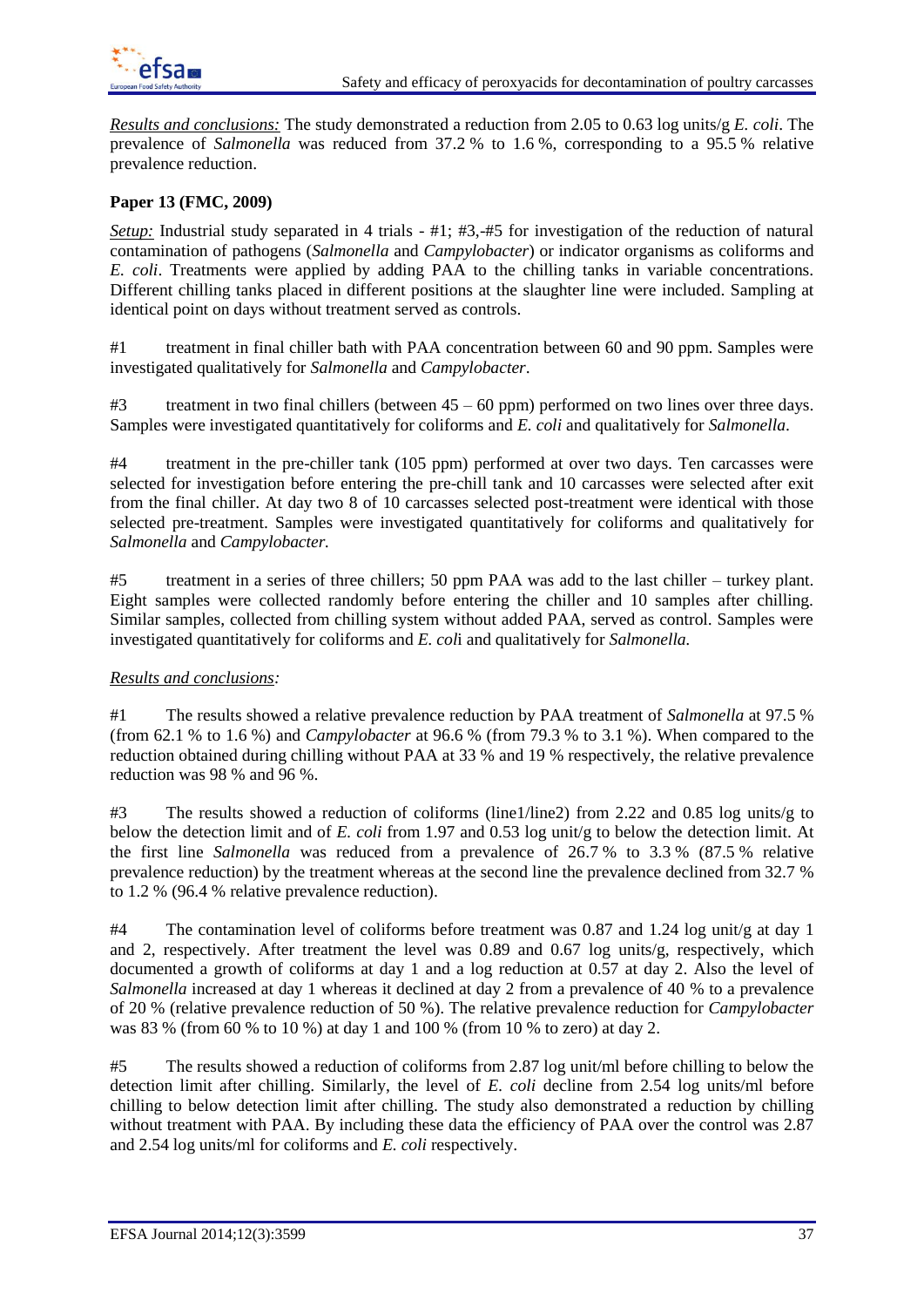The prevalence of *Salmonella* was reduced from 75 % to 10 % (87 % relative prevalence reduction) by treatment of PAA whereas there was a reduction from 100 % to 20 % (80 % relative prevalence reduction) in the control system.

### **Paper 23 [\(Vadhanasin et al., 2004\)](#page-58-6)**

This study is included assuming that a 250 ppm concentration can be considered as in line with 230 ppm threshold.

*Set up:* In an experimental intervention in commercial poultry plants, 250 ppm PAA was added to chiller water; results were compared with historical controls with chiller water with unspecified (low\*) levels of chlorine. Chiller temperature was 4 to 15 °C, and chiller duration 45 to 50 minutes. 25 g of "meat" from carcasses was sampled and analysed for *Salmonella* by presence/absence testing.

*Results and conclusions: Salmonella* prevalence in carcasses from chillers with water with "unspecified low levels of chlorine" was 22.7 %, although sampled only after treatment. Therefore no relative prevalence reduction could be calculated; this was reduced to 5 % by addition of PAA. Statistical analysis was stated to be by t-test, although this test can be applied to count data, but not to presence/absence data. Medium strength of evidence studies on effects in chiller baths.

3.5.3.2. Medium strength of evidence studies on effects in chiller baths

### **Paper 5 [\(Bauermeister et al., 2008a\)](#page-55-20)**

*Set up:* This was a storage study in a simulated chiller. Five hundred naturally contaminated carcasses were collected after slaughter and processing. These carcasses (100 for each treatment) were treated with 100 ppm, 150 ppm, 200 ppm PAA, 30 ppm chlorine and untreated water for 2 hours at chill,  $4^{\circ}$ C. Carcasses were not inoculated and counts of *E. coli* and coliforms were measured at day 1, 7, 10 and 15 after treatment.

*Results and conclusions:* By day 1, the number of *E. coli* was only lower, in samples treated with 150 and 200 ppm PAA compared to water treated samples. Thus the *E. coli* counts (log CFU) were 0. 57 log units lower (for 150 ppm) and 1.11 log units lower (for 200 ppm). Also for coliforms only samples treated with 150 ppm and 200 ppm had lower counts than was seen in water treated samples. Thus the coliform counts were 0.46 log and 1.14 log units lower than the counts seen in water treated samples. By day 7, there were no differences noted in the *E. coli* or coliforms among any of the treatments tested.

*Comment:* This result raises the question as whether Gram-negative bacteria are only sublethally injured by PAA under the conditions used in the experiment.

#### **Paper 12 [\(Ecolab, 2001\)](#page-56-13)**

*Set up:* Pilot study with naturally-contaminated samples that were analysed by quantification of coliforms and *E. coli*. The objective was to evaluate the effect of PAA in relation to reduction of spoilage or decay caused by bacteria, but in this context the occurrence of coliforms and *E. coli* were evaluated as indicators for pathogen contamination. The effect of chilling with 30 ppm PAA and the combination of chilling and spraying, as described above, were evaluated by comparing to chilling/spraying with water.

*Results and conclusions:* The results, showed for chilling only, a reduction of contamination level of coliforms at 1.27 log units after treatment with PAA compared to a reduction at 0.60 log units after chilling with water. For *E. coli* the reduction was 1.37 log after chilling with PAA and 0.56 log units after spraying with water. The improved efficacy of PAA over water was 0.67 log units for coliforms and 0.81 log units for *E. coli*.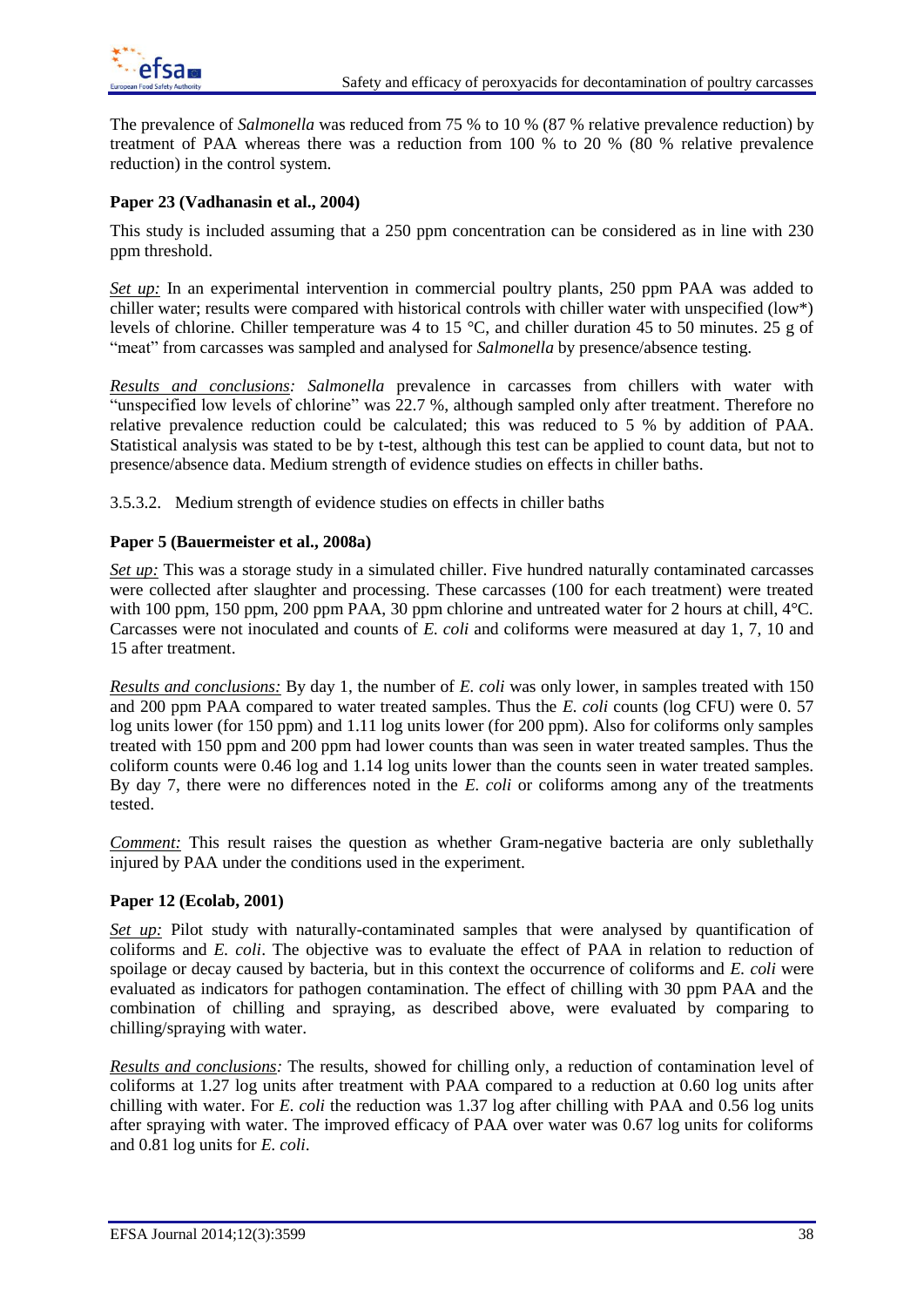After combination of chilling and spraying, the results showed a reduction of contamination level of coliforms at 1.31 log units after treatment with PAA compared to a reduction at 0.78 log units after treatment with water. For *E. coli* the reduction was 1.44 log units after treatment with PAA and 0.85 log units after treatment with water. The improved efficacy of PAA compared to water was 0.53 log units for coliforms and 0.59 log units for *E. coli*.

3.5.3.3. Low strength of evidence studies on effects in chiller baths

# **Paper 5 [\(Bauermeister et al., 2008a\)](#page-55-20)**

*Setup:* The ability of different PAA levels to reduce *Salmonella* and *Campylobacter* on inoculated samples has been compared to levels of chlorine. 100 broiler carcasses were obtained from commercial processing facility pre-chiller. 40 were inoculated with *S.* Typhimurium and 40 with *C. jejuni* followed by 10 minute attachment time. Carcasses were placed in the assigned treatment. Treatments were 25, 100, 200 ppm PAA, or 30 ppm chlorine for one hour at 4 C.

*Results and conclusions:* The study showed that all PAA levels reduced the CFU/sample of *Salmonella* more than the reduction obtained by using 30 ppm chlorine. The reduction in *Salmonella* counts at 25 ppm, 100 ppm and 200 ppm compared to chlorine treated samples was 0.9, 1.2 and 1.3 log units, respectively. The reduction in *Campylobacter* counts at 25 ppm, 100 ppm and 200 ppm compared to chlorine treated samples was 0.4, 0.3 and 0.8 log units, respectively. Thus only high levels (200 ppm) of PAA reduced the *Campylobacter* count significantly more than did 30 ppm chlorine.

# **Paper 15 [\(Hochmuth, 2000\)](#page-57-17)**

*Set up:* Previously frozen chicken wings (livers are not considered) were inoculated with *Salmonella*  Typhimurium or *E. coli* by dipping for 5 sec followed by 5 minutes attachment time. Five replicates were used for each condition. These samples were treated with 30 ppm PAA or water at  $4 \pm 2$  °C for 60 min.

*Results and conclusions:* The *Salmonella* and *E. coli* counts on chicken wings were 0.32 and 1.20 log units lower on PAA treated carcasses compared to water treated samples.

3.5.3.4. Conclusions of studies on effects in chiller baths

Forest plot of results obtained with chiller baths are shown in Figures 5 and 6.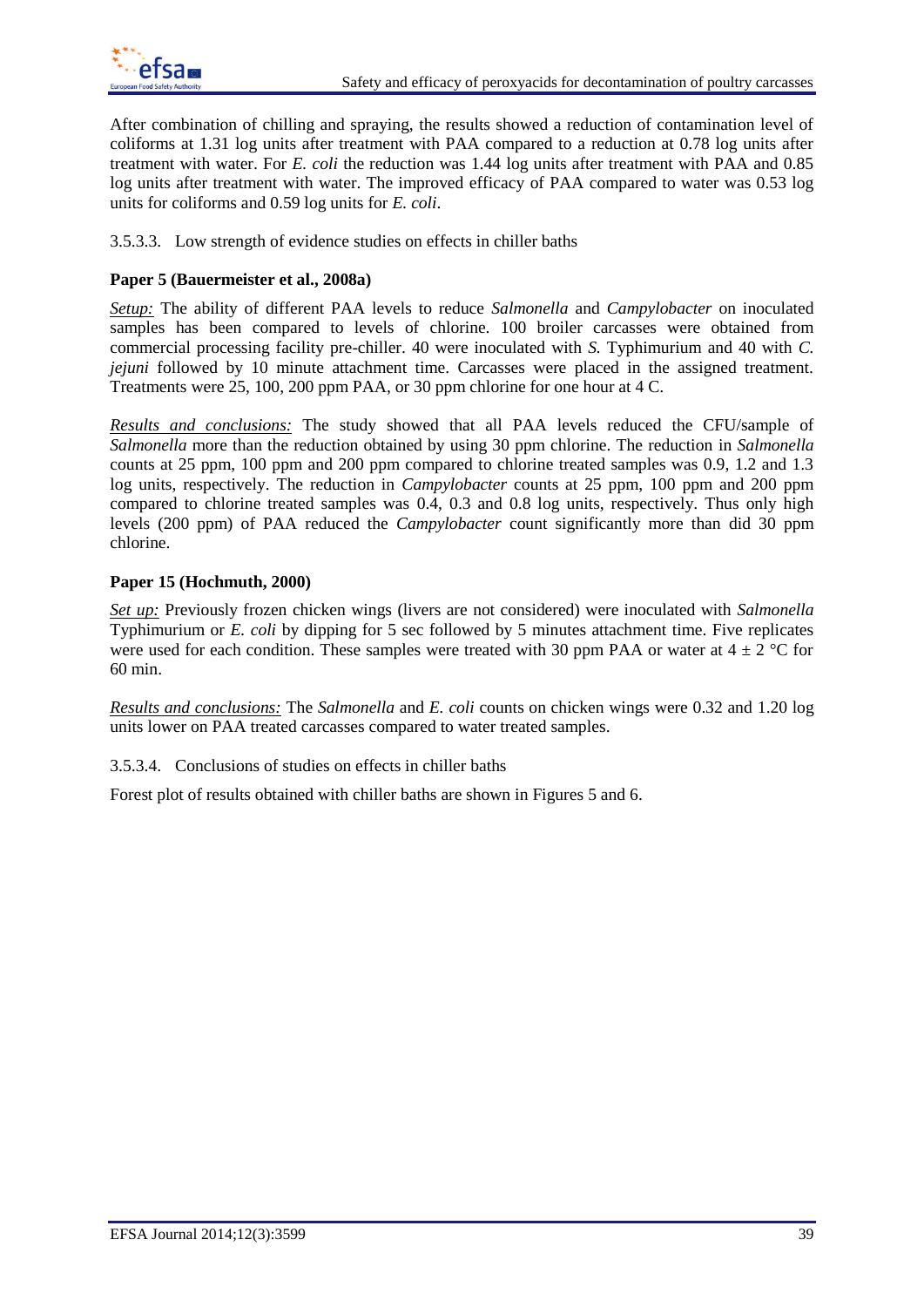

| Target        | Study                          |                                                                                                     |                                | Temp °C        | Concentration | contact time |                          |
|---------------|--------------------------------|-----------------------------------------------------------------------------------------------------|--------------------------------|----------------|---------------|--------------|--------------------------|
|               |                                |                                                                                                     |                                |                | (ppm)         | (min)        |                          |
| Co lifo rms   | FMC (2009) day 1 line 1        |                                                                                                     |                                | NS             | 45-60         | <b>NS</b>    |                          |
| Co lifo rms   | FMC (2009) day 1 line 2        |                                                                                                     |                                | <b>NS</b>      | 45-60         | <b>NS</b>    |                          |
| Co lifo rms   | FMC (2009) day 2 line 1        |                                                                                                     |                                | <b>NS</b>      | 45-60         | <b>NS</b>    |                          |
| Co lifo rms   | FMC (2009) day 2 line 2        |                                                                                                     |                                | NS             | 45-60         | <b>NS</b>    |                          |
| Co lifo rms   | FMC (2009) day 3 line 2        |                                                                                                     |                                | <b>NS</b>      | 45-60         | <b>NS</b>    |                          |
| Co lifo rms   | FMC (2009) trial 4 day 1       |                                                                                                     |                                | 13             | 105           | <b>NS</b>    |                          |
| Co lifo rms   | FMC (2009) trial 4 day 2       |                                                                                                     |                                | 13             | 105           | <b>NS</b>    |                          |
| Co lifo rms   | FMC (2009) trial 5             |                                                                                                     |                                | <b>NS</b>      | 50            | 60           |                          |
| Co lifo rms   | Bauermeister et al. (2008a PS) | $H = H$                                                                                             |                                | $\overline{4}$ | 100           | 120          |                          |
| Co lifo rms   | Bauermeister et al. (2008a PS) |                                                                                                     | $\overline{\phantom{a}}$       | $\,4$          | 150           | 120          |                          |
| Coliforms     | Bauermeister et al. (2008a PS) |                                                                                                     | HI H                           | $\overline{4}$ | 200           | 120          |                          |
| Co lifo rms   | Bauermeister et al. (2008a_PS) |                                                                                                     | $\overline{\phantom{a}}$       | $\overline{4}$ | 100           | 120          |                          |
| Co lifo rms   | Bauermeister et al. (2008a_PS) | $\overline{\phantom{a}}$ $\overline{\phantom{a}}$ $\overline{\phantom{a}}$ $\overline{\phantom{a}}$ |                                | $\overline{4}$ | 150           | 120          |                          |
| Co lifo rms   |                                |                                                                                                     | <b>-a</b> —                    | $\overline{4}$ | 200           | 120          |                          |
|               | Bauermeister et al. (2008a_PS) | $\vdash$                                                                                            |                                |                |               | 120          |                          |
| Co lifo rms   | Bauermeister et al. (2008a PS) | п.                                                                                                  |                                | 4              | 100           |              |                          |
| Co lifo rms   | Bauermeister et al. (2008a_PS) |                                                                                                     |                                | $\overline{4}$ | 150           | 120          |                          |
| Co lifo rms   | Bauermeister et al. (2008a_PS) |                                                                                                     |                                | 4              | 200           | 120          |                          |
| Co lifo rms   | Bauermeister et al. (2008a PS) | $\overline{+}$                                                                                      | $\blacksquare$                 | $\overline{4}$ | 100           | 120          |                          |
| Co lifo rms   | Bauermeister et al. (2008a PS) | $\overline{}$                                                                                       |                                | $\ddot{4}$     | 150           | 120          |                          |
| Co lifo rms   | Bauermeister et al. (2008a PS) | п.<br>$\vdash$                                                                                      |                                | 4              | 200           | 120          |                          |
| Co lifo rms   | Ecolab C1-C2 (2001)            |                                                                                                     |                                | 4.4            | 30            | 60           |                          |
| Coliforms     | Ecolab C1-C2 (2001)            |                                                                                                     |                                | 4.4            | 200           | 60           |                          |
| E. coli       | Dankert (2011)                 |                                                                                                     |                                | NS             | s             | 45-90        |                          |
| E. coli       | FMC (2009) day 1 line 1        |                                                                                                     |                                | <b>NS</b>      | 45-60         | <b>NS</b>    |                          |
| E. coli       | FMC (2009) day 1 line 2        |                                                                                                     |                                | <b>NS</b>      | 45-60         | NS.          |                          |
| E. coli       | FMC (2009) day 2 line 1        |                                                                                                     |                                | NS             | 45-60         | <b>NS</b>    |                          |
| E. coli       | FMC (2009) day 2 line 2        |                                                                                                     |                                | NS             | 45-60         | <b>NS</b>    |                          |
| E. coli       | FMC (2009) day 3 line 2        |                                                                                                     |                                | <b>NS</b>      | 45-60         | <b>NS</b>    |                          |
| E. coli       | FMC (2009) trial 5             |                                                                                                     |                                | NS             | 50            | 60           |                          |
| E. coli       | Bauermeister et al. (2008a PS) | H                                                                                                   |                                | $\overline{4}$ | 100           | 120          |                          |
| E. coli       | Bauermeister et al. (2008a PS) |                                                                                                     | $\overline{\phantom{a}}$       | $\overline{4}$ | 150           | 120          |                          |
| E. coli       | Bauermeister et al. (2008a PS) |                                                                                                     | HIH                            | $\overline{4}$ | 200           | 120          |                          |
| E. coli       | Bauermeister et al. (2008a_PS) |                                                                                                     | $\overline{\phantom{a}}$       | $\,4$          | 100           | 120          |                          |
| E. coli       | Bauermeister et al. (2008a_PS) | $ -$                                                                                                |                                | $\overline{4}$ | 150           | 120          |                          |
| E. coli       |                                |                                                                                                     | ╺╾▊═╕                          | $\overline{4}$ | 200           | 120          |                          |
|               | Bauermeister et al. (2008a_PS) |                                                                                                     | п.<br>$\overline{\phantom{0}}$ |                |               |              |                          |
| E. coli       | Bauermeister et al. (2008a PS) |                                                                                                     |                                | $\overline{4}$ | 100           | 120          |                          |
| E. coli       | Bauermeister et al. (2008a PS) |                                                                                                     |                                | $\overline{4}$ | 150           | 120          |                          |
| E. coli       | Bauermeister et al. (2008a_PS) |                                                                                                     |                                | $\overline{4}$ | 200           | 120          |                          |
| E. coli       | Ecolab C1-C2 (2001)            |                                                                                                     |                                | 4.4            | 30            | 60           |                          |
| E. coli       | Ecolab C1-C2 (2001)            |                                                                                                     |                                | 4.4            | 200           | 60           |                          |
| E. coli       | Hochmuth C4 (2000)             |                                                                                                     | $\overline{a}$                 | $\overline{4}$ | 35            | 60           |                          |
| Salmonella    | Bauermeister et al. (2008a PS) |                                                                                                     |                                | $\overline{4}$ | 25            | 60           |                          |
| Salmonella    | Bauermeister et al. (2008a_PS) |                                                                                                     |                                | 4              | 100           | 60           |                          |
| Salmonella    | Bauermeister et al. (2008a PS) |                                                                                                     |                                | $\overline{4}$ | 200           | 60           |                          |
| Salmonella    | Hochmuth C4 (2000)             |                                                                                                     | $\overline{a}$                 | $\overline{4}$ | 35            | 60           |                          |
| Campylobacter | Bauermeister et al. (2008a PS) |                                                                                                     |                                | $\overline{4}$ | 25            | 60           | Reduction over untreated |
|               | Bauermeister et al. (2006a PS) |                                                                                                     |                                | $\overline{4}$ | 100           | 60           |                          |
| Campylobacter |                                |                                                                                                     |                                |                |               |              |                          |

Figure 5: Forest plots of results of mean difference of bacterial counts obtained with chiller baths.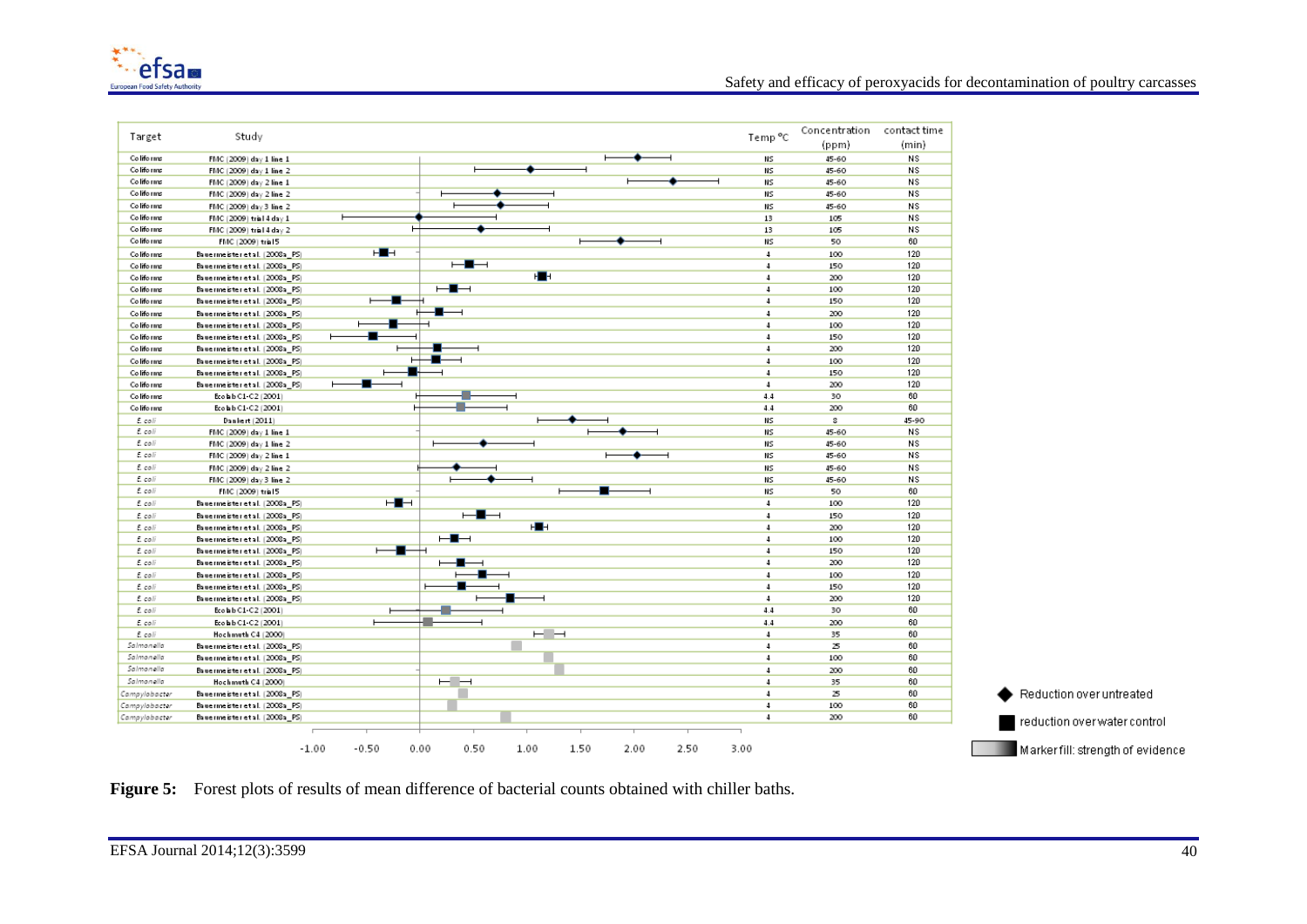

| Target        | Study                                                                                                                                                 |  |  |                             |  |                          | Temp<br>°C       | Concentration (ppm) contact time (s) |                                   |
|---------------|-------------------------------------------------------------------------------------------------------------------------------------------------------|--|--|-----------------------------|--|--------------------------|------------------|--------------------------------------|-----------------------------------|
| Campylobacter | Bauermeister et al. (2008b_JFP)                                                                                                                       |  |  | $ -$                        |  |                          | <b>NS</b>        | 85                                   | 900-1200                          |
| Campylobacter | FMC(2009)                                                                                                                                             |  |  |                             |  | $\overline{\phantom{a}}$ | 2.2              | 60-90                                | 2700                              |
| Campylobacter | FMC(2009) trial 4 day 1                                                                                                                               |  |  |                             |  |                          | 13               | 105                                  | ΝS                                |
| Salmonella    | Bauermeister et al. (2008b JFP)                                                                                                                       |  |  |                             |  |                          | <b>NS</b>        | 85                                   | 900-1200                          |
| Salmonella    | Dankert (2011)                                                                                                                                        |  |  |                             |  |                          | <b>NS</b>        | 8                                    | 2700-5400                         |
| Salmonella    | FMC(2009)                                                                                                                                             |  |  |                             |  | $\overline{\phantom{0}}$ | 2.2              | 60-90                                | 2700                              |
| Salmonella    | FMC(2009) day 2 line 2                                                                                                                                |  |  |                             |  |                          | <b>NS</b>        | $45 - 60$                            | ΝS                                |
| Salmonella    | Vadhanasin et al. (2004 JFP)                                                                                                                          |  |  |                             |  |                          | $4-15^{\circ}$ C | 250                                  | 3000                              |
|               | Reduction over untreated<br>$-30.0%$<br>$-10.0%$<br>10.0%<br>30.0%<br>50.0%<br>70.0%<br>90.0%<br>Relative prevalence reduction in treated samples (%) |  |  | reduction overwater control |  |                          |                  |                                      |                                   |
|               |                                                                                                                                                       |  |  |                             |  |                          |                  |                                      | Marker fill: strength of evidence |

Figure 6: Forest plots of results of relative prevalence reduction obtained with chiller baths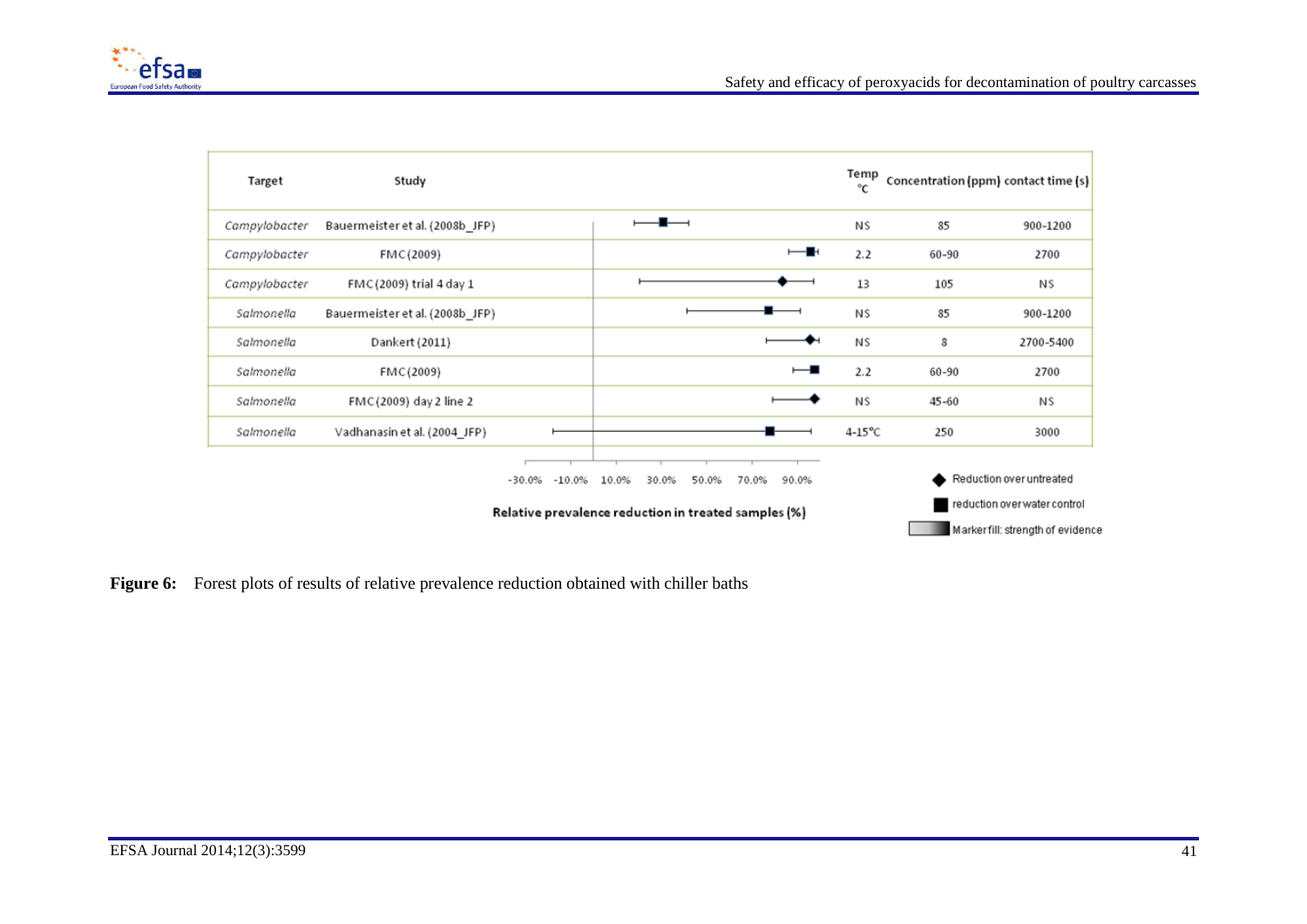Table 7 shows a summary of individual data sets from each study. In enumeration studies, there were positive effects on *E. coli* (i.e. either a significant reduction of the log CFU or a reduction > 0.5 logunits if CI were not provided) in 14/19 datasets; the mean decimal reduction (MD) ranged between 0.4 and 2.0 log-units. For coliforms, there was a positive effect in 9/22 studies with decimal reduction ranging between 0.3 and 2.4 log-units. All studies with indicator organisms were of high strength of evidence except four of medium strength and one of low strength, twelve studies showed significant reduction over water treated control samples. For *Salmonella*, positive effects were observed in 3/4 datasets with mean decimal reduction ranging between 0.3 and 1.3 log-units. For *Campylobacter*, positive effects were observed in 1/3 datasets, even though all datasets indicated mean decimal reduction values ranging between 0.3 and 0.8 log-units. All pathogen studies were of low strength of evidence, five studies showed significant reduction over water treated control samples.

Eight prevalence studies were included in the summary graphs (with number of positive samples in the controls >5) and five were provided for *Salmonella* and three for *Campylobacter.* The *Salmonella* prevalence was significantly reduced in 4/5 datasets; the relative prevalence reduction was >50 % in all these datasets. All prevalence studies were of high strength of evidence and all but three showed reduction over water treated control samples.

| <b>Decimal reduction</b>                              | E. coli  | Coliforms | Salmonella | Campylobacter |
|-------------------------------------------------------|----------|-----------|------------|---------------|
| Enumeration studies, confidence interval provided     |          |           |            |               |
| Statistically significant reduction                   | 14 (9*)  | $9(3^*)$  | $1*$       |               |
| No significant effect                                 | $4(3^*)$ | $10(8*)$  |            |               |
| Significant increase                                  |          | $3*$      |            |               |
| Enumeration studies, confidence interval not provided |          |           |            |               |
| MDR > 0.5                                             |          |           | $3*$       | $1*$          |
| $-0.5 < MDC$                                          |          |           |            | $2*$          |
| $MDR < -0.5$                                          |          |           |            |               |
| <b>Prevalence studies</b>                             |          |           |            |               |
| Statistically significant reduction                   |          |           | $4(2^*)$   | $3(2^*)$      |
| No effect                                             |          |           | 1 *        |               |

Table 7: Summary of results of studies with chiller baths

\* number of studies out of the total where water control was applied.

#### <span id="page-41-0"></span>**3.5.4. Treatment group 4: studies on chilled carcasses or parts with dip treatment**

3.5.4.1. Medium strength of evidence studies on chilled carcasses or parts with dip treatment

#### **Paper 17 [\(Nagel et al., 2013\)](#page-57-18)**

*Set up:* 20 broiler carcasses per treatment conventionally processed at pilot scale facility. Carcasses chilled on ice for 24 hours before inoculation of each carcass with *Salmonella* and *Campylobacter*  cultures and allowed to stand for 20 minutes before treatment. Treatment in commercial post-chill dip tank at  $4 \pm 2^{\circ}$ C with a 20 second dwell time. Two PAA treatments of 400 and 1 000 ppm and water only treatment.

*Results and conclusions:* log reductions of 1.3/1.4 for *Salmonella*, and 1.25/1.35 for *Campylobacter* over water control, dependent on concentration of PAA (400/1 000 ppm respectively.

# **Paper 10 [\(Del Rio et al., 2007a\)](#page-55-21)**

*Set up:* Laboratory study with natural contaminated samples and quantitative analysis of Enterobacteriaceae and coliforms. As samples were transported from the plant to the laboratory in an ice chest and stored at  $3 \degree C \pm 1 \degree C$  for no longer than 1 h the study was recognized as an evaluation of the efficacy of PAA applied for treatment of chilled samples. Effect of dipping chicken legs for 15 min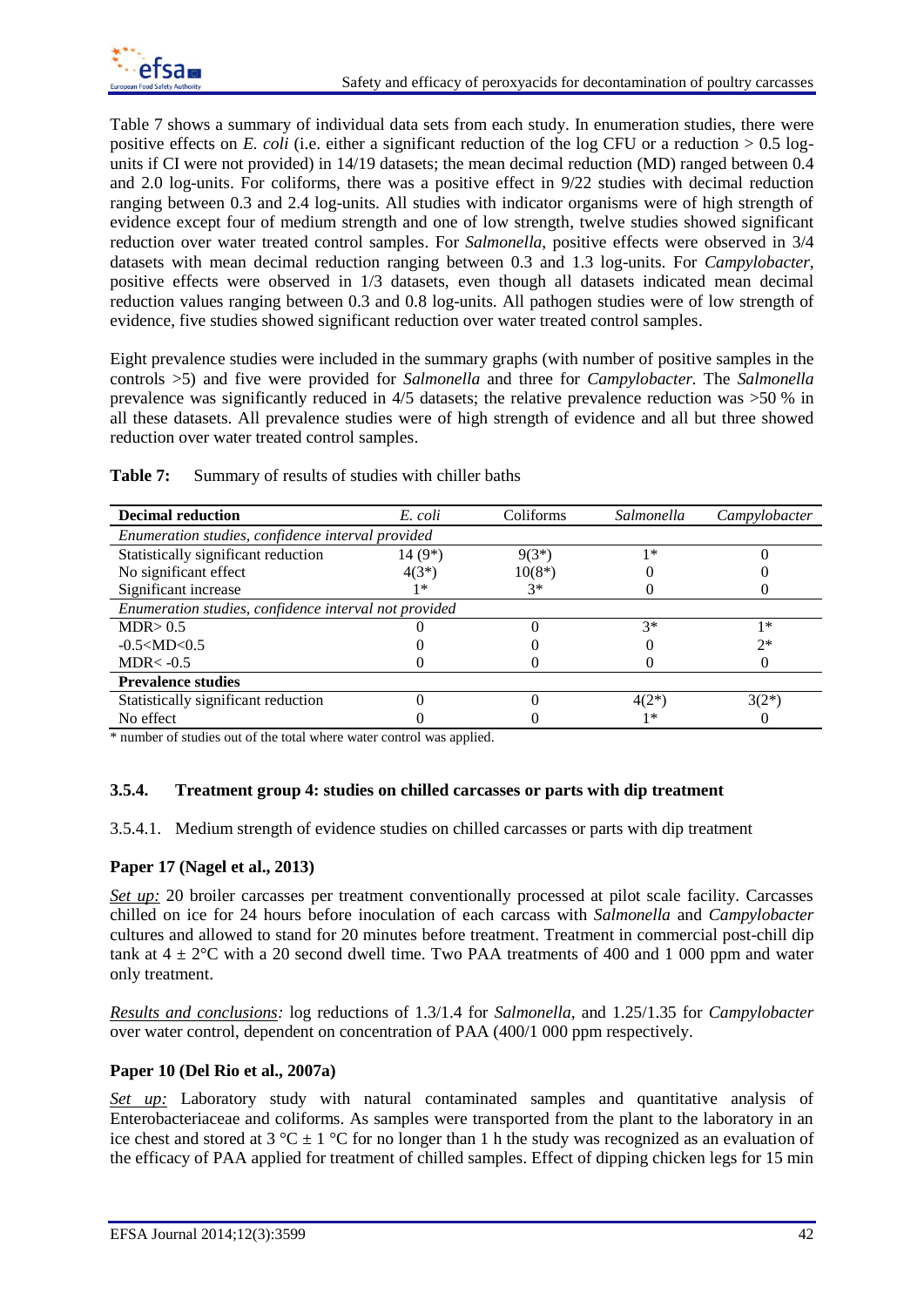in 220 ppm peroxyacids; dipping in tap water (water-dipped control). Samples were evaluated for microbiological quality, pH values, and hedonic scores, after 0, 1, 3 and 5 days of storage.

*Results and conclusions:* Compared to water treated samples, a reduction in Enterobacteriaceae as well as coliforms was identified both immediately after treatment and in the following days. The log reduction of Enterobacteriaceae was 0.25 immediately after treatment and increased to 2.21 after three days of storage; after five days the effect was declining showing 1.66 log reduction of Enterobacteriaceae . For coliforms the log reduction was 0.30 immediately after treatment and 1.94 after three days of storage. After five days a 1.20 log reduction was demonstrated for coliforms.

3.5.4.2. Low strength of evidence studies on chilled carcasses or parts with dip treatment

# **Paper 16 [\(Mehyar et al., 2005\)](#page-57-16)**

*Set up:* Chicken wing parts (drumettes) obtained from commercial processing plant after defeathering inoculated with strains of *Escherichia coli* O157:H7, *Campylobacter jejuni*, and a cocktail of three strains of *Salmonella enterica,* by two methods:. Firstly, by dipping into a culture for 15 seconds then allowing to drain for 15 minutes; secondly, by treatment with 200 ppm PAA (formula containing octanoic acid) by dipping for 1 minute in treatment or water followed by 30 second drain time. Unchilled samples; internal temperatures, 38 to 40°C. Treatment solution at ambient temperature. In some tests application of antimicrobial was made one minute before application of bacterial inoculation. Storage study after treatment with 1 minute dip and storage. Storage study at  $7^{\circ}$ C. Occurrence of naturally-occurring pseudomonades and psychrotrophs at 7, 24, 22 and 120 hours also assessed Measurement of reductions inn log units/g relative to water-dip control on unchilled samples treated by dipping for 1 minute into 200 ppm PAA after inoculation.

*Results and conclusions:* For comparisons of log reductions in cfu/g relative to water-dip control on unchilled samples treated by dipping for 1 minute into 200 ppm PAA after inoculation log unit reductions of 0.04 (*Salmonella*), 0.32 (*Campylobacter*) and 0.63 (*E. coli* O157) over control. were recorded. For experiments on samples treated by dipping for 1 minute into 200 ppm before inoculation reductions of 0.8, 0.3 and 0.5 were recorded for *Salmonella, Campylobacter* and *E. coli* O157 respectively; for application of PAA both before and after inoculation the reductions were 1.0 for *Salmonella*, and 0.9 for *Campylobacter* (no results for *E. coli* O157 were provided). Although not relevant for this assessment, log reductions of between 0.2 and 2.27 for psychotrophs and pseudomonads also recorded for different exposure times.

# **Paper 20 [\(Rodrigues et al., 2011\)](#page-57-19)**

*Set up:* Chicken carcasses were purchased at a local market and split into halves. Carcass halves were inoculated by spray with *S.* Typhimurium or *C. jejuni*. The level of inoculation was not clearly specified. Inoculated carcasses were let rest for 1 hour. 20 carcass halves were subjected to different treatments (10 carcasses on each of 2 days); control was city water (unspecified level of residual chlorine). Treatment was aimed at a PAA concentration of 500 ppm, measured residual after 2 and 5 min were 560 and 520 ppm PAA, respectively. Halves were placed in bins containing 10 litres of treatment solution with hand agitation for either 2 or 5 minute treatments, baths were kept chilled by use of icepacks. Only results after 2 minutes have been considered, as the application specifies a maximum duration of 3 minutes.

After the intended contact time, residual PAA was neutralised with a sodium thiosulphate solution and halved carcass were sampled using rinsing in city water. Rinsates were serially diluted for analysis by plate count on selective media without resuscitation.

*Results and conclusions:* Data generated from the laboratory experiments demonstrated 1.57 log units reduction of *S*. Typhimurium and 3.00 log units reduction of *C. jejuni* above the effect of water. Both effects were highly significant.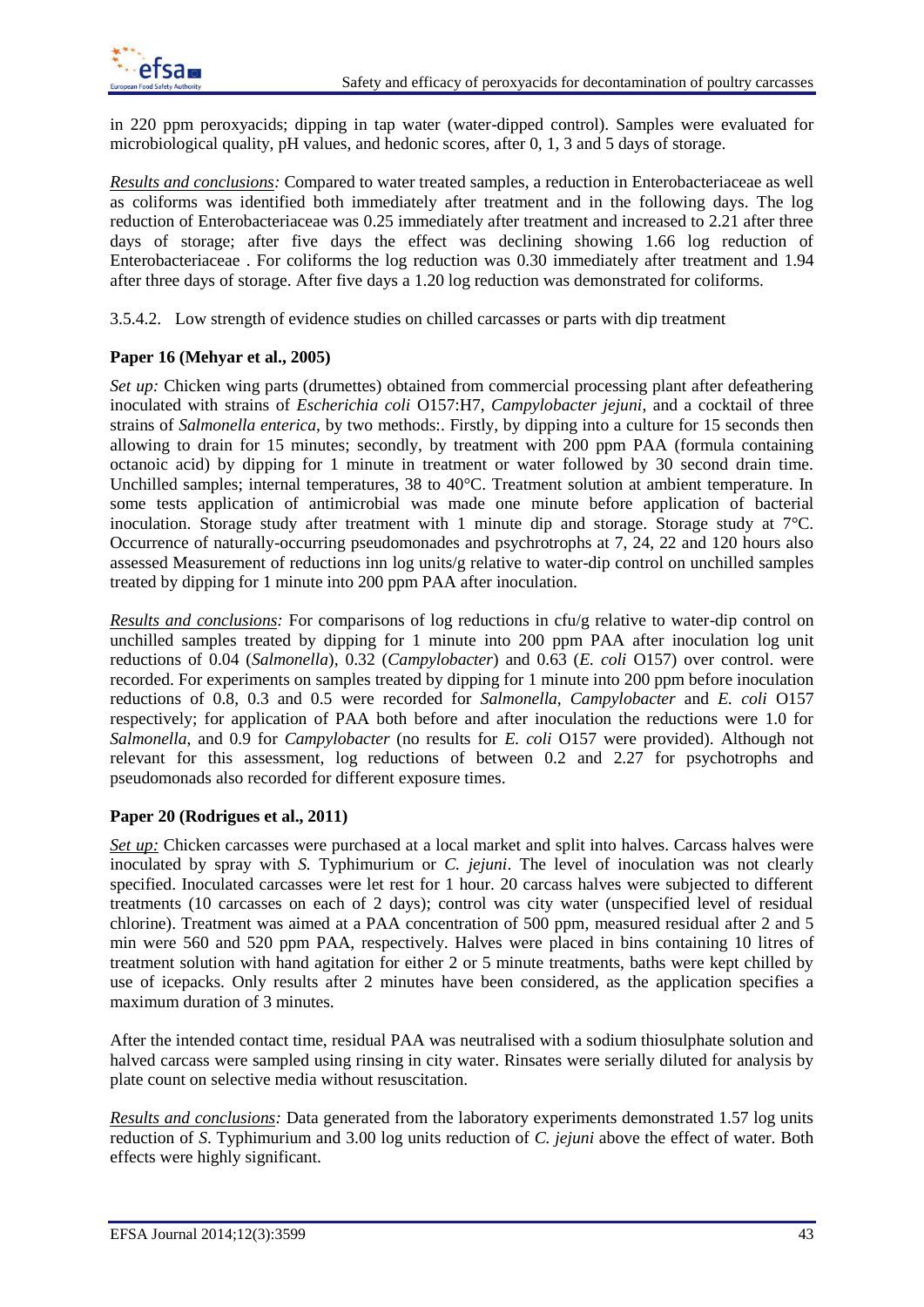

#### **Paper 7 [\(Chantarapanont et al., 2004\)](#page-55-22)**

*Set up:* The objective was to determine the effect of chlorine, acidified sodium chlorite, and peracetic acid treatments on viable *Campylobacter jejuni* located at various depths within follicles or folds of chicken skin. Skin samples were inoculated with *C. jejuni*. Water control and two PAA treatments (40 and 100 ppm) were used for 2 and 15 min exposure. Exposure was at room temperature.

*Results and conclusions:* PAA treatment resulted in approximately a 1.05 log units decrease per square cm over the water control treatment when used at 100 ppm for 15 min and no significant decrease when used at 40 ppm for 2 min.

#### **Paper 8 [\(Dankert, 2010\)](#page-55-23)**

*Set up:* In this laboratory study the efficacy of PAA against *E. coli* and *Salmonella* Typhimurium inoculated on parts or whole poultry carcasses obtained at retail. PAA concentrations were 0, 20, 40, 80 ppm respectively.

*Results and conclusions:* The reduction in surviving colonies of *E. coli* and *Salmonella* ranged from 33-90 % (0.17 to 0.98 log unit over control) for *E. coli* and 57-86 % (0.36 to 0.85 log unit over control) for *Salmonella*. The reductions increased with increased PAA concentration.

#### **Paper 11 [\(Del Rio et al., 2007b\)](#page-55-24)**

*Set up:* Laboratory study with high level (6.93 and 6.82 log units/g, respectively) inoculation of samples with *Salmonella* Enteritidis and *Escherichia coli*. As samples were transported from the plant to the laboratory in an ice chest and stored at  $3 \degree C \pm 1 \degree C$  for no longer than 1 h the study was recognized as an evaluation of the efficacy of PAA applied for treatment of chilled samples. Effect of dipping chicken legs for 15 min in 220 ppm peroxyacids ; dipping in tap water (water-dipped control). Samples were evaluated for microbiological quality, pH values, and hedonic scores, after 0, 1, 3 and 5 days of storage.

*Results and conclusions:* Compared to water treated samples, a small log reduction of *S.* Enteritidis at 0.03 was observed immediately after treatment. The relative log reduction of this pathogen increased to 0.14; 1.11 and 1.51 during the following 1, 3 and 5 days of storage. For *E. coli* the immediately log reduction was 0.44 increasing to 0.59; 1.02 and 1.78 during the following 1, 3 and 5 days of storages.

3.5.4.3. Conclusions of studies on chilled carcasses or parts with dip treatment

Forest plot of results obtained with dip treatment of chilled carcasses or parts are shown in Figure 7.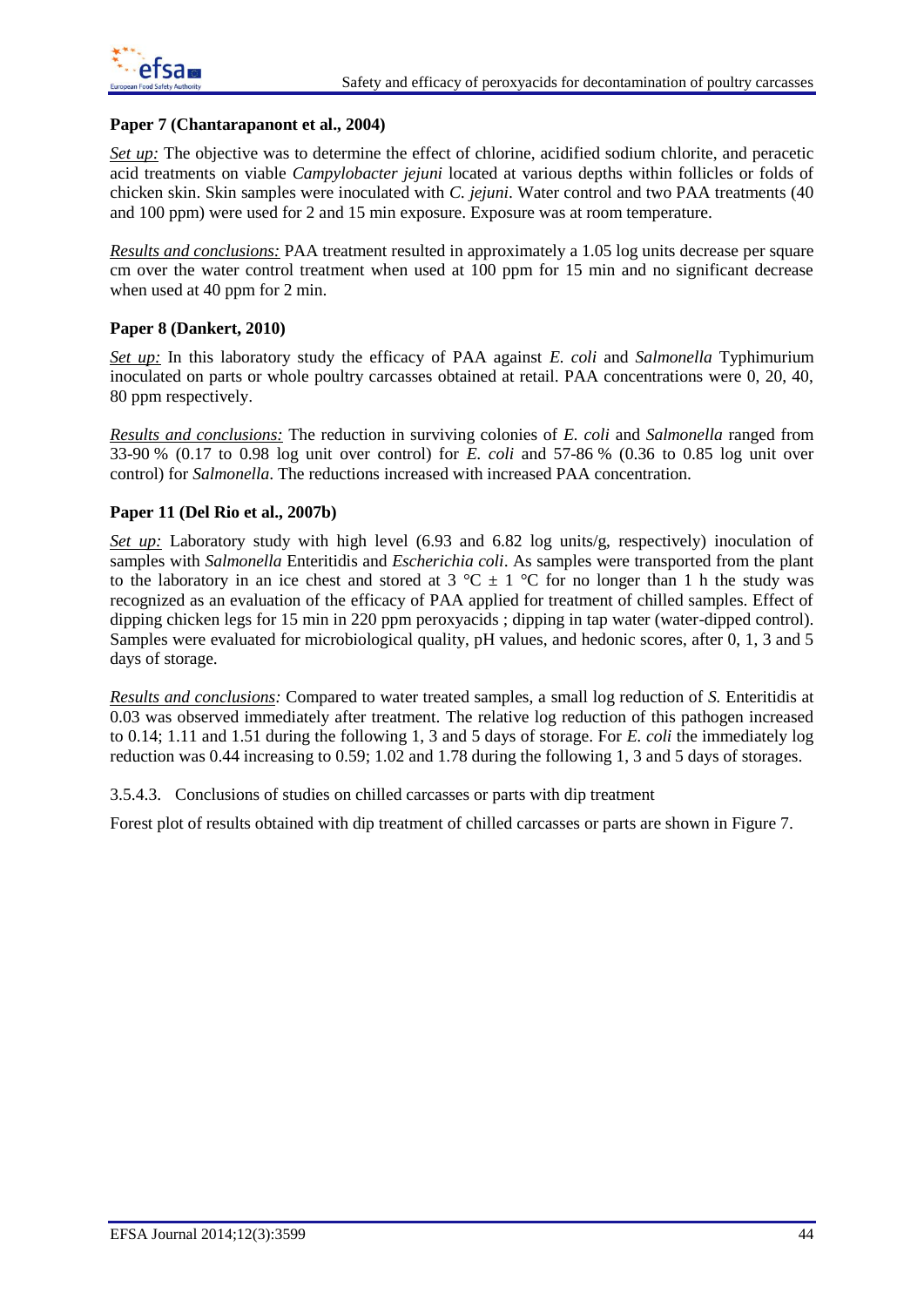

| Target                                      | Study                            |                | Temp <sup>o</sup> C | Concentration | contact time (s) |                              |
|---------------------------------------------|----------------------------------|----------------|---------------------|---------------|------------------|------------------------------|
|                                             |                                  |                |                     | (ppm)         |                  |                              |
| Campylobacter                               | Nagel et al. (2013)              | п              | 4                   | 400           | 20               |                              |
| Campylobacter                               | Nagel et al. (2013)              | T.             | 4                   | 1000          | 20               |                              |
| Campylobacter                               | Mehyar et al. (2005_FPT)         | ٠              | NS                  | 200           | 60               |                              |
| Campylobacter                               | Rodrigues et al. (2011)          |                | NS                  | 535           | 120              |                              |
| Campylobacter                               | Chatarapanont et al. (2004_JFP)  | ۰              | 40                  | NS            | 120              |                              |
| Campylobacter                               | Chatarapanont et al. (2004_JFP)  | ۰              | 40                  | NS            | 900              |                              |
| Campylobacter                               | Chatarapanont et al. (2004_JFP)  | ۰              | 100                 | NS            | 120              |                              |
| Campylobacter                               | Chatarapanont et al. (2004_JFP)  | ۰              | 100                 | NS            | 900              |                              |
| Coliforms                                   | del Rio et al. (2007a_JFM)       | п              | 220                 | 18            | 900              |                              |
| Coliforms                                   | del Rio et al. (2007a_JFM)       | п              | 220                 | 18            | 900              |                              |
| Coliforms                                   | del Rio et al. (2007a_JFM)       | T.             | 220                 | 18            | 900              |                              |
| Coliforms                                   | del Rio et al. (2007a_JFM)       | ш              | 220                 | 18            | 900              |                              |
| E. coli                                     | Mehyar et al. (2005_FPT)         | ٠              | NS                  | 200           | 60               |                              |
| E. coli                                     | del Rio et al. (2007b_JFP) day 0 | $\mathbf{I}$   | 18                  | 220           | 900              |                              |
| E. coli                                     | del Rio et al. (2007b_JFP) day 1 | $+$ $+$        | 18                  | 220           | 900              |                              |
| E. coli                                     | del Rio et al. (2007b_JFP) day 3 | $\Box$         | 18                  | 220           | 900              |                              |
| E. coli                                     | del Rio et al. (2007b_JFP) day 5 | $\overline{1}$ | 18                  | 220           | 900              |                              |
| E. coli                                     | Dankert (2010)                   | ۰              | 20                  | ΝS            | 10-15            |                              |
| E. coli                                     | Dankert (2010)                   | ۰              | 40                  | <b>NS</b>     | $10 - 15$        |                              |
| E. coli                                     | Dankert (2010)                   | ٠              | 80                  | NS            | 10-15            |                              |
| E. coli                                     | Dankert (2010)                   | ۰              | 20                  | ΝS            | 10-15            |                              |
| E. coli                                     | Dankert (2010)                   | ۰              | 40                  | ΝS            | $10 - 15$        |                              |
| E. coli                                     | Dankert (2010)                   | ٠              | 80                  | NS            | 10-15            |                              |
| <b>Enterobacteriaceae</b>                   | del Rio et al. (2007a_JFM)       | п              | 220                 | 18            | 900              |                              |
| <b>Enterobacteriaceae</b>                   | del Rio et al. (2007a_JFM)       | п              | 220                 | 18            | 900              |                              |
| <b>Enterobacteriaceae</b>                   | del Rio et al. (2007a_JFM)       | п              | 220                 | 18            | 900              |                              |
| <b>Enterobacteriaceae</b>                   | del Rio et al. (2007a_JFM)       | a.             | 220                 | 18            | 900              |                              |
| Salmonella                                  | Nagel et al. (2013)              | п              | 4                   | 400           | 20               |                              |
| Salmonella                                  | Nagel et al. (2013)              | ×              | 4                   | 1000          | 20               |                              |
| Salmonella                                  | Mehyar et al. (2005_FPT)         | ۰              | ΝS                  | 200           | 60               |                              |
| Salmonella                                  | Rodrigues et al. (2011)          | ⊢              | NS                  | 560           | 120              |                              |
| Salmonella                                  | del Rio et al. (2007b_JFP) day 0 | $\mathbf{H}$   | 18                  | 220           | 900              |                              |
| Salmonella                                  | del Rio et al. (2007b_JFP) day 1 | $\Box$         | 18                  | 220           | 900              |                              |
| Salmonella                                  | del Rio et al. (2007b_JFP) day 3 | $\Box$         | 18                  | 220           | 900              |                              |
| Salmonella                                  | del Rio et al. (2007b_JFP) day 5 | п              | 18                  | 220           | 900              |                              |
| Salmonella                                  | Dankert (2010)                   | ۰              | 20                  | NS            | 10               |                              |
| Salmonella                                  | Dankert (2010)                   | ۵              | 40                  | ΝS            | 10               |                              |
| Salmonella                                  | Dankert (2010)                   | ٠              | 80                  | NS            | 10               |                              |
| Salmonella                                  | Dankert (2010)                   | ۰              | 20                  | NS            | 10               | Reduction over untreated     |
| Salmonella                                  | Dankert (2010)                   | ۰              | 40                  | NS            | 10               |                              |
| Salmonella                                  | Dankert (2010)                   | ۰              | 80                  | <b>NS</b>     | 10               | reduction over water control |
| Mean difference of bacterial counts between |                                  |                |                     |               |                  |                              |
|                                             |                                  |                |                     |               |                  |                              |

**Figure 7:** Forest plots of results of mean difference of bacterial counts obtained with dip treatment of chilled carcasses or parts.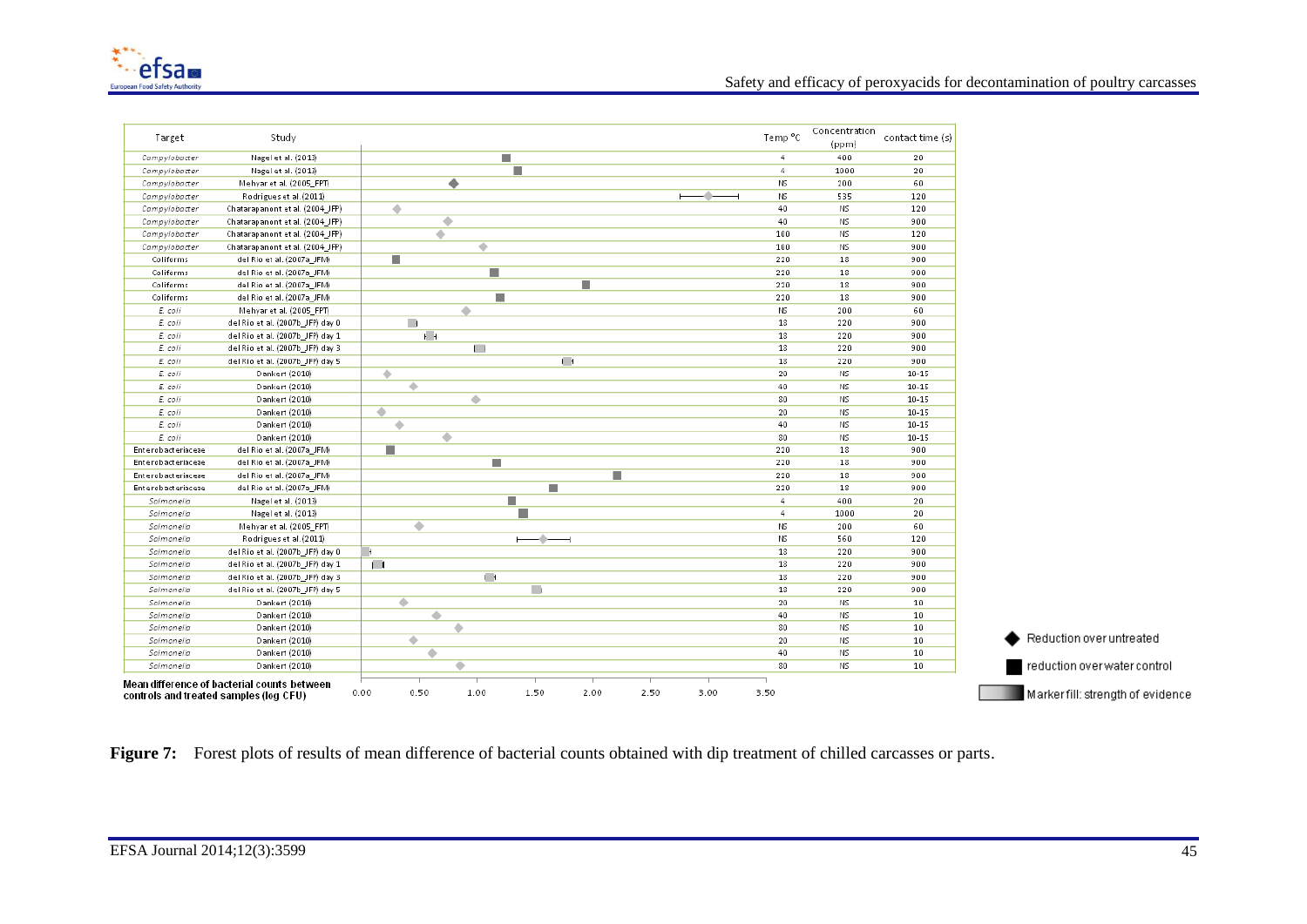Table 7 shows a summary of individual data sets from each study. In enumeration studies, there were positive effects on *E. coli* (i.e. either a significant reduction of the log CFU or a reduction > 0.5 logunits if CI were not provided) in 7/11 datasets; the mean decimal reduction (MD) ranged between 0.17 and 1.78 log-units. For coliforms, there was a positive effect in 3/4 studies with decimal reduction ranging between 0.30 and 1.94 log-units and for Enterobacteriaceae, 3/4 studies showed a positive effect ranging between 0.25 and 2.21 log-units.. All studies with indicator organisms were of low or medium strength of evidence, ten studies showed significant reduction over water treated control samples. For *Salmonella*, positive effects were observed in 10/14 datasets with mean decimal reduction ranging between 0.14 and 1.57 log-units. For *Campylobacter*, positive effects were observed in 7/8 datasets, with mean decimal reductions values ranging between 0.30 and 3.00 log-units. All pathogen studies, except one of medium, were of low strength of evidence. Seven studies showed significant reduction over water treated control samples.

No prevalence studies were provided for this treatment group.

| <b>Decimal reduction</b>                              | E. coli | Coliforms | Salmonella | Enterobacteriaceae | Campylobacter |
|-------------------------------------------------------|---------|-----------|------------|--------------------|---------------|
| Enumeration studies, confidence interval provided     |         |           |            |                    |               |
| Statistically significant reduction                   | 4*      |           | $4(3^*)$   |                    |               |
| No significant effect                                 |         |           | 1∗         |                    |               |
| Significant increase                                  |         |           |            |                    |               |
| Enumeration studies, confidence interval not provided |         |           |            |                    |               |
| MDR > 0.5                                             |         | $3*$      | $6(2*)$    | $3*$               | $6(2^*)$      |
| $-0.5 < MDR < 0.5$                                    |         | *         |            | 1∗                 |               |
| $MDR < -0.5$                                          |         |           |            |                    |               |
| <b>Prevalence studies</b>                             |         |           |            |                    |               |
| Statistically significant reduction                   |         |           |            |                    |               |
| No effect                                             |         |           |            |                    |               |

**Table 8:** Summary of results of studies with dip treatment of chilled carcasses or parts

\* number of studies out of the total where water control was applied.

# <span id="page-45-0"></span>**3.6. Conclusions**

- $\bullet$ Evaluations could only be performed for meat classified as poultry (assumed to be chicken) and for chicken carcasses and parts. No data were provided for other poultry species, with the possible exception of a single study involving turkey meat.
- Studies were classified as of high or medium strength of evidence if they used naturally- $\bullet$ contaminated samples on industrial or pilot scale, respectively; 6/17 studies provided data on the reduction of bacteria over water controls.
- $\bullet$ The statistical analysis of the data in the published studies was of variable quality; where possible confidence intervals were calculated by the Biological Hazard Panel. The reduction of bacterial counts was considered relevant if the confidence interval did not include zero (statistically significant), or, following expert judgement (when confidence intervals were not available), if the mean decimal reduction was greater than 0.5 log-units.
- There was consistent evidence (16/17 data points) for substantial reductions (1-3 log-units over untreated controls) in the counts of *E. coli* and coliforms when treating warm carcasses by dipping into PAA solutions.
- Data on pathogen reduction following this treatment were limited; the prevalence reduction of *Salmonella* was statistically significant for 3/4 data points (the relative prevalence reduction ranged between 91 % to 95 %).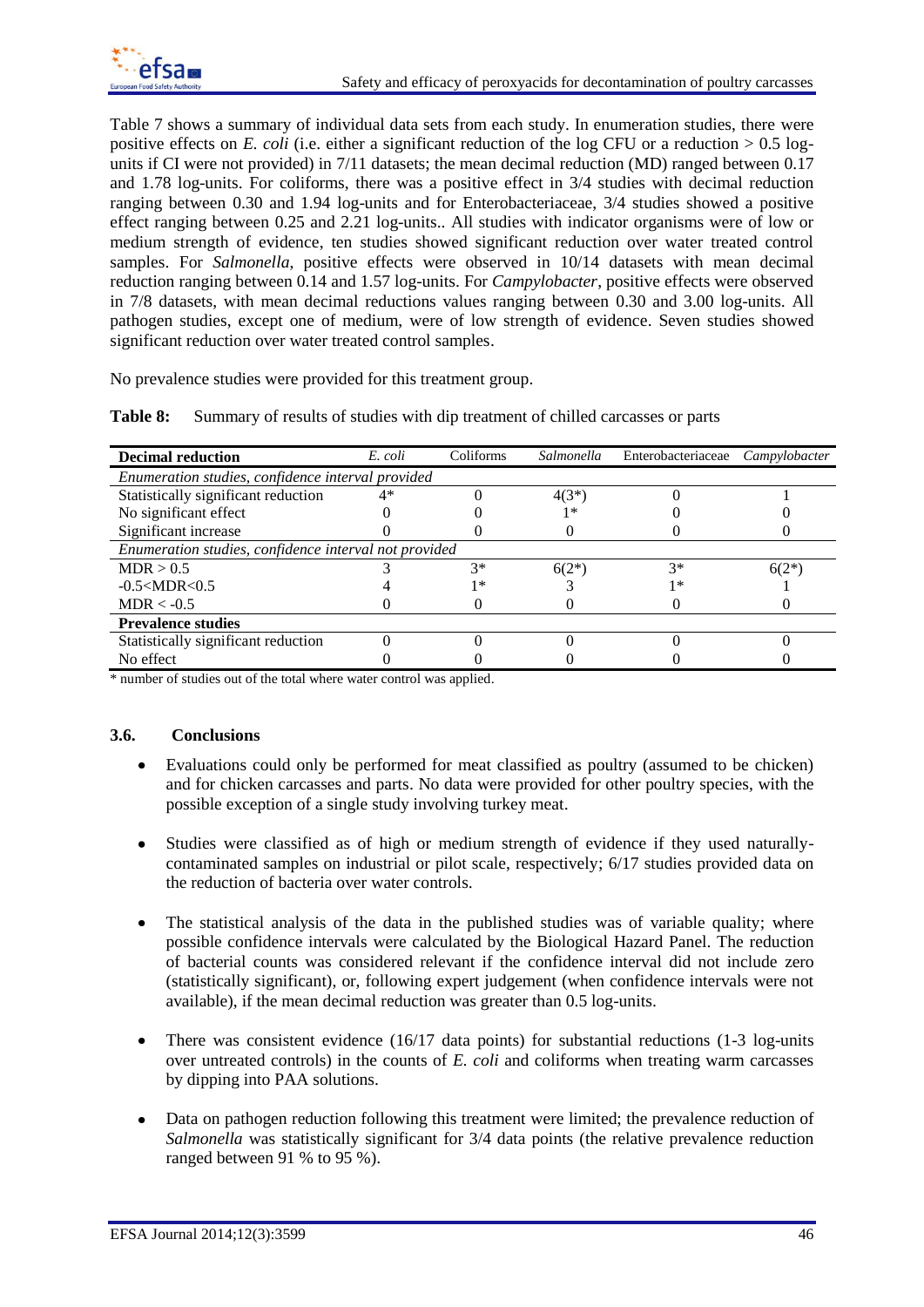

- Spraying of warm carcasses was less effective than dipping in reducing indicator organisms; 15/25 data points showed relevant reductions of indicator organisms (0.5-1.5 log-units). The prevalence reduction of *Salmonella* was statistically significant in 6/9 studies (the relative prevalence reduction ranged between 28 % to 87 %).
- There was evidence for a reduction of counts of *Salmonella* and *Campylobacter* and indicator organisms when treating chilled carcasses or parts by dipping; the effects were considered relevant for 30/41 data points. The studies provided were categorised as having low or medium strength of evidence. The effect of PAA treatment (0-2 log-units) was less than for warm carcasses.
- There was evidence for a reduction of *E. coli* (0.5-2 log-units) after the addition of PAA to chiller baths; the effects were considered relevant for 14/19 data points. The effects on coliform bacteria were less consistent; the effects were considered relevant for 9/22 data points. Data on reduction of the number of *Salmonella* and *Campylobacter* following this treatment was limited; the effects were considered relevant for 5/7 data points. The prevalence reduction of *Salmonella* and *Campylobacter* was statistically significant in 7/8 data points from studies of high strength of evidence (the relative prevalence reduction ranged between 30 % to 99 %).
- The study designs were heterogeneous. Further integration of data and evaluation of the effect  $\bullet$ of different processing parameters (PAA concentration, contact time, temperature, pH etc.) was therefore not possible.
- The efficacy of PAA treatment after storage of treated poultry carcasses and products was only investigated in two studies with naturally-contaminated samples, and these gave conflicting results. Such studies, are required in the EFSA guidelines to evaluate whether micro-organisms are truly inactivated or only sublethally injured.

# **Recommendations**

- Further high strength of evidence studies with pathogens should be undertaken, particularly for *Campylobacter*.
- The effects of PAA treatment needs to be regularly evaluated in poultry processing plants using PAA solutions as a decontaminating agent.
- Monitoring of the concentration of the decontaminating substance in the working PAA solution should be included in HACCP plans.
- As mentioned in the EFSA guidelines [\(EFSA Panel on Biological Hazards \(BIOHAZ\), 2010\)](#page-56-0), treated carcasses should also be examined at the end of shelf life to ensure that the level of contamination remains low.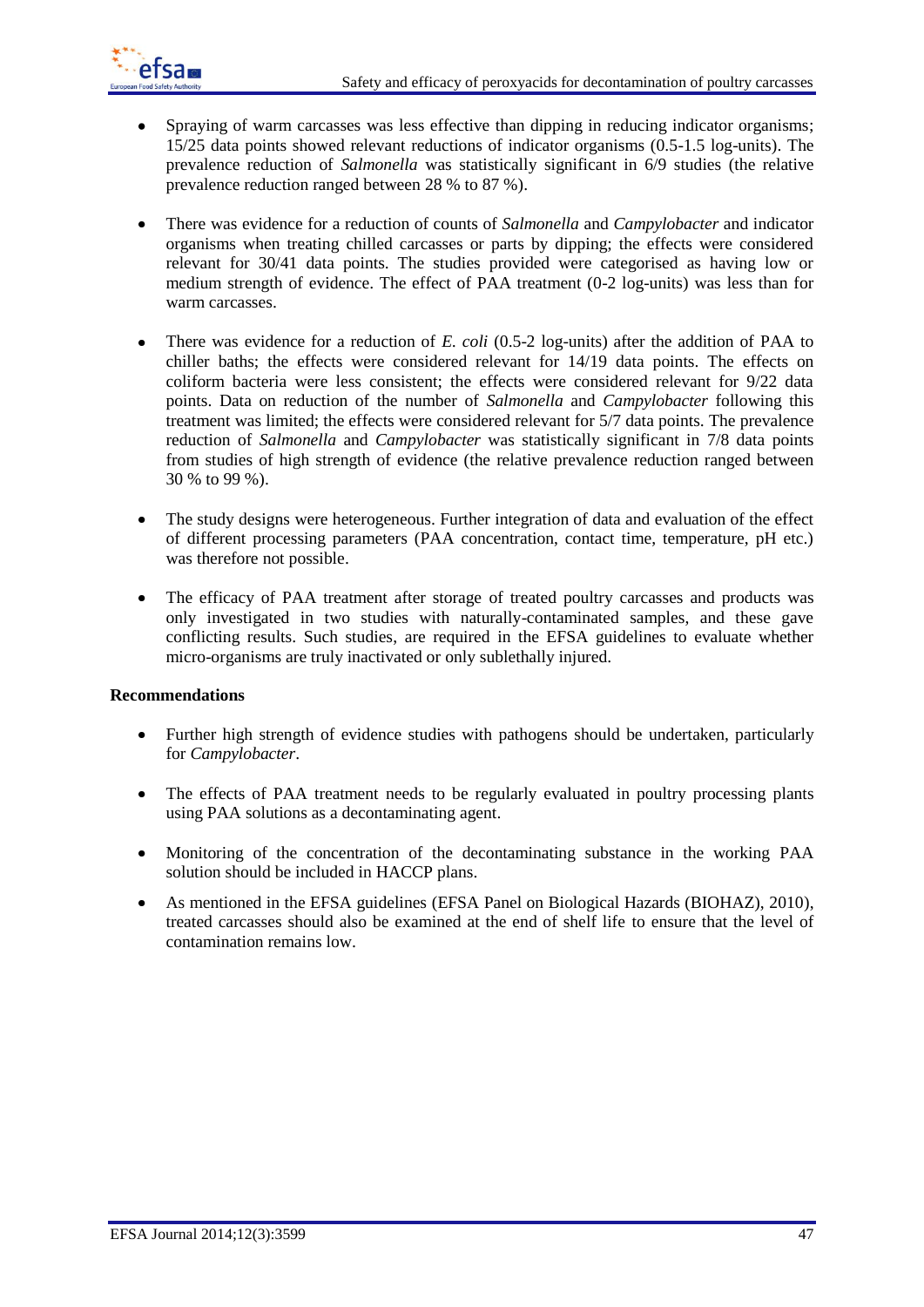### <span id="page-47-0"></span>**4. The potential emergence of reduced susceptibility to biocides and/or resistance to therapeutic antimicrobials linked to the use of the substance**

### <span id="page-47-1"></span>**4.1. Submission by the Applicant (1)**

In relation to testing for the possibility of the development of resistance to the compound, or of resistance to therapeutic antibiotics, the Applicant does not appear to have undertaken any of the tasks outlined in sections 1.1. and 1.2. of the EFSA guidelines [\(EFSA Panel on Biological Hazards](#page-56-4)  [\(BIOHAZ\), 2010\)](#page-56-4).

The key points of their submission in relation to the possibility of resistance development fall under the clause in the EFSA guidelines "*the Applicant may apply for approval based on the history of apparent safe use. If data are available from application of the product for uses other than removal of food surface contamination, they could be submitted for consideration".*

### <span id="page-47-2"></span>**4.1.1. Information provided in support of the above:**

The Applicant has stated that: *"there appear to be no reports of bacterial populations developing resistance to PAA disinfectants'*, for the following reasons:

*"PAA disrupts cellular activity by oxidizing the cell membrane and indiscriminately oxidizing cellular components. Its mode of action makes it difficult to conceive how resistance would develop due to the treatment of poultry carcasses. As discussed in the dossier, PAA is not like an antibiotic that blocks a specific metabolic pathway. PAA solutions are widely used disinfectants. If any resistance or hardening of bacteria to PAA solutions, it would have occurred in response to use as a surface disinfectant. We do not believe that any data or published studies exist that examines the possibility of resistance by bacteria to PAA solutions and are not aware of any study that indicates a reduction of effectiveness". Because of its mode of action it seems very improbable that use of PAA would lead to transferable genetic components that would provide resistance to antibiotics".* 

*"There seems to be a very low probability that the use of PAA for pathogen reduction on poultry carcasses or parts would increase the risk of development of antimicrobial resistance to the disinfectant itself and an extremely low probability that it would contribute to the development of resistance to therapeutic antibiotics".* 

*"HEDP does not have antimicrobial properties so it is not expected to promote antimicrobial resistance".* 

#### **'Safe use in other domains'**

*"Our application for the approval of PAA in poultry production incorporates a range of poultrycarcass-contact uses, but the solutions have been used in many other domains for decades"*. See Section 2 of the dossier and the references cited therein [\(ECETOC, 2001;](#page-55-1) [EPA, 1993,](#page-56-14) [2009\)](#page-56-15) and the EU Directive  $98/8/EC^{11}$  and EC Regulation  $1451/2007^{12}$ .

The history of safe use of PAA is not only in other domains - the safety of PAA has been demonstrated on poultry in the U.S. and in other countries over the past decade. We also note that in 2008 the EU BIOHAZ panel: *"….concluded that despite a long history of use, there are currently no published data to conclude that the application of chlorine dioxide, acidified sodium chlorite, trisodium phosphate or peroxyacids to remove microbial contamination of poultry carcasses at the proposed conditions of use will lead to the occurrence of acquired reduced susceptibility to these* 

l <sup>11</sup> Directive 98/8/EC of the European Parliament and of the Council of 16 February 1998 concerning the placing of biocidal products on the market

<sup>&</sup>lt;sup>12</sup> Commission Regulation (EC) No 1451/2007 of 4 December 2007 on the second phase of the 10-year work programme referred to in Article 16(2) of Directive 98/8/EC of the European Parliament and of the Council concerning the placing of biocidal products on the market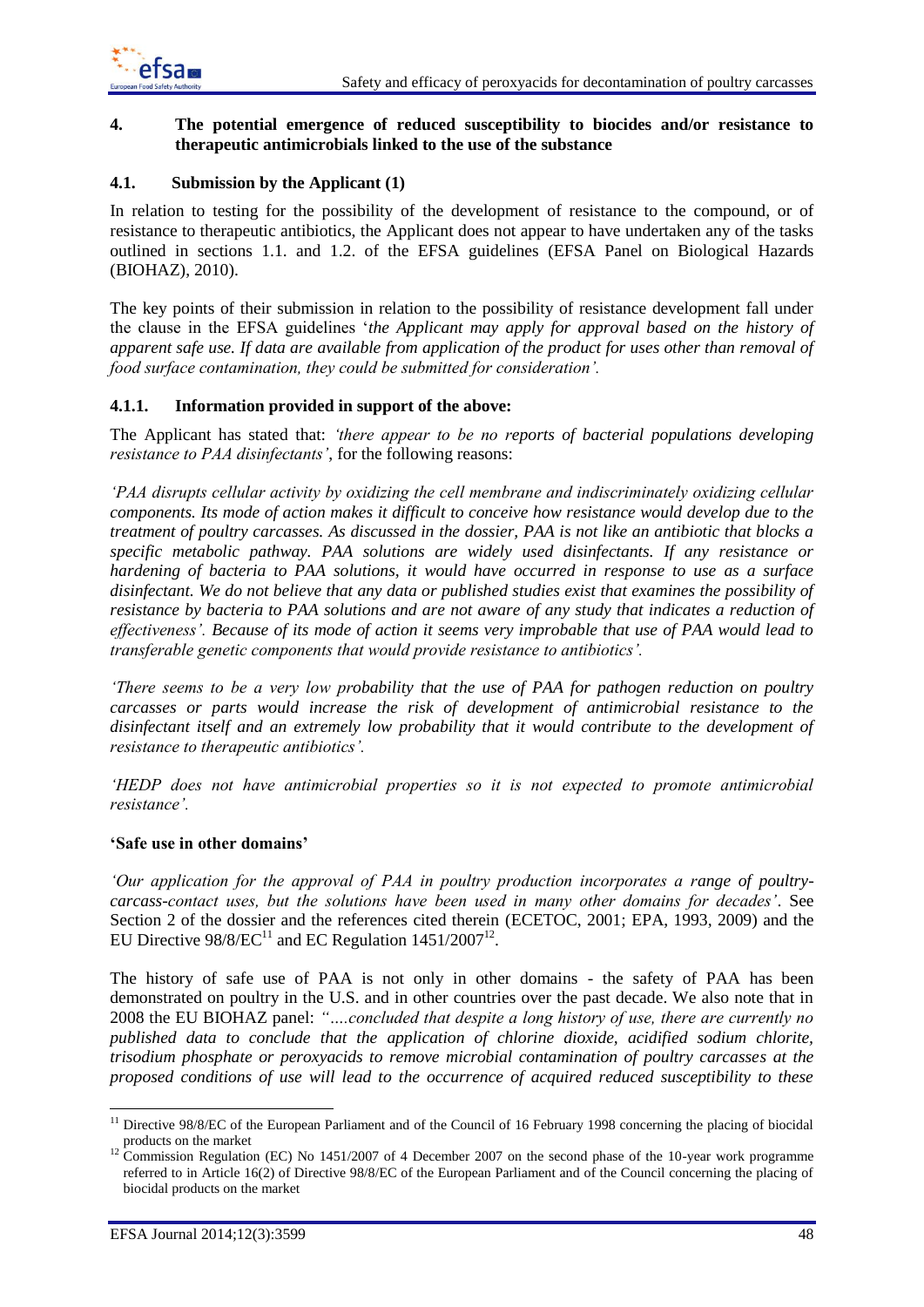*substances. Similarly, there are currently no published data to conclude that the application of chlorine dioxide, acidified sodium chlorite, trisodium phosphate or peroxyacids to remove microbial contamination of poultry carcasses at the proposed conditions of use will lead to resistance to therapeutic antimicrobials."*

# <span id="page-48-0"></span>**4.2. Submission by the Applicant (2)**

A further recommendation in the EFSA guidelines is that:

*"If the product is released into the environment without neutralisation, a post-market monitoring and evaluation is recommended to determine the long-term effects of using the formulated product on selection and dissemination of acquired reduced susceptibility to biocides and/or resistance to therapeutic antimicrobials".*

# <span id="page-48-1"></span>**4.2.1. Information provided by the Applicant**

*Resistance:* "Several studies have been conducted that address the question of resistance, and we review five of these below. However, it is important to note that PAA"s active ingredients do not persist.

"Some bacteria can develop higher minimum inhibitory (MIC) concentrations upon exposure to disinfectants. This may occur when disinfectants are used incorrectly at sub-lethal concentrations or applied before surfaces have been properly cleaned. Because of this, development of resistance is a significant consideration in the widespread use of surface disinfectants. However, the increases in MIC against disinfectants generally occur through mechanisms such as biofilm formation or biological pumps. These are more the result of external environmental conditions coupled with the microorganism"s already existing genetic response, rather than an evolution of new intrinsic biological pathways. The development of increased resistance over time was studied directly by Alonso-Hernando et al. [\(2009\)](#page-55-25). Even in the case where multiple generations of bacteria were grown in sublethal concentrations of PAA, under conditions that had the greatest chance for development of resistance, the MIC against PAA for the two bacterial strains studied was only raised about 10 %, far lower than values typically seen with antibiotic resistance, and MICs remained unaffected for the two other strains analyzed. These results, although relevant for repeated use of surface sanitizers on equipment, are not representative or equal to the conditions under which PAA is used on rinsing carcasses for meat safety'.

"Alonso-Hernando et al. (2009) also studied whether PAA and other disinfectants caused resistance to therapeutic antimicrobials (i.e. antibiotics). Again, multiple generations of bacteria were grown under sub-lethal concentrations, conditions specifically created to foster resistance. For PAA, this resulted in an increased MIC for some of the antibiotics tested, but the disinfectants were used repeatedly on the same surface area. This is representative of surface sanitizer use in a plant or hospital setting, but not use as a single rinse for carcasses. However, as noted in the paper, the mechanisms of resistance for microbes to antibiotics verses PAA (and the other disinfectants) differ greatly. This is important as the bacterial defence mechanisms exercised under these conditions are probably irrelevant to the development of intrinsic (genetic) mechanisms of bacterial resistance to antibiotic".

"Geornaras et al. (2012) considered whether bacteria that are resistant to antibiotics are also less susceptible to disinfectants like PAA. If bacteria did utilize similar mechanisms for developing resistance to an antibiotic and PAA, then those same resistant bacteria should have reduced sensitivity to both PAA and the antibiotics. When this research was conducted, antibacterial resistant and nonresistant strains of bacteria did not exhibit increased resistance to disinfectants like PAA, suggesting different mechanisms are employed by bacteria for protection against disinfectants verses antibiotics".

"In a recent review by Møretrø et al*.* (2012) there was no evidence for increased antimicrobial resistance of *Salmonella* to any of the currently used disinfectants in the poultry industry, and even when resistance was reported in wild type serovars, the MIC was still below recommended user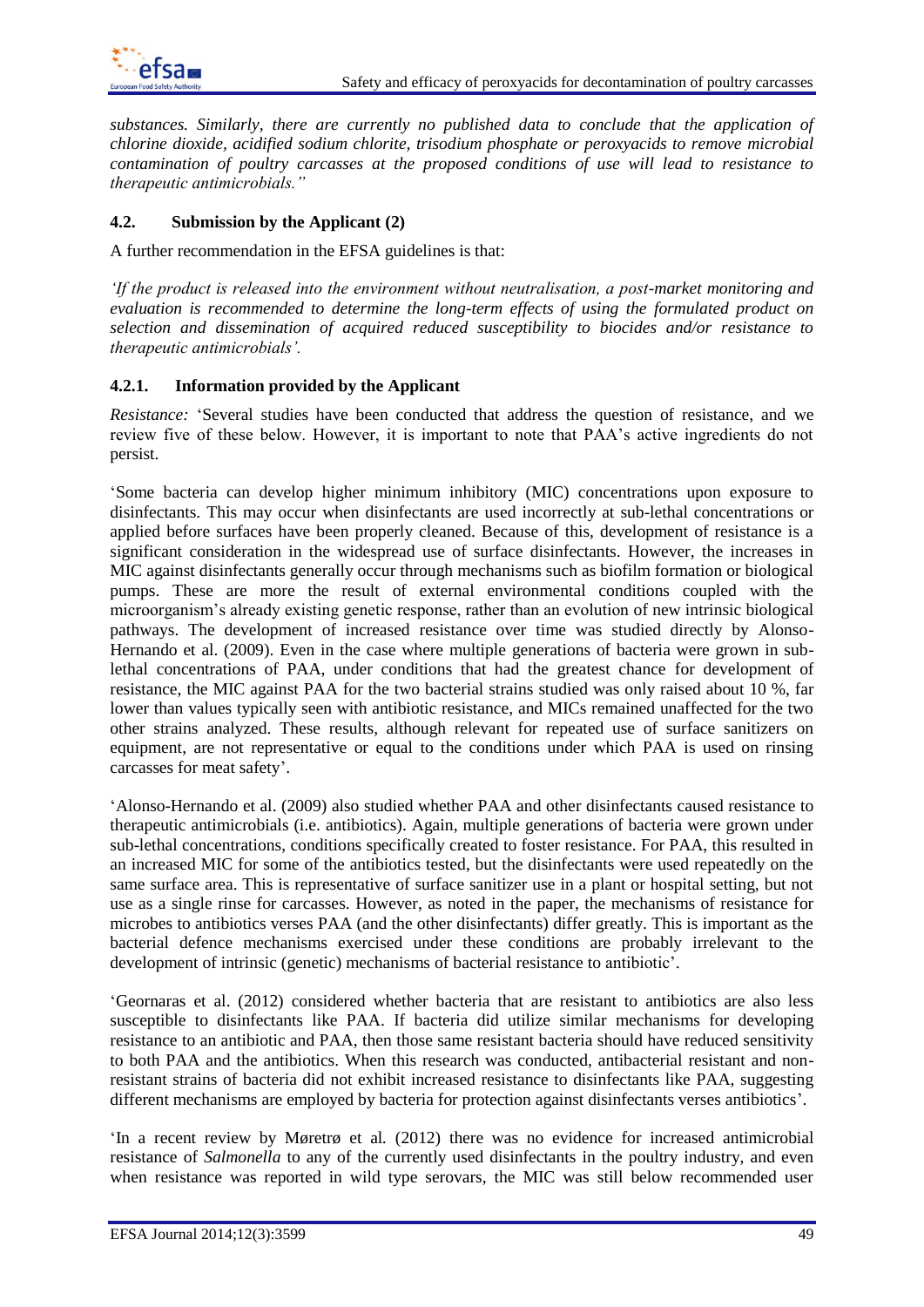concentrations for all the disinfectants currently used in the industry including PAA. Even in human medicine the development of antimicrobial resistance to disinfectants is still poorly understood, especially for non-spore forming bacteria. Humphreys et al. (2013) found PAA to be a viable alternative to disinfection with chlorine bleach for disinfection in hospital settings despite its already widespread applications of PAA. There is no evidence to support an increased risk or incidence of the development of antimicrobial resistance to PAA in the meat industry since the first patent was obtained in 1950".

# <span id="page-49-0"></span>**4.3. Evaluation from EFSA Biological Hazards (BIOHAZ) Panel (3)**

The Panel has assessed the information provided by the Applicant as summarised in sections 4.1. and 4.2. above.

# <span id="page-49-1"></span>**4.3.1. Development of resistance**

Although no direct experiments have been conducted to test for the potential emergence of acquired reduced susceptibility to biocides and/or resistance to therapeutic antimicrobials following the use of PAA, evidence provided as to the history of safe use of PAA is sufficient to meet the requirements of EFSA Guidelines of 2010 cited above, in that *"the applicant may apply for approval based on the history of apparent safe use".* 

# <span id="page-49-2"></span>**4.3.2. Post-market evaluations**

As with section 4.3.1. above, no direct post-market evaluations have been undertaken, Nevertheless the information provided by the Applicant, and in that "*PAA used by poultry production facilities is neutralized and does not reach the environment. PAA solutions degrade before discharge of wastewater"* is indicative that a targeted post-market evaluation of the potential persistence of PAA the environment may not be necessary.

#### <span id="page-49-3"></span>**4.4. Conclusions**

On the basis of the information provided by the Applicant, the emergence of acquired reduced  $\bullet$ susceptibility to biocides and/or resistance to therapeutic antimicrobials following the use of PAA is considered unlikely.

#### <span id="page-49-4"></span>**4.5. Recommendations**

- Laboratory studies should be undertaken to confirm that reduced susceptibility to biocides  $\bullet$ and/or resistance to therapeutic antimicrobials following the use of PAA does not occur.
- $\bullet$ Post-marketing surveillance for resistance in both pathogenic and commensal bacteria should be included in HACCP plans should PAA be applied for decontamination of poultry carcasses.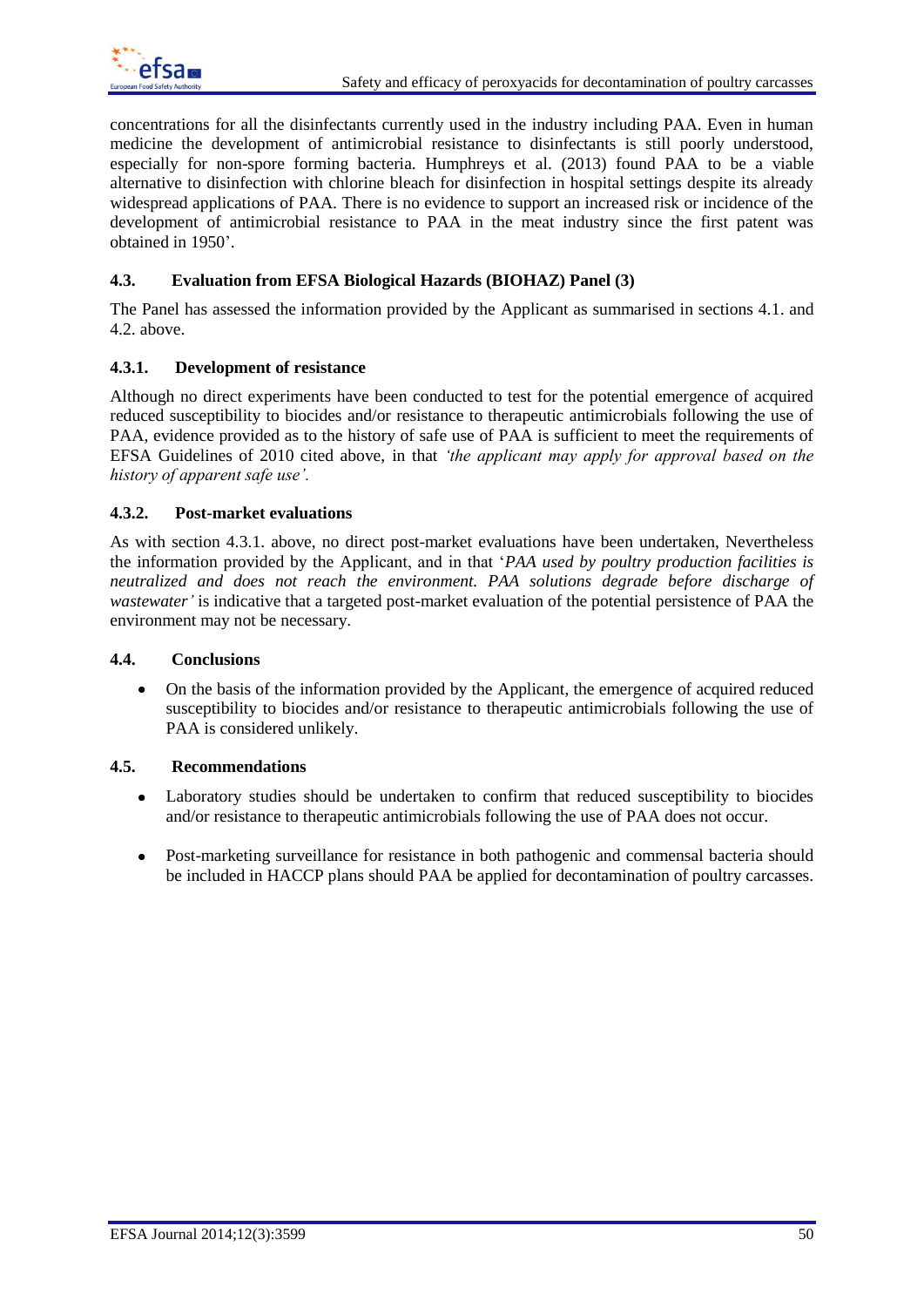

# <span id="page-50-0"></span>**5. The risk related to the release of the processing plant effluents, linked to the use of the substance, into the environment**

A typical poultry plant slaughters 200 000 chickens per day. In this process 5.8 million litres of wastewater is generated according to the Applicant. The daily amount of 378 litres of concentrated peroxyacetic acid solution contains: 67.4 kg peroxyacetic acid, 25.3 kg hydrogen peroxide, 235.8 kg acetic acid and 3.8 kg HEDP according to the Applicant. The first three compounds of this list are readily degradable in a sewage water treatment system of the poultry plant. Acetic acid and hydrogen peroxide are common metabolic intermediates and degrade quickly via the citric acid cycle or catalase activity. Peroxyacetic acid is in chemical equilibrium with hydrogen peroxide and acetic acid [\(ECETOC, 2001\)](#page-55-1). Therefore, it will therefore decompose quickly in a sewage treatment system. The same holds true for octanoic acid. Hydrogen peroxide and peroxyacetic acid or peroxyoctanoic acid are highly reactive chemically unstable disinfectants and therefore the development of antibiotic resistance is not considered an issue. The reduction of these compounds by peroxidases is a common mechanism in aerobic organisms since it is vital for survival in the presence of oxygen. Catalase is a common enzyme, which can also remove hydrogen peroxide.

As acetic acid, peroxyacetic acid, octanoic acid, peroxyoctanoic acid and hydrogen peroxide are effectively neutralized before discharge of wastewater, tests regarding development and dissemination of acquired reduced susceptibility of environmental microorganisms are likewise not considered necessary. Similarly, on the surface of poultry carcasses themselves, the active ingredients of PAA have a measured lifetime of a few minutes, so there are no peroxyacids to measure on the product after leaving the processing plant.

In contrast, HEDP will not be biodegraded in a sewage treatment system. A concentration of 3800/5.81= 650 µg/L wastewater can flow into the sewage treatment system. HEDP can be partially removed in sewage treatment systems by sorption to the sludge. This depends on the specific conditions in the system and removal percentages of HEDP vary around 50 % [\(HERA, 2004\)](#page-56-16). The wastewater dilutes when it flows into a river or a lake. Both big and small poultry plants produce the similar concentration of HEDP in their wastewater but the dilution factor will be larger when a small plant pollutes a big river. The default dilution factor for sewage from treatment plants is a factor 10. [\(ECB, 2003\)](#page-55-26) This yields a final Predicted Environmental Concentration (PEC) of  $650\times10\% \times 50\% = 32.5 \text{ µg/L}$  in surface water.

A preliminary guideline for surface water quality (No Effect Concentration) was derived for HEDP in literature review [\(Oste et al., 2009\)](#page-57-20) to be 1 µg/L. This follows from the No Observed Effect Concentration (NOEC) of a *Daphnia magna* reproduction test of 100 µg/litre using a safety factor of 100 [\(Oste et al., 2009\)](#page-57-20). Preliminary surface water quality guidelines may be replaced in the future by a full-scale environmental risk assessment to be performed according to the European guidelines [\(ECB,](#page-55-26)  [2003\)](#page-55-26). HEDP can chelate metals and therefore reduce the availability of essential metals in a reproduction test. Nevertheless, the essential metals are added in excess in a reproduction test. The metal availability in a natural freshwater system, amended with water from a sewage treatment system, might be better or worse than that in a reproduction test. As a reasonable worst-case estimate, it is assumed that the metal availability in a freshwater system is similar to that in a reproduction test. This means that the relatively low NOEC of the *Daphnia magna* reproduction test can be used for the risk evaluation. Consequently, the PEC/NEC ratio is 32.5 indicating a risk for the environment of the use of HEDP in poultry plants. Preliminary guidelines are often overprotective because of lack of knowledge. HEDP is a high production volume chemical which is used in, e.g. soaps.

# <span id="page-50-1"></span>**5.1. Conclusions**

At this stage, the emission of HEDP from a poultry plant *via* a sewage treatment system into the freshwater environment cannot be considered safe *a priori*. Therefore, site-specific considerations are needed to evaluate the possible risk of the emission of HEDP in each poultry plant. A dedicated onsite sewage treatment system might be able to remove a larger percentage of HEDP. The dilution factor for sewage from treatment plants might be higher than the standard factor 10, when a small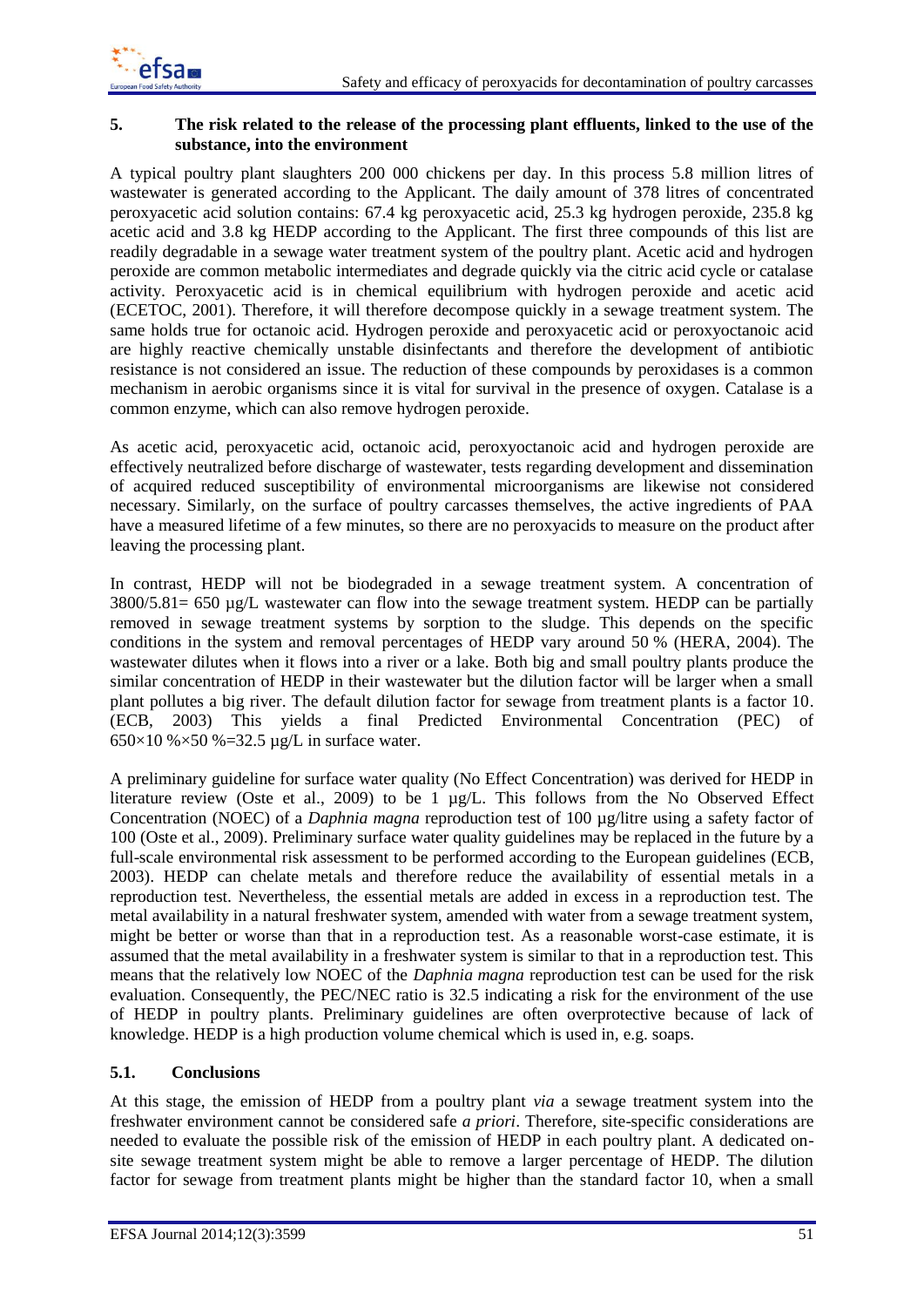

poultry plant pollutes a big water body. The annual average dilution factor will not be appropriate since the susceptible crustaceans (e.g. *Daphnia magna*) reproduce in summertime when the flow of rivers and streams often is minimal.

#### <span id="page-51-0"></span>**CONCLUSIONS AND RECOMMENDATIONS**

**GENERAL CONCLUSIONS:**

- This Opinion deals with the evaluation of the safety and efficacy of mixtures containing  $\bullet$ peroxyacetic acid (PAA) as active ingredient, for reduction of pathogens on poultry carcasses and meat, under the usage conditions as specified by the Applicant. These include (i) treatment of warm carcasses with spray treatment (PAA concentrations typically between 400- 700 ppm and spray times up to 10 seconds); (ii) treatment of warm carcasses or parts with dip treatment (PAA concentrations up to 2 000 ppm and contact times up to 3 minutes); (iii) treatment of carcasses in chiller baths (PAA concentrations up to 230 ppm and contact times between 1-2 hours) and (iv) treatment of chilled carcasses or parts with dip treatment (PAA concentrations up to 2 000 ppm and contact times up to 3 minutes). In the mixtures, PAA is in chemical equilibrium with hydrogen peroxide and acetic acid. The mixtures also contain 1 hydroxyethylidene-1,1-diphosphonic acid (HEDP) and some mixtures also octanoic acid and its reaction product peroxyoctanoic acid.
- PAA has previously been evaluated by EFSA and other international bodies; these evaluations have been taken into account in this Opinion.

### **ToR 1.**

#### **The toxicological safety of the substance**

- Accepting the previous EFSA exposure scenarios (EFSA, 2005), and supplemented with more recent information on consumption data of poultry meat within the EU (EFSA, 2011), there are no toxicity concerns with regard to residues of peroxyacids as these compounds are unstable and break down into acetic acid and water.
- Similarly there are no concerns in relation to residues of acetic acid and octanoic acid.
- There are also no concerns when applying PAA using dip treatments of no more than 3 minutes (short term) with the proposed higher concentration of the peroxyacetic acid solutions.
- There are no toxicity concerns for the product stabilizer HEDP with regard to the dip  $\bullet$ treatment, referring to the margin of safety of 43 103 as calculated from European intake scenario.
- Regarding the safety of possible reaction products of hydrogen peroxide and peroxyacids with lipids and proteins/amino acids of the poultry carcasses, no risk was anticipated due to the high instability of the peroxyacids.
- No lipid peroxidation was identified in producer experiments when using immersion for 60 minutes in 200 mg/L total peroxyacetic acid. The short term high concentration bath scenario included in the present application dossier should not cause measurable lipid peroxidation.

### **ToR 2. The efficacy, i.e. does the use of the substance significantly reduce the level of contamination of pathogens on poultry carcasses and poultry meat**

The studies submitted by the Applicant used a wide range of experimental designs and thus  $\bullet$ differed in relation to products, settings, method of application, PAA concentration, use of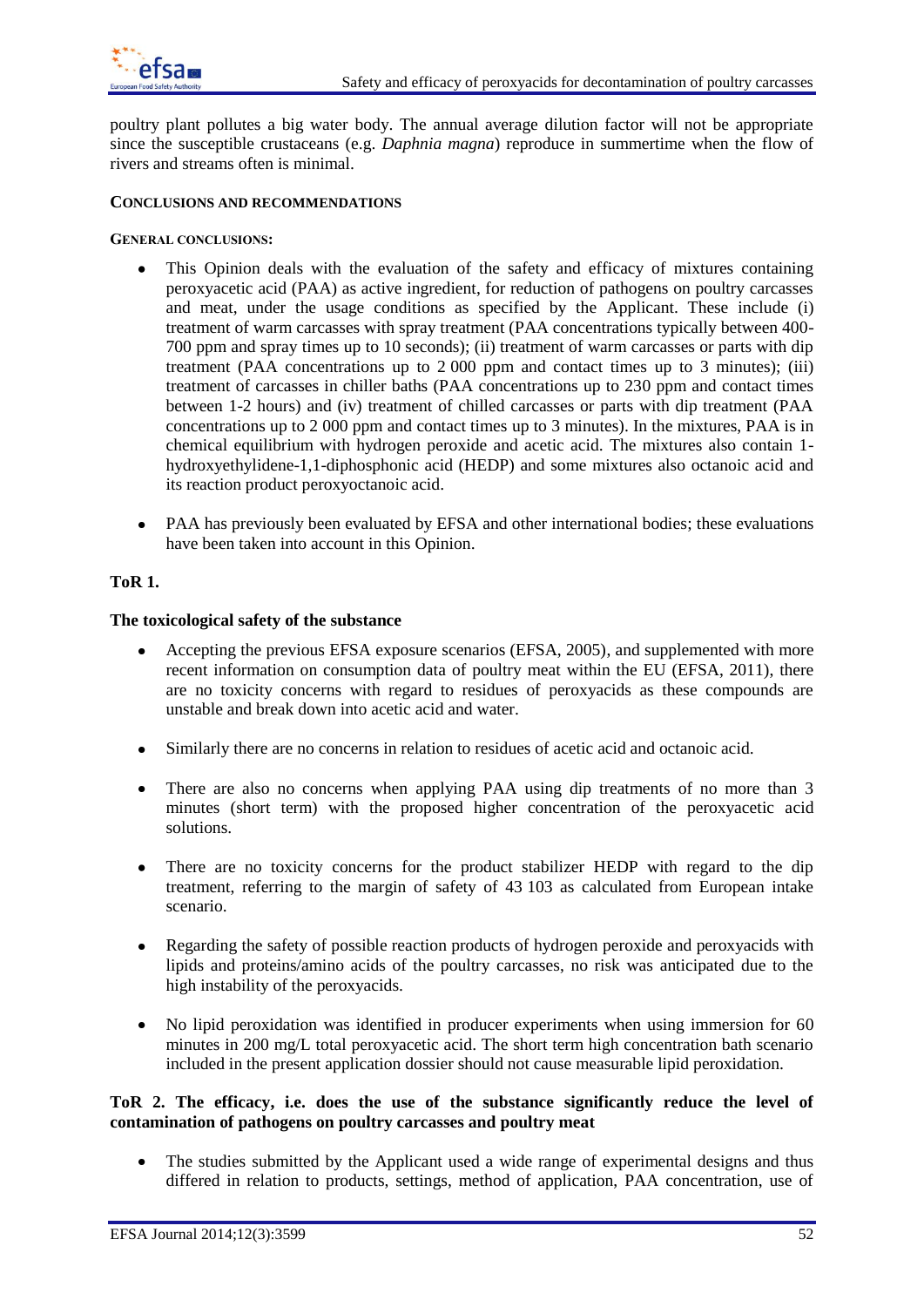controls, microorganisms studied, time of analysis after application, etc. All these parameters impacted on the observed efficacy. Comparison beyond treatment groups was not possible.

- Evaluation could only be performed for tests on chicken carcasses and parts, with one possible exception no data were provided on other poultry species.
- The statistical analysis of the data in the published studies was of variable quality, where possible confidence intervals were calculated by the Biological Hazard Panel. The reduction of bacterial counts was considered relevant if the confidence interval did not include zero (statistically significant), or, following expert judgement (when confidence intervals were not available), if the mean decimal reduction was greater than 0.5 log-units.
- There was consistent evidence for a relevant impact (1-3 log-units over untreated controls) of PAA treatment on *E. coli* and coliforms when treating warm carcasses by dipping. There were few data on reduction of *Salmonella* and *Campylobacter* for this treatment. There was evidence for statistically significant *Salmonella* prevalence reduction (the relative prevalence reduction ranged between 91% and 95%).
- Spraying of warm carcasses appeared to be less effective in reducing indicator organisms than dipping (0.5-1.5 log-units). There was evidence for statistically significant *Salmonella* prevalence reduction (the relative prevalence reduction ranged between 28% and 87%).
- $\bullet$  There was consistent evidence for a relevant reduction (0.5-2 log-units) of indicator organisms and *Salmonella* and *Campylobacter* when treating chilled carcasses or parts by dipping, but the studies were of low or medium strength of evidence.
- There was consistent evidence for a relevant impact on *E. coli* when adding PAA to chiller baths (0.5-2 log-units). The effects on coliform bacteria were less consistent. There were few data on reduction of the number of *Salmonella* and *Campylobacter* for this treatment. There was evidence for statistically significant *Salmonella* and *Campylobacter* prevalence reduction (the relative prevalence reduction ranged between 30% and 99%).
- The efficacy of PAA treatment after storage of treated carcasses/products was only investigated in two studies with naturally-contaminated samples, and these gave conflicting results. Such studies are required in the EFSA guidelines to evaluate whether micro-organisms are truly inactivated or only sublethally injured.

### **ToR 3. The potential emergence of reduced susceptibility to biocides and/or resistance to therapeutic antimicrobials linked to the use of the substance**

On the basis of the safe usage information provided by the Applicant, the emergence of acquired reduced susceptibility to biocides and/or resistance to therapeutic antimicrobials following the use of PAA is considered unlikely.

### **ToR 4. The risk related to the release of the slaughterhouse and/or processing plant effluents, linked to the use of the substance, into the environment.**

- Acetic acid, peroxyacetic acid, octanoic acid, peroxyoctanoic acid and hydrogen peroxide are effectively neutralized before discharge of wastewater. There is therefore no concern about environmental toxicity of these compounds. Likewise, tests regarding the development of acquired reduced susceptibility in environmental microorganisms then subsequent dissemination are not considered necessary.
- On the basis of a conservative preliminary guideline for surface water quality from a literature review, the emission of HEDP from a poultry plant including *via* a wastewater treatment system into the freshwater environment cannot be considered safe *a priori*.

efsam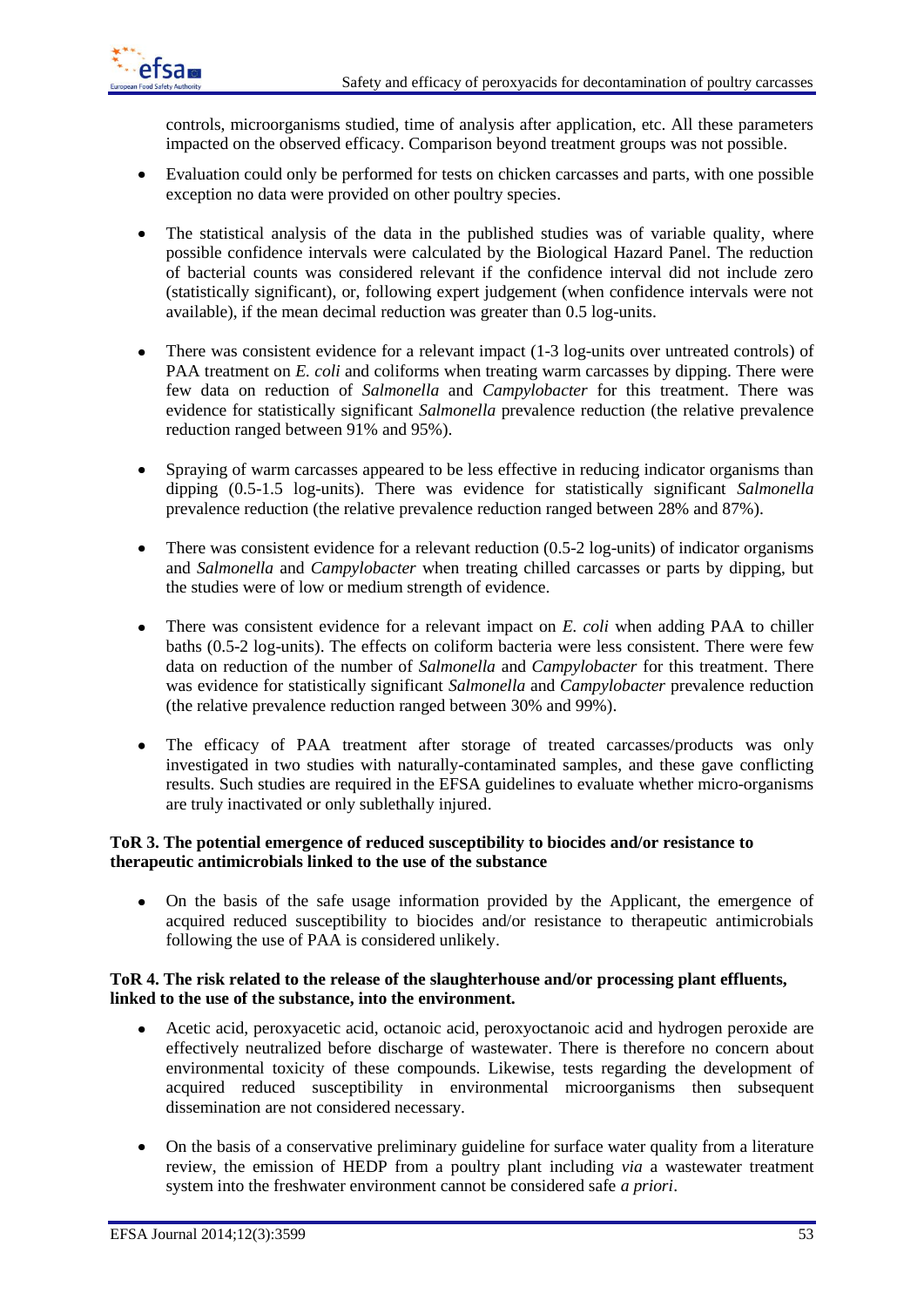Site-specific considerations related to dilution factors and improved efficiency of wastewater treatment plants, can mitigate the possible environmental risk associated with the emission of HEDP from individual poultry plants using PAA solutions for decontamination treatment.

#### **RECOMMENDATIONS**

#### **ToR 1. The toxicological safety of the substance**

- To control residues of HEDP on poultry carcasses, monitoring of the concentration of HEDP  $\bullet$ in the working PAA solution should be considered in the HACCP plans.
- A method for the determination of HEDP residues on poultry carcases, poultry meat and poultry meat products should be developed and validated, to further inform the risk assessment.

#### **ToR 2. The efficacy, i.e. does the use of the substance significantly reduce the level of contamination of pathogens on poultry carcasses and poultry meat**

- Further high strength of evidence studies with pathogens should be undertaken, in particular with *Campylobacter.*
- Monitoring of the concentration of the decontaminating substance in the working PAA solution should be considered in HACCP plans.
- As mentioned in the EFSA guidelines, treated carcasses should be examined at the end of shelf life to ensure that the level of contamination remains low.

#### **ToR 3. The potential emergence of reduced susceptibility to biocides and/or resistance to therapeutic antimicrobials linked to the use of the substance**

- Laboratory studies should be undertaken to confirm that reduced susceptibility to biocides and/or resistance to therapeutic antimicrobials following the use of PAA does not occur.
- Post-marketing surveillance for resistance in both pathogenic and commensal bacteria should be considered in HACCP plans should PAA be applied for decontamination of poultry carcasses.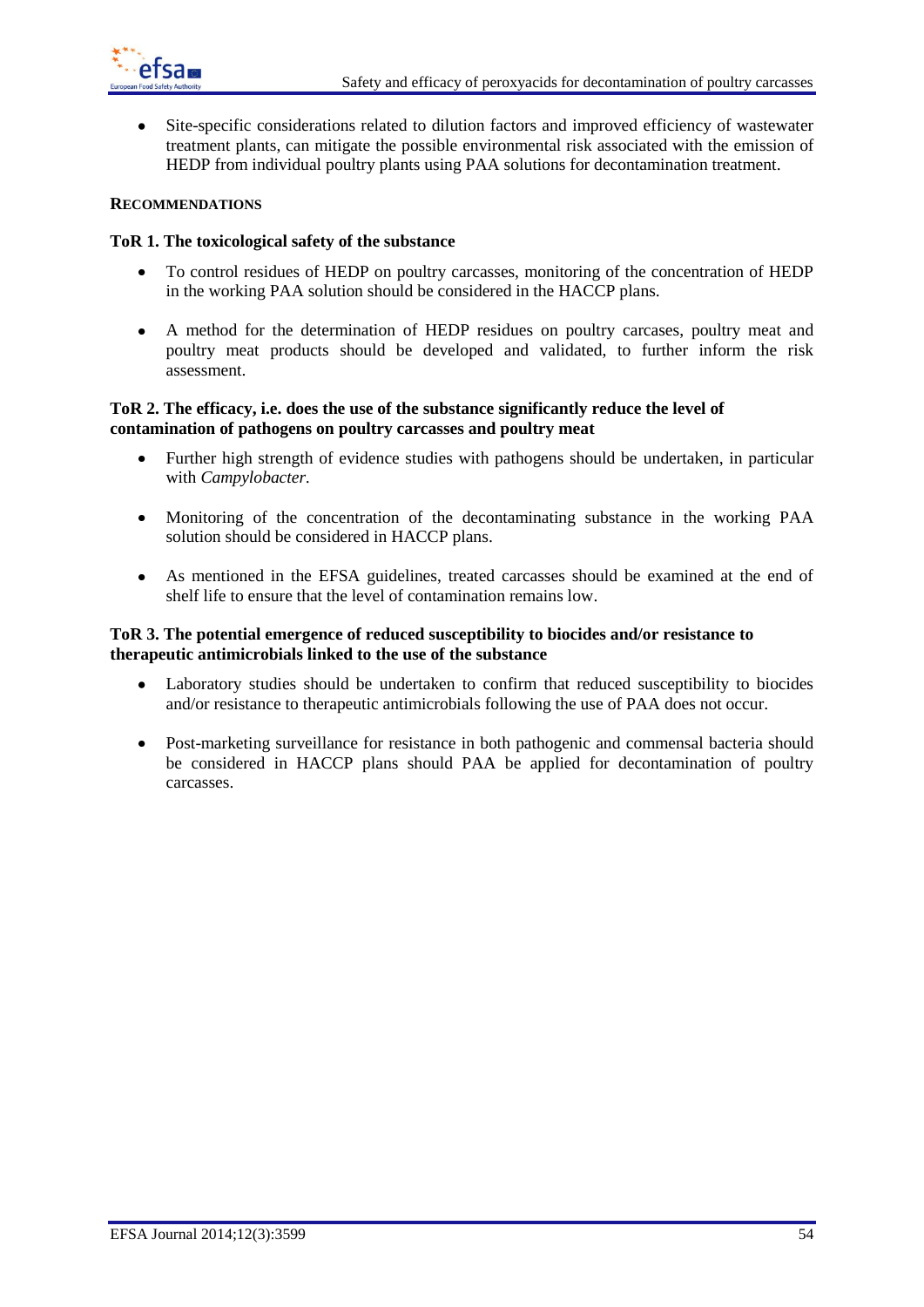

#### <span id="page-54-0"></span>**DOCUMENTATION PROVIDED TO EFSA**

- 1. Letter Ref. Ares(2013)2190494 received on 17 June 2013 including the request from the Commission and application dossier in electronic copy from U.S. Department of Agriculture (USDA) "Submission of data for the authorization of peroxyacetic acid solutions for uses to reduce microbial contamination of poultry carcasses".
- 2. The mandate and technical/application dossier in electronic and paper copy from U.S. Department of Agriculture (USDA) "Submission of data for the authorization of peroxyacetic acid solutions for uses to reduce microbial contamination of poultry carcasses" received on 24 June 2013.
- 3. Reply to EFSA"s request for missing information on 31 July 2013. Received by EFSA from U.S. Department of Agriculture (USDA) on 4 September 2013.
- 4. Reply to EFSA"s request for additional data on 11 October 2013. Received by EFSA from U.S. Department of Agriculture (USDA) on 6 November 2013.
- 5. Reply to EFSA"s request for additional data on 27 November 2013. Received by EFSA from U.S. Department of Agriculture (USDA) on 17 December 2013.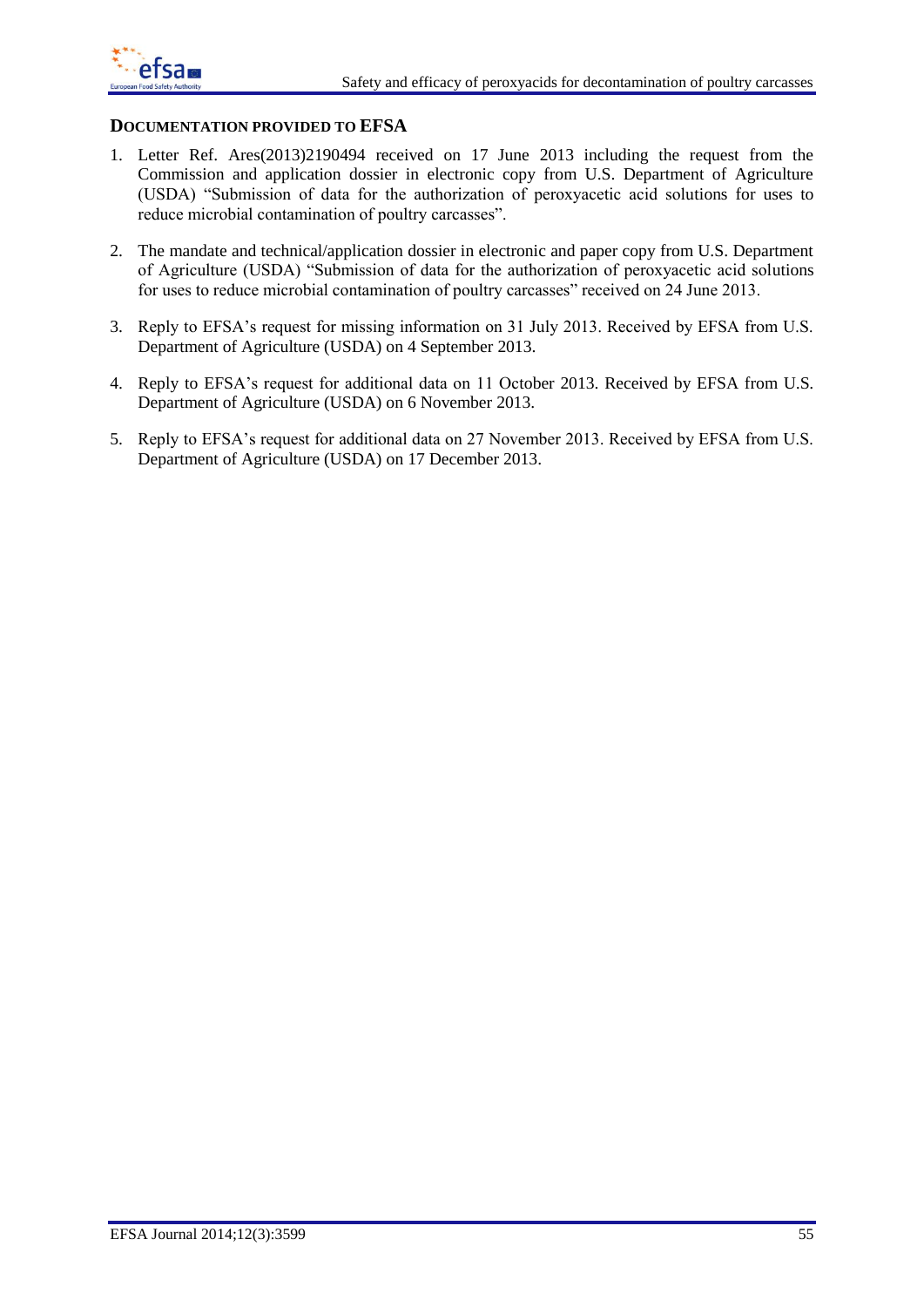<span id="page-55-7"></span><span id="page-55-6"></span><span id="page-55-4"></span><span id="page-55-3"></span>

#### <span id="page-55-0"></span>**REFERENCES**

- <span id="page-55-18"></span><span id="page-55-9"></span>Abraham S et al., 2011. Spectrum  $TM/Spectrum$  2000<sup>TM</sup> application as an antimicrobial agent in on-line reprocessing systems for poultry processing plants in dip tank style applications (Facility "C"). 46.
- <span id="page-55-14"></span><span id="page-55-8"></span>Abraham S, An W, Homan M, Manoley L, Johnson E and Rovison J, 2006. Summary report of on-line reprocessing trial using 25 parts per million of PeraSafe at Plant "A" in Arkansas. FMC Peroxygens, 30.
- <span id="page-55-15"></span>Abraham S, An W, Homan M, Manoley L, and Rovison J, 2007. Executive summary of three on-line reprocessing in-plant trials using FMC-323 (Spectrum™). FMC Peroxygens, 11.
- <span id="page-55-17"></span><span id="page-55-11"></span>Abraham S, Bowen M, Krueger E, Moloney L, Neal S, Rovison J, Thompson A, Williams R and Oxford E, 2010. Spectrum <sup>TM</sup> - Spectrum 2000<sup>TM</sup> application as an antimicrobial agent in on-line reprocessing systems for poultry processing plants in dip tank style applications (Facility "B"). FMC Peroxygens, 66.
- <span id="page-55-25"></span><span id="page-55-12"></span><span id="page-55-5"></span>Alonso-Hernando A, Capita R, Prieto M and Alonso-Calleja C, 2009. Adaptation and cross-adaptation of *Listeria monocytogenes* and *Salmonella enterica* to poultry decontaminants. Journal of Microbiology, 47, 142-146.
- <span id="page-55-10"></span><span id="page-55-2"></span>Azanza PV, 2004. Hydrogen peroxide, Peroxyacetic acid, Octanoic acid, Peroxyoctanoic acid, and 1 hydroxyethylidene-1,1-Diphosphonic acid (HEDP) as components of antimicrobial washing solution. Chemical and Technical Assessment (CTA). FAO (63<sup>rd</sup> JECFA), 1-7.
- <span id="page-55-20"></span><span id="page-55-13"></span>Bauermeister LJ, Bowers JWJ, Townsend JC and McKee SR, 2008a. The microbial and quality properties of poultry carcasses treated with Peracetic Acid as an antimicrobial treatment. Poultry Science, 87, 2390-2398.
- <span id="page-55-19"></span>Bauermeister LJ, Bowers JWJ, Townsend JC and McKee SR, 2008b. Validating the efficacy of peracetic acid mixture as an antimicrobial in poultry chillers. Journal of Food Protection, 71, 1119- 1122.
- <span id="page-55-22"></span>Chantarapanont W, Berrang ME and Frank JF, 2004. Direct microscopic observation of viability of *Campylobacter jejuni* on chicken skin treated with selected chemical sanitizing agents. Journal of Food Protection, 67, 1146-1152.
- <span id="page-55-23"></span>Dankert J, 2010. Determination of the antimicrobial activity of ProtectFx (FNC 993): Pathogen reduction for poultry processing. 9.
- <span id="page-55-16"></span>Dankert J, 2011. In-plant studies of ProtectFx antimicrobial treatments in prechill spray application and chiller bath. Synergy technologies, 20.
- <span id="page-55-21"></span>Del Rio E, Moran-Panizo M, Prieto M, Alonso-Calleja C and Capita R, 2007a. Effect of various chemical decontamination treatments on natural microflora and sensory characteristics of poultry. International Journal of Food Microbiology, 115, 268-280.
- <span id="page-55-24"></span>Del Rio E, Muriente R, Prieto M, Alonso-Calleja C and Capita R, 2007b. Effectiveness of trisodium phosphate, acidified sodium chlorite, citric acid, and peroxyacids against pathogenic bacteria on poultry during refrigerated storage. Journal of Food Protection, 70, 2063-2071.
- <span id="page-55-26"></span>ECB (European Chemicals Bureau), 2003. Part II of the Technical Guidance Document on risk assessment in support of Commission Directive 93/67/EEC on risk assessment for new notified substances, Commission Regulation (EC) No 1488/94 on risk assessment for existing substances; Directive 98/8/EC of the European Parliament and of the Council concerning the placing of biocidal products on the market, 21 pp.
- <span id="page-55-1"></span>ECETOC (European Centre for Ecotoxicology and Toxicology of Chemicals), 2001. Peracetic acid (CAS No. 79-21-0) and its equilibrium solutions, Joint Assessment of Commodity Chemicals (JACC) 40. 156 pp.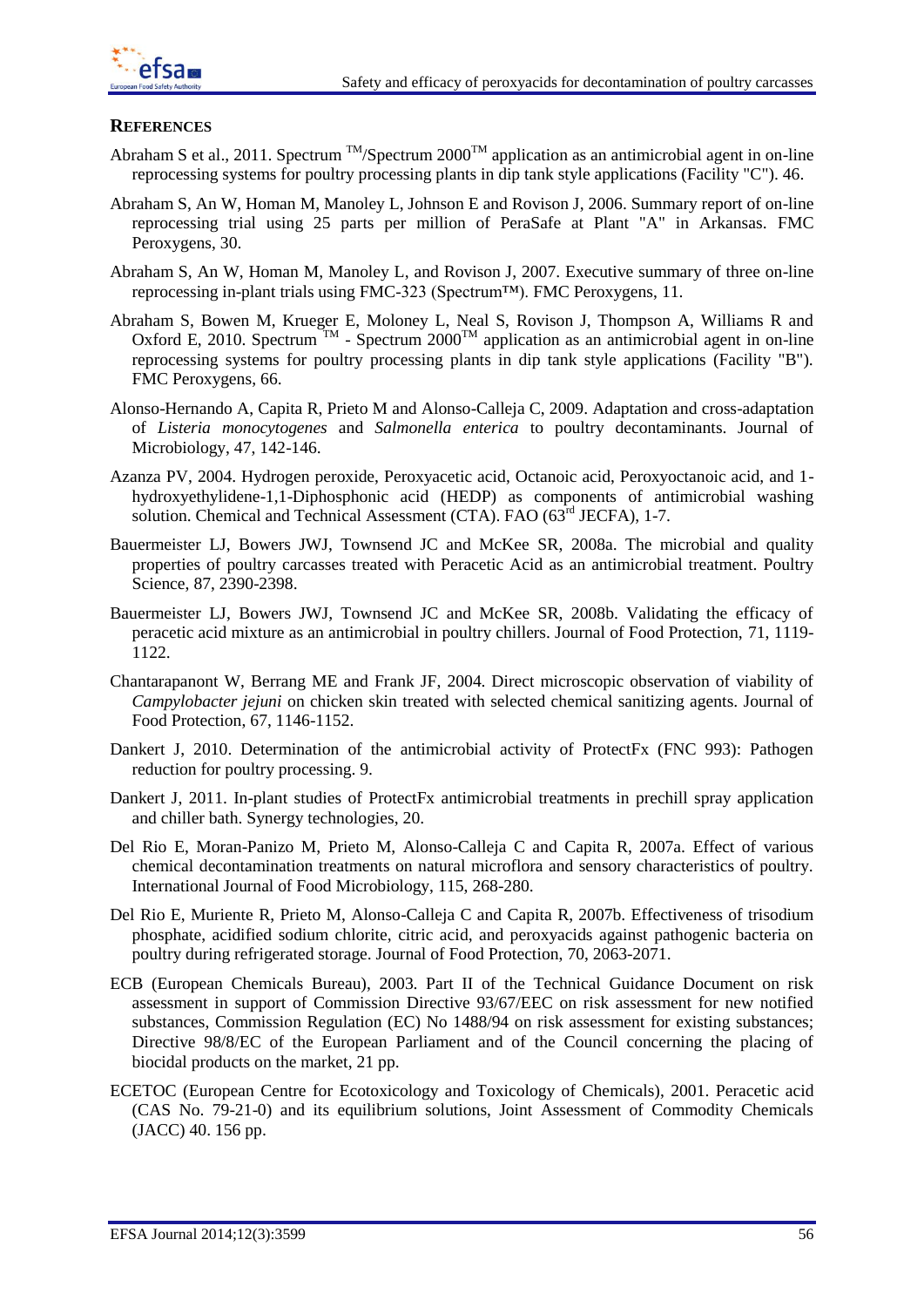<span id="page-56-10"></span>

- <span id="page-56-13"></span>Ecolab I (Ecolab Inc), 2001. Secondary direct food additive petition: The use of peroxyacetic acid, octanoic acid, acetic acid, hydrogen peroxide, peroxyoctanoic acid and 1-hydroxyethylidene-1,1 diphosphonic acid as an antimicrobial agent on poultry carcasses parts and poultry organs.
- <span id="page-56-1"></span>EFSA (European Food Safety Authority), 2005. Opinion of the Scientific Panel on biological hazards (BIOHAZ) on the "Evaluation of the efficacy of peroxyacids for use as an antimicrobial substance applied on poultry carcasses". The EFSA Journal 2005, 306, 1-10.
- <span id="page-56-2"></span>EFSA (European Food Safety Authority), 2008. Scientific Opinion of the Panel on Biological Hazards (BIOHAZ) on Assessment of the possible effect of the four antimicrobial treatment substances on the emergence of antimicrobial resistance. The EFSA Journal 2008, 659, 1-26.
- <span id="page-56-0"></span>EFSA Panel on Biological Hazards (BIOHAZ), 2010. Guidance on revision of the joint AFC/BIOHAZ guidance document on the submission of data for the evaluation of the safety and efficacy of substances for the removal of microbial surface contamination of foods of animal origin intended for human consumption. EFSA Journal 2010;8(4):1544, 32 pp. doi:10.2903/j.efsa.2010.1544
- <span id="page-56-4"></span>EFSA Panel on Biological Hazards (BIOHAZ), 2011a. Scientific opinion on *Campylobacter* in broiler meat production: control options and performance objectives and/or targets at different stages of the food chain. EFSA Journal 2011;9(4):2105, 141 pp. doi:10.2903/j.efsa.2011.2105
- <span id="page-56-8"></span><span id="page-56-3"></span>EFSA Panel on Biological Hazards (BIOHAZ), 2011b. Scientific Opinion on the evaluation of the safety and efficacy of lactic acid for the removal of microbial surface contamination of beef carcasses, cuts and trimmings. EFSA Journal 2011;9(7):2317, 35 pp. doi:10.2903/j.efsa.2011.2317
- <span id="page-56-9"></span><span id="page-56-5"></span>EFSA Panel on Biological Hazards (BIOHAZ), 2012a. Scientific Opinion of the Panel on Biological Hazards on the public health hazards to be covered by inspection of meat (poultry). EFSA Journal 2012;10(6):2741, 179 pp. doi:110.2903/j.efsa.2012.2741
- <span id="page-56-6"></span>EFSA Panel on Biological Hazards (BIOHAZ), 2012b. Scientific Opinion on the evaluation of the safety and efficacy of Cecure® for the removal of microbial surface contamination of raw poultry products. EFSA Journal 2012;10(3):2612, 66 pp. doi:10.2903/j.efsa.2012.2612
- <span id="page-56-14"></span>EPA, 1993. Peroxy Compounds. From: Report dated December 1993 from U.S. Environmental Protection Agency. [http://www.epa.gov/oppsrrd1/REDs/old\\_reds/peroxy\\_compounds.pdf.](http://www.epa.gov/oppsrrd1/REDs/old_reds/peroxy_compounds.pdf) 188 pp.
- <span id="page-56-15"></span>EPA, 2009. Peroxy Compounds Summary Document: Registration Review. From: Report dated September 2009 from U.S. Environmental Protection Agency. [http://www.regulations.gov/#!documentDetail;D=EPA-HQ-OPP-2009-0546-0005.](http://www.regulations.gov/#!documentDetail;D=EPA-HQ-OPP-2009-0546-0005) 106.
- <span id="page-56-7"></span>FAO/WHO (Food and Agriculture Organization of the United Nations / World Health Organization), 2008. Consultations and workshops: Benefits and risks of the use of chlorine-containing disinfectants in food production and food processing. Report of a joint FAO/WHO expert meeting. 288 pp.
- <span id="page-56-11"></span>FMC, 2009. Summary of poultry trial conducted by FMC. From: File properties list author as Abrahams.
- <span id="page-56-12"></span>FSIS, OPPD and RIMD, 2012. On-line and off-line reprocessing in-plant trial data analysis. 7.
- Geornaras I, Yang H, Moschonas G, Nunnelly MC, Belk KE, Nightingale KK, Woerner DR, Smith GC and Sofos JN, 2012. Efficacy of chemical interventions against *Escherichia coli* O157:H7 and multidrug-resistant and antibiotic-susceptible *Salmonella* on inoculated beef trimmings. Journal of Food Protection, 75(11), 1960-1967.
- <span id="page-56-16"></span>HERA (Human & Environmental Risk Assessment on ingredients of European household cleaning products. 144 pp), 2004. Phosphonates (CAS 6419-19-8; 2809-21-4; 15827-60-8), .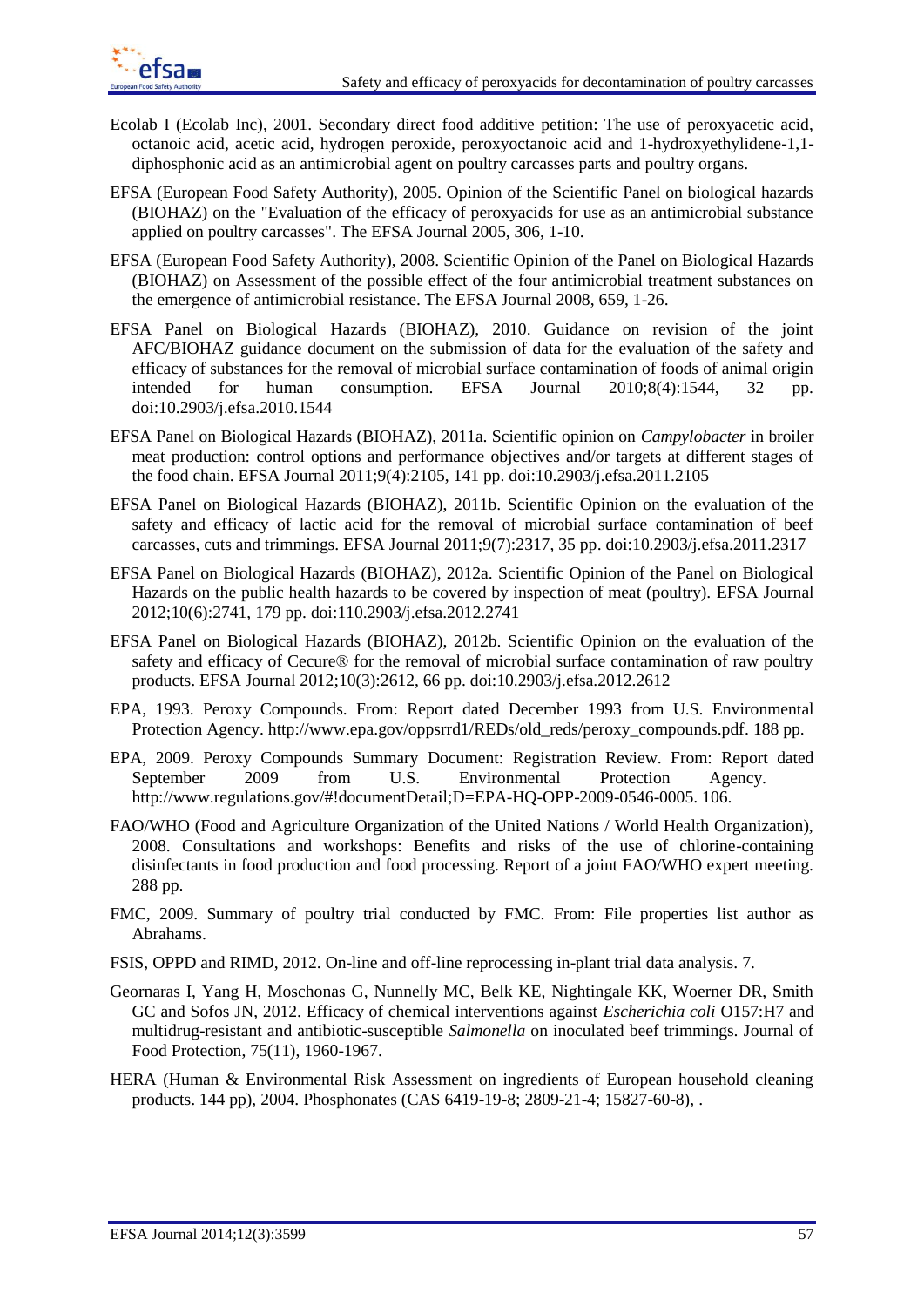<span id="page-57-8"></span>

- <span id="page-57-17"></span><span id="page-57-9"></span>Hochmuth PS, 2000. KX-6145 Spray application to reduce bacterial pathogen contamination on poultry carcasses. From: Secondary direct additive petition: The use of peroxyacetic acid, octanoic acid, acetic acid, hydrogen peroxide, peroxyoctanoic acid and 1-hydroxyethylidene-1,1 diphosphonic acid as an antimicrobial agent on poultry carcasses parts and poultry organs. Ecolab Inc.
- Humphreys PN, Finan P, Rout S, Hewitt J, Thistlethwaite P, Barnes S and Pilling S, 2013. A systematic evaluation of a peracetic-acid-based high performance disinfectant. Journal of Infection Prevention, 14(4), 126-131.
- <span id="page-57-10"></span><span id="page-57-0"></span>JECFA (Joint FAO/WHO Expert Committee on Food Additives), 2004. 1-hydroxyethylidene-1-1 diphosphonic acid. Compendium of food additive specifications. Addendum 12, 21-23.
- <span id="page-57-1"></span>JECFA (Joint FAO/WHO Expert Committee on Food Additives), 2005. Peroxyacid antimicrobial solutions containing 1-hydroxyethylidene-1,1-diphosphonic acid (HEDP). WHO Technical Report Series 928, 26-33.
- <span id="page-57-2"></span>JECFA (Joint FAO/WHO Expert Committee on Food Additives), 2006. Peroxyacid antimicrobial solutions containing 1-hydroxyethylidene-1,1-diphosphonic acid (HEDP). WHO Food Add. Series 54, 87-115.
- <span id="page-57-4"></span>Ma J, Yuan D, Guan B, Yang R and Ge L, 2007. Determination of 1-hydroxyethylidene-diphosphonic acid in recycle-cooling water by ion-chromatography. Se Pu, 25(2), 245-247.
- <span id="page-57-16"></span>Mehyar G, Blank G, Han JH, Hydamaka A and Holley RA, 2005. Effectiveness of trisodium phosphate, lactic acid and commercial antimicrobials against pathogenic bacteria on chicken skin. Food Protection Trends, 25, 351-362.
- <span id="page-57-13"></span>Miettinen O and Nurminen M, 1985. Comparative analysis of two rates. Stat Med, 4, 213-226.
- <span id="page-57-7"></span>Møretrø T, Heir E, Nesse LL, Vestby LK and Langsrud S, 2012. Control of *Salmonella* in food related environments by chemical disinfection. Food Research International, 45(2), 532-544.
- <span id="page-57-18"></span><span id="page-57-11"></span>Nagel GM, Bauermeister LJ, Bratcher CL, Singh M and McKee SR, 2013. *Salmonella* and *Campylobacter* reduction and quality characteristics of poultry carcasses treated with various antimicrobials in a post-chill immersion tank. International Journal of Food Microbiology, 165, 281-286.
- <span id="page-57-14"></span><span id="page-57-12"></span>Newcombe RG, 1998. Interval estimation for the difference between independent proportions: comparison of eleven methods. Stat Med, 17, 873-890.
- <span id="page-57-5"></span>Nowack B, 1997. Determination of phosphonates in natural waters by ion-pair high-performance liquid chromatography. Journal of Chromatography A, 773, 139-146.
- <span id="page-57-20"></span>Oste L, Mastalerz V, Keijzers R, van Herwijnen R, Janssen P, Fleuren R and Haverkamp T (Deltares), 2009. Afleiding van 9 ad hoc MTR's 2008, 84 pp.
- <span id="page-57-3"></span>PAR/Cefic Round Robin Test Procedure: Determination of Paracetic Acid. Accessed on: 2/25/2013.
- <span id="page-57-6"></span>Rhee KS, Park J and Ziprin YA, 1989. Effects of Low Concentrations of H2o2 on Lipid Oxidation and of Storage and Ph on Nonheme Iron Content of Raw Beef Muscle. Journal of Food Biochemistry, 13, 31-38.
- <span id="page-57-15"></span>Rodrigues T and Howarth J, 2010. A field efficacy study using Perasan MP-2 for use as an antimicrobial agent In and On-line reprocessing systems for poultry applications. Enviro Tech Chemical Services, 24.
- Rodrigues T and Howarth J, 2011. Efficacy of 1100 ppm PAA (Perasan MP-2) and 335 ppm Br2 (HB2) on *Salmonella* Heidelberg-Inoculated chicken halves. Enviro Tech.
- <span id="page-57-19"></span>Rodrigues T, Mesrobian C and Howarth J, 2011. Efficacy of 500 ppm PAA (Perasan MP-2) on *Salmonella* Typhimurium and *Campylobacter jejuni*-Inoculated chicken halves. Enviro Tech.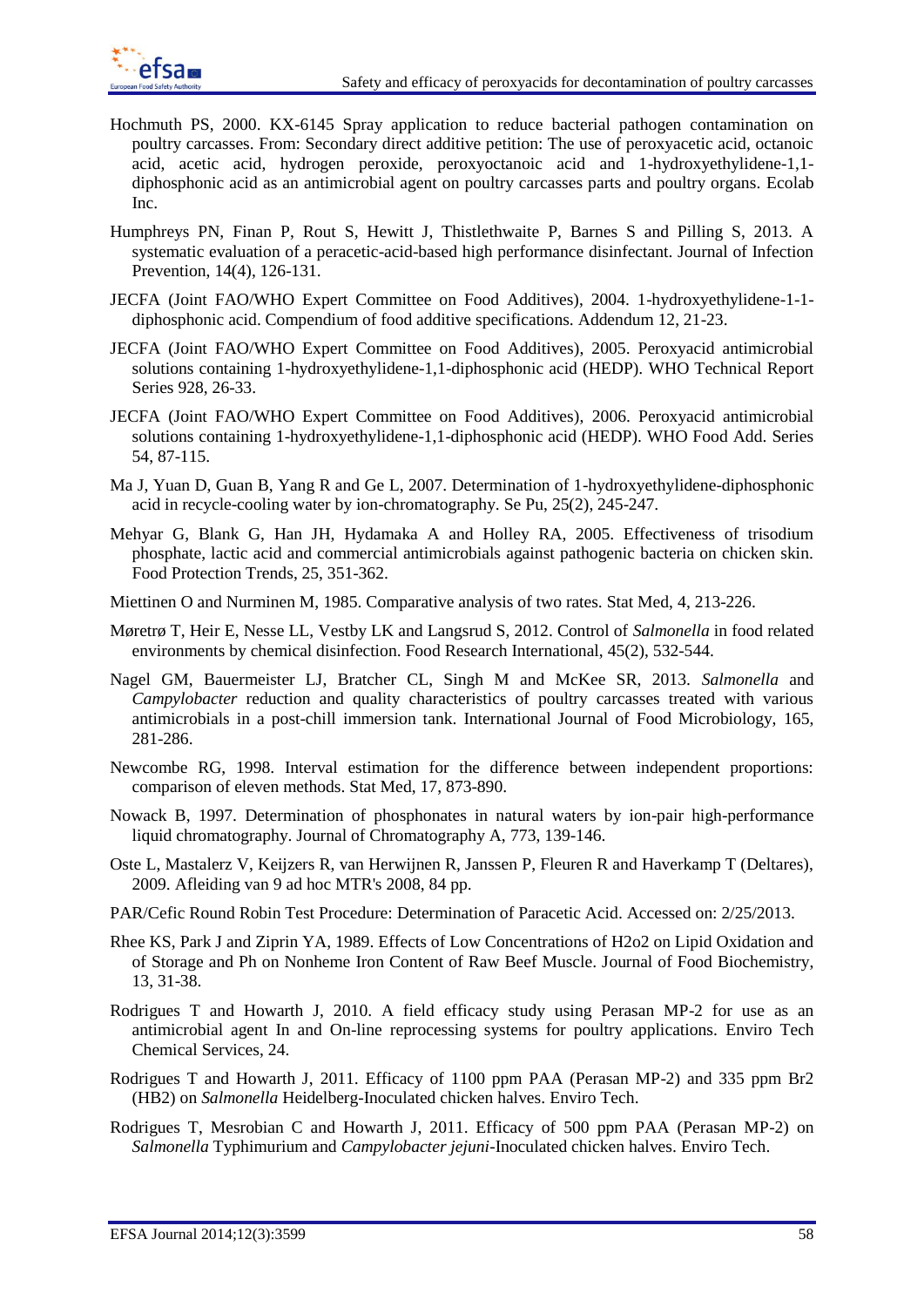- <span id="page-58-5"></span><span id="page-58-4"></span><span id="page-58-3"></span><span id="page-58-2"></span><span id="page-58-0"></span>Slump P and Schreuder HA, 1973. Oxidation of methionine and cystine in foods treated with hydrogen peroxide. J Sci Food Agric, 24, 657-661.
- <span id="page-58-1"></span>Strange ED, 1984. Oxidation of Methionine in Model Systems. Journal of Agricultural and Food Chemistry, 32, 358-363.
- Thompson A, Abraham S and Rovison J, 2009. Reduction in *Salmonella* positives and microbial counts on chicken carcasses treated with 360 to 1800 ppm peracetic acid using Spectrum<sup>TM</sup> in the finishing chiller to achieve USDA Category 1 status. International Association for Food Protection, 96th Annual Meeting,
- Trevanich S, Tepsorn R, Vibulsresth P and Miyamoto T, 2003. Use of peroxyacetic acid to reduce multi-antimicrobial resistant *Salmonella* Virchow contamination in chicken meat.
- <span id="page-58-6"></span>Vadhanasin S, Bangtrakulnonth A and Chidkrau T, 2004. Critical control points for monitoring salmonellae reduction in Thai commercial frozen broiler processing. Journal of Food Protection, 67, 1480-1483.
- Verkaar E, 2006. Shelf life of packed broiler filets with respect to Senova/Inspexx treatment. Ecolab, 8.